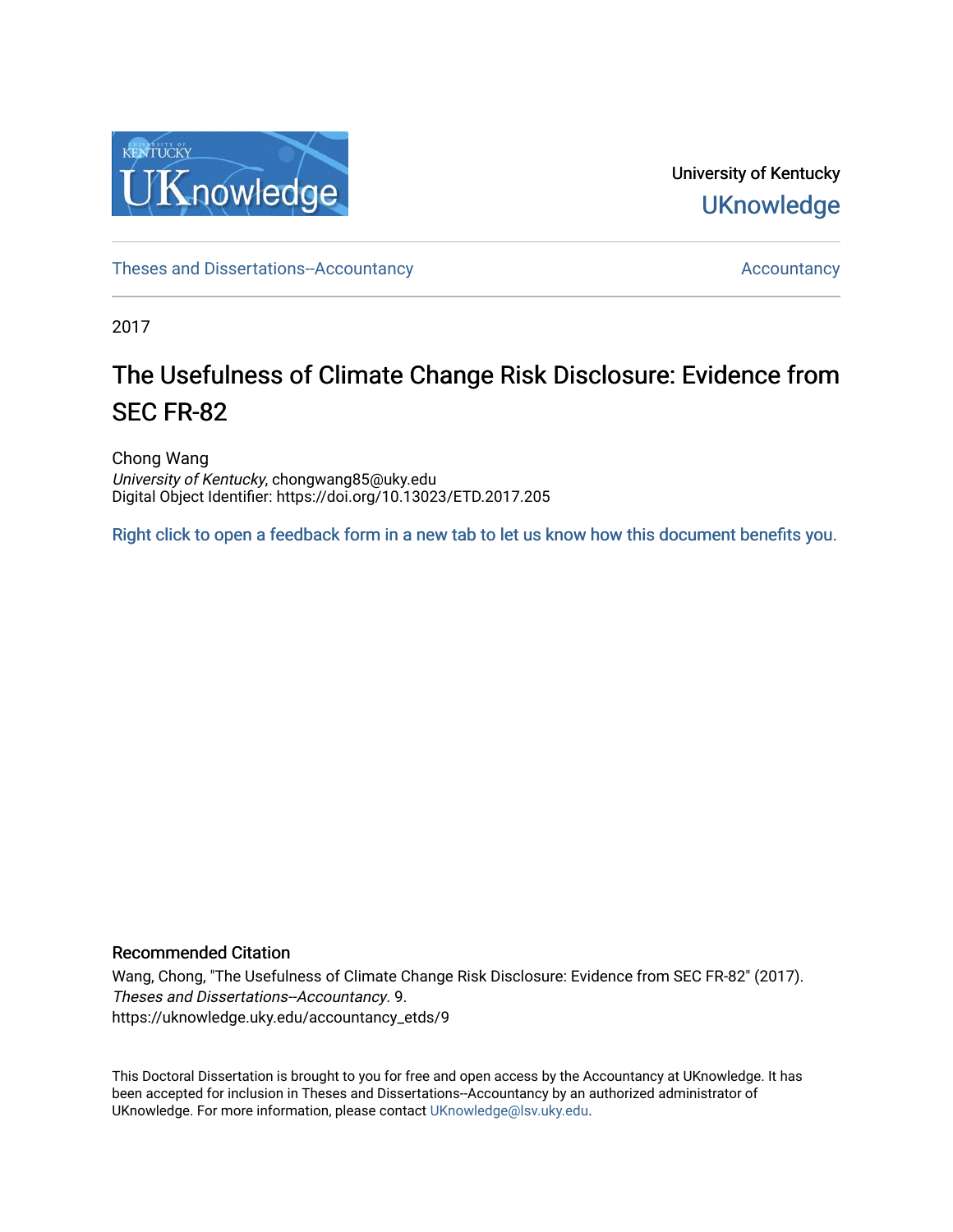# STUDENT AGREEMENT:

I represent that my thesis or dissertation and abstract are my original work. Proper attribution has been given to all outside sources. I understand that I am solely responsible for obtaining any needed copyright permissions. I have obtained needed written permission statement(s) from the owner(s) of each third-party copyrighted matter to be included in my work, allowing electronic distribution (if such use is not permitted by the fair use doctrine) which will be submitted to UKnowledge as Additional File.

I hereby grant to The University of Kentucky and its agents the irrevocable, non-exclusive, and royalty-free license to archive and make accessible my work in whole or in part in all forms of media, now or hereafter known. I agree that the document mentioned above may be made available immediately for worldwide access unless an embargo applies.

I retain all other ownership rights to the copyright of my work. I also retain the right to use in future works (such as articles or books) all or part of my work. I understand that I am free to register the copyright to my work.

# REVIEW, APPROVAL AND ACCEPTANCE

The document mentioned above has been reviewed and accepted by the student's advisor, on behalf of the advisory committee, and by the Director of Graduate Studies (DGS), on behalf of the program; we verify that this is the final, approved version of the student's thesis including all changes required by the advisory committee. The undersigned agree to abide by the statements above.

> Chong Wang, Student Dr. Nicole Thorne Jenkins, Major Professor Dr. Dan Stone, Director of Graduate Studies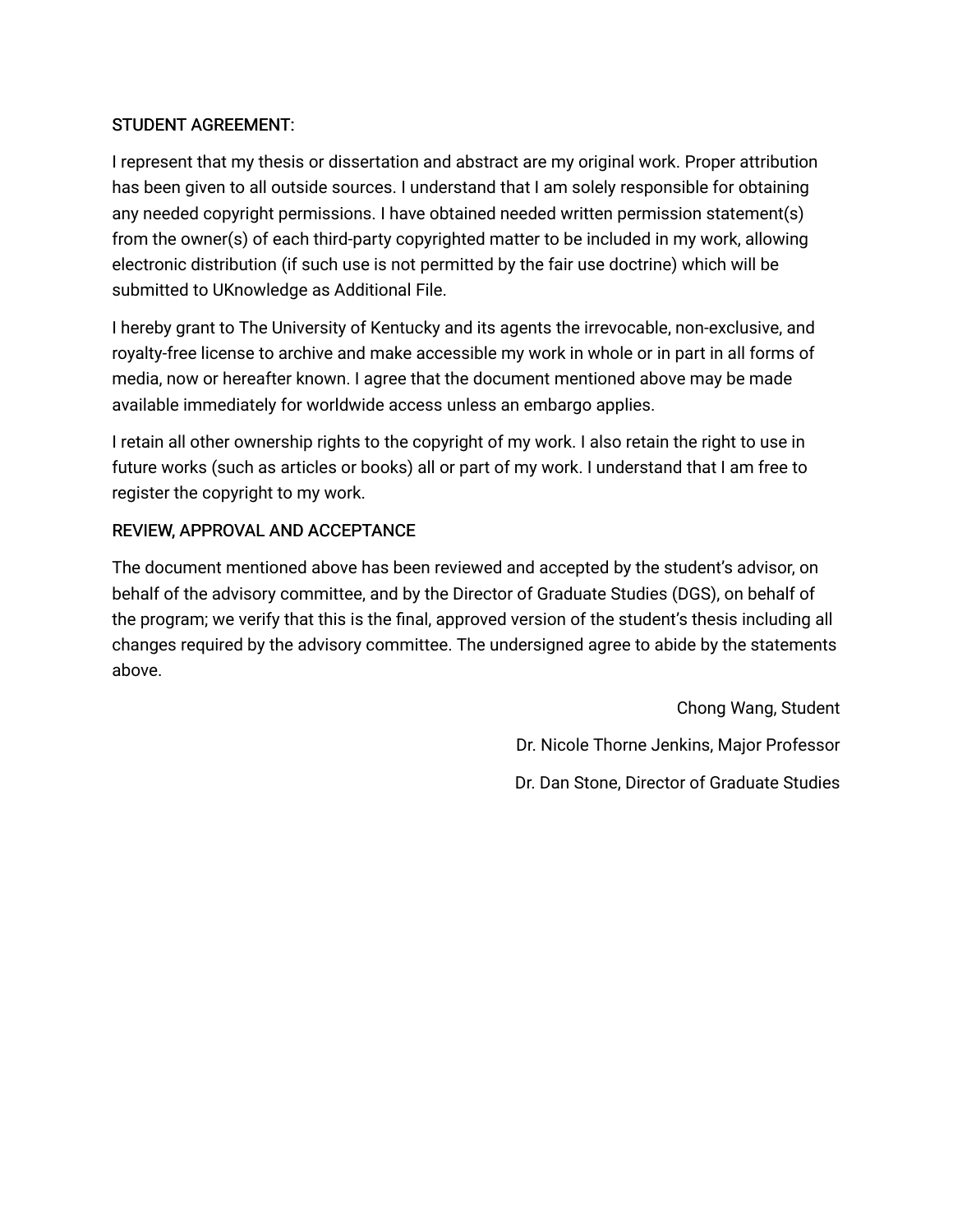### THE USEFULNESS OF CLIMATE CHANGE RISK DISCLOSURE: EVIDENCE FROM SEC FR-82

### DISSERTATION

A dissertation submitted in partial fulfillment of requirements for the degree of Doctor of Philosophy in the College of Business and Economics at the University of Kentucky

By

Chong Wang

Lexington, Kentucky

Co-Director: Dr. Nicole T. Jenkins, Associate Professor of Accounting and Dr. Hong Xie, Associate Professor of Accounting

Lexington, Kentucky

Copyright © Chong Wang 2017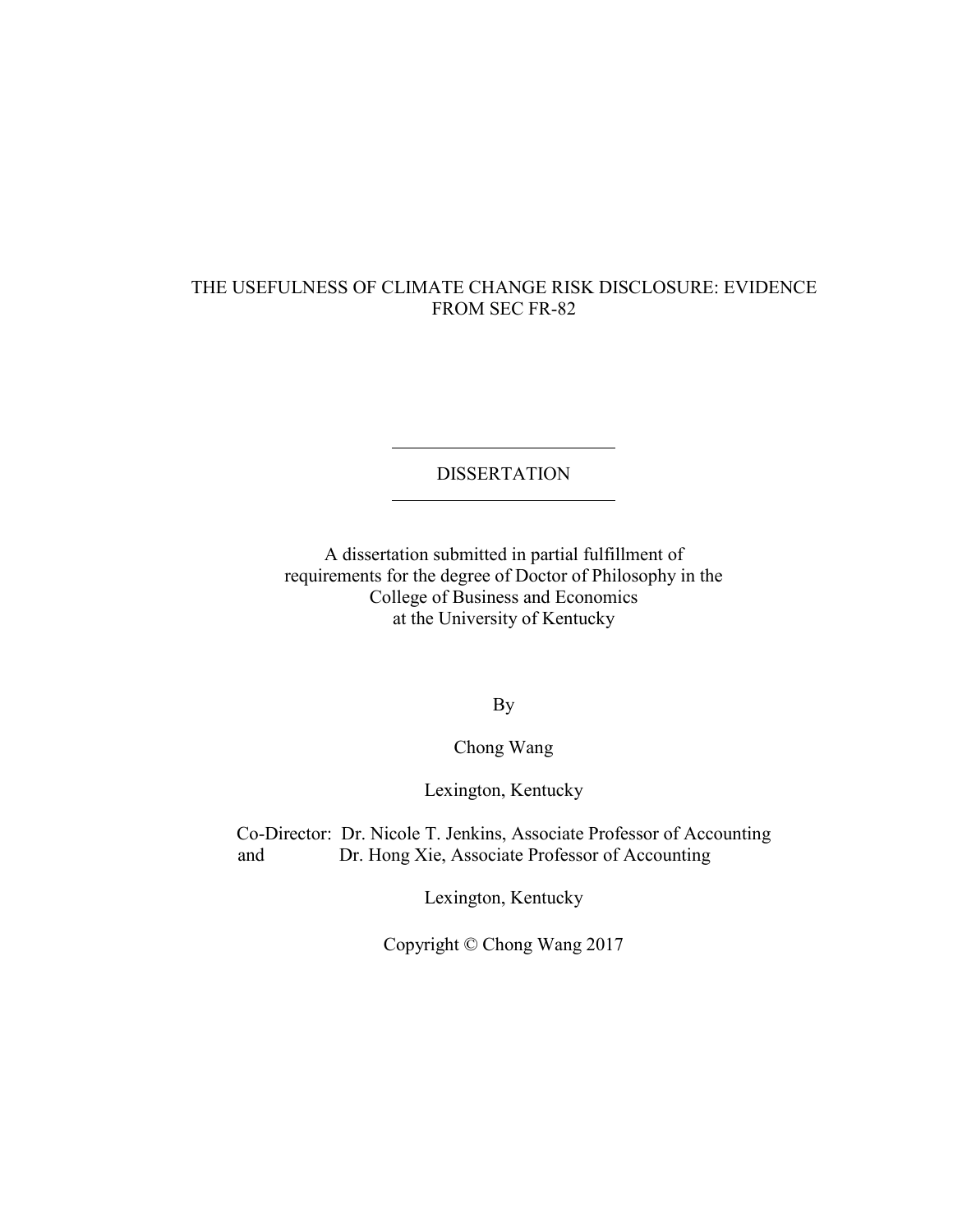#### ABSTRACT OF DISSERTATION

#### THE USEFULNESS OF CLIMATE CHANGE RISK DISCLOSURE: EVIDENCE FROM SEC FR-82

On February 8, 2010, the SEC issued an interpretive guidance, SEC FR-82, (guidance hereafter) and required public firms to disclose climate change risk in their 10-Ks. However, this guidance has been controversial. Using firm-year observations from the Russell 3000 Index, this paper shows the following findings regarding the usefulness of climate change risk disclosure. First, a review of the legislative process leading to the 2010 guidance suggests that institutional investors and Democratic politicians play a key role in lobbying the SEC to require the climate change disclosure. Second, firms with climate change risk disclosures have lower future return on assets, driven mainly by lower profit margin. Third, these firms also have lower earnings persistence and smaller forward earnings response coefficient (FERC). Fourth, an event study reveals that these firms experience significantly lower cumulative abnormal return during the 5-days around the 10-K filing date, indicating that investors may incorporate this information into their investment decisions. Fifth, textual analysis indicates that less readable climate change risk disclosure exacerbates the aforementioned effects. Sixth, these firms have lower future firm value, indicating that the climate change risk disclosure signals future firm value. Lastly, tests show that climate change disclosure in the 10-K is more informative than that *voluntarily* disclosed in the Carbon Disclosure Project (CDP) survey, indicating that SEC-mandated disclosure provides information incremental to voluntary disclosure. Overall, this paper documents the usefulness of climate change risk disclosure required under SEC FR-82.

KEYWORDS: Climate Change Risk, Disclosure, SEC FR-82, Usefulness

| Chong Wang |
|------------|
| Author     |
| 4/25/2017  |
| Date       |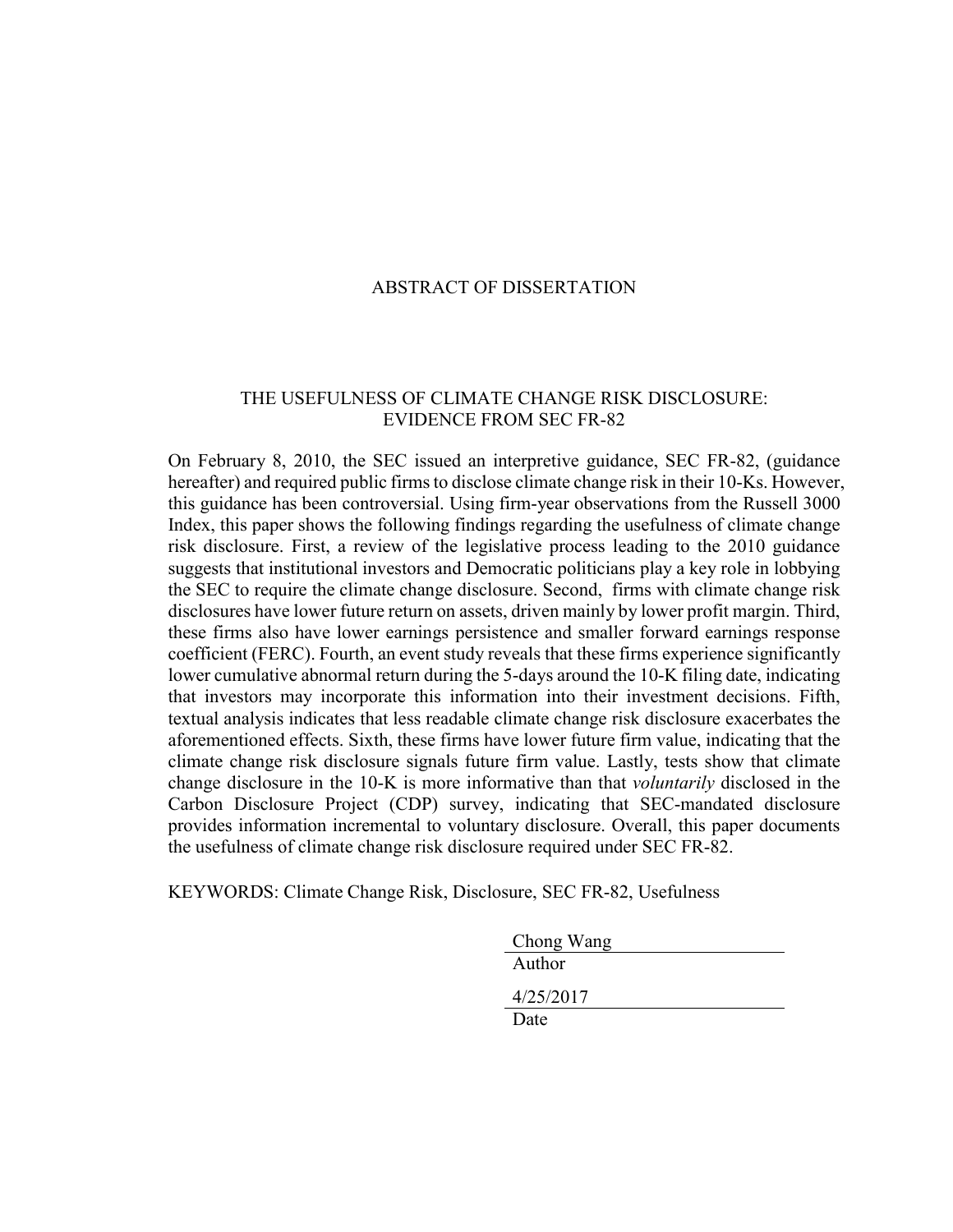# THE USEFULNESS OF CLIMATE CHANGE RISK DISCLOSURE: EVIDENCE FROM SEC FR-82

By

Chong Wang

Dr. Nicole T. Jenkins Co-Director of Dissertation

Dr. Hong Xie Co-Director of Dissertation

Dr. Dan Stone Director of Graduate Studies

4/25/2016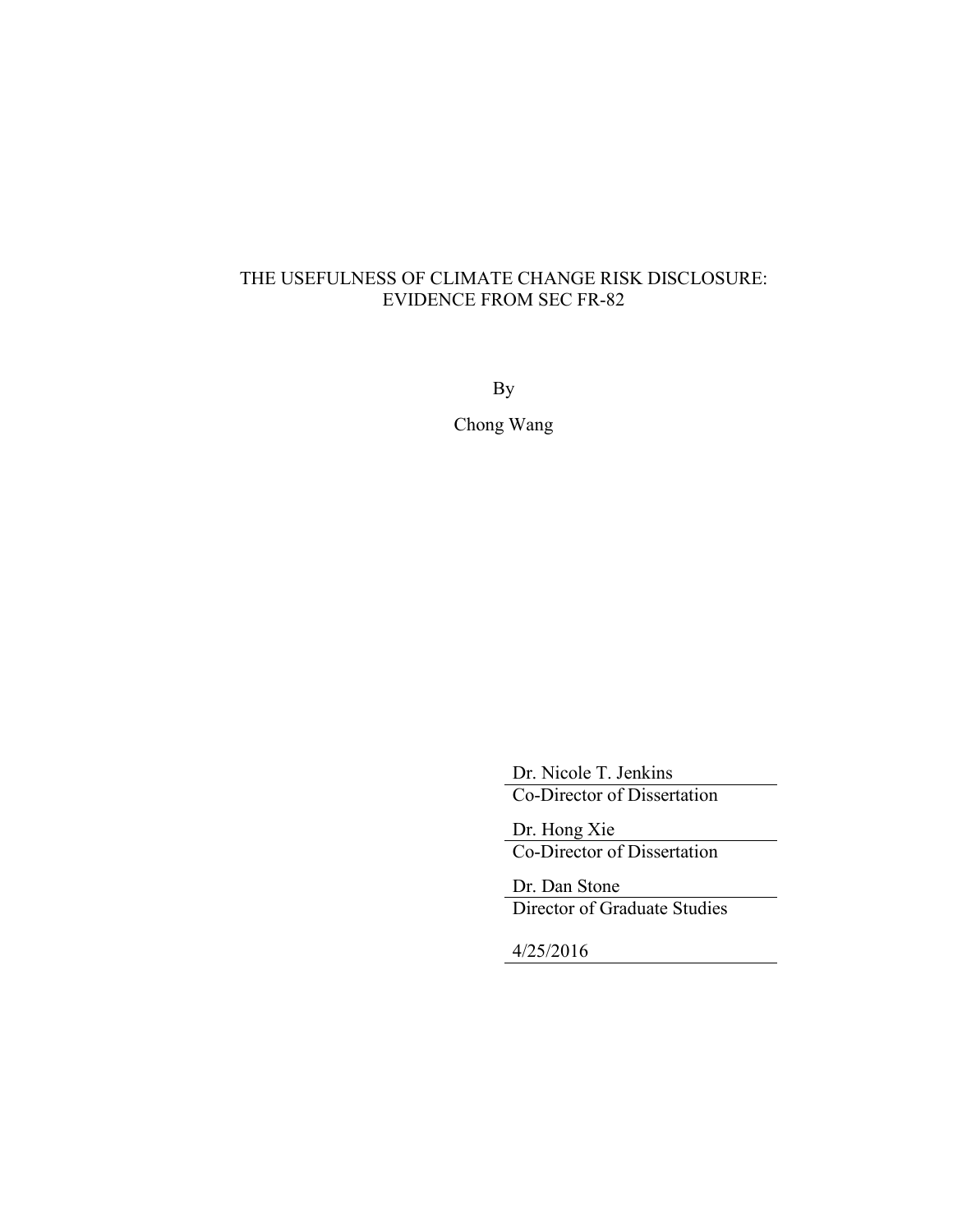#### ACKNOWLEDGMENTS

I thank my dissertation committee members, Brian Bratten, J. S. Butler and especially Nicole Thorne Jenkins (Co-chair) and Hong Xie (Co-chair) and for valuable comments and suggestions. I also thank Linda Myers (the 2016 Spring University of Kentucky Accounting Colloquium), Florin Vasvari (the 2016 AAA Doctoral Consortium), and Teri Yohn (the 2016 Fall University of Kentucky Accounting Colloquium) for their helpful comments and suggestions. I also thank workshop participants at SUNY Binghamton, Hong Kong Polytechnic University, Hong Kong Baptist University, Lingnan University, McGill University for their valuable comments. I acknowledge the financial report from Von Allmen School of Accountancy and am grateful to Jackie Cook for generously sharing the climate change disclosure data with 10-K excerpts and to UKY Sustainability Center and UKY libraries for providing CDP data. All errors are my own.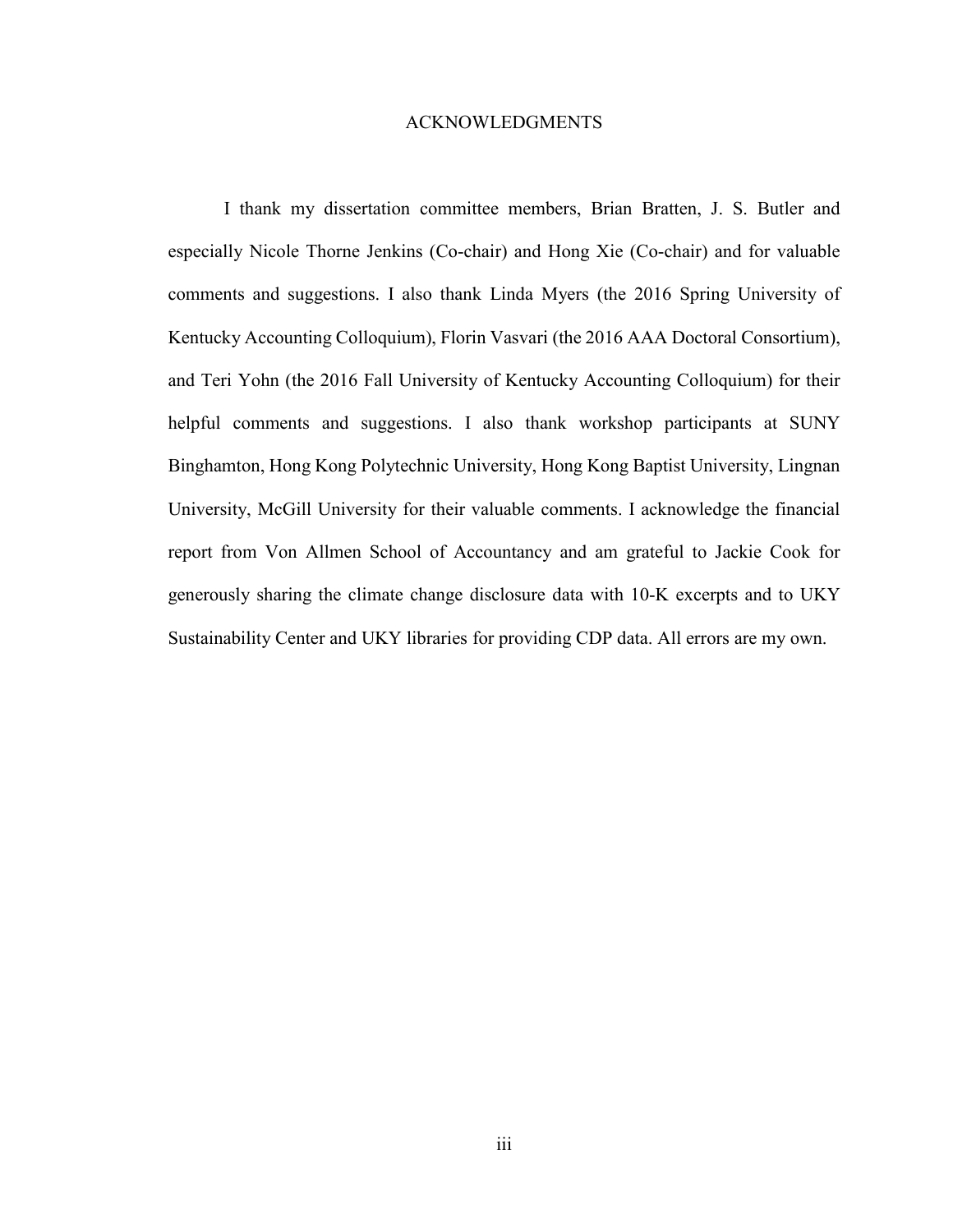# TABLE OF CONTENTS

| 2.1.1 Prior to 2010: Lobbying from Institutional Investors and Democratic     |
|-------------------------------------------------------------------------------|
|                                                                               |
|                                                                               |
|                                                                               |
|                                                                               |
|                                                                               |
|                                                                               |
| 3.4 Climate Change Risk and Forward Earnings Responses Coefficients (FERC) 15 |
|                                                                               |
|                                                                               |
|                                                                               |
|                                                                               |
|                                                                               |
|                                                                               |
|                                                                               |
|                                                                               |
|                                                                               |
| 5.4 Climate Change Risk and Forward Earnings Responses Coefficients (FERC) 37 |
|                                                                               |
| 6.1 Predict Future Firm Value by Using Climate Change Risk Disclosure 42      |
| 6.2 Voluntary (Survey) vs. Mandatory (10-K): which is more informative?  44   |
|                                                                               |
|                                                                               |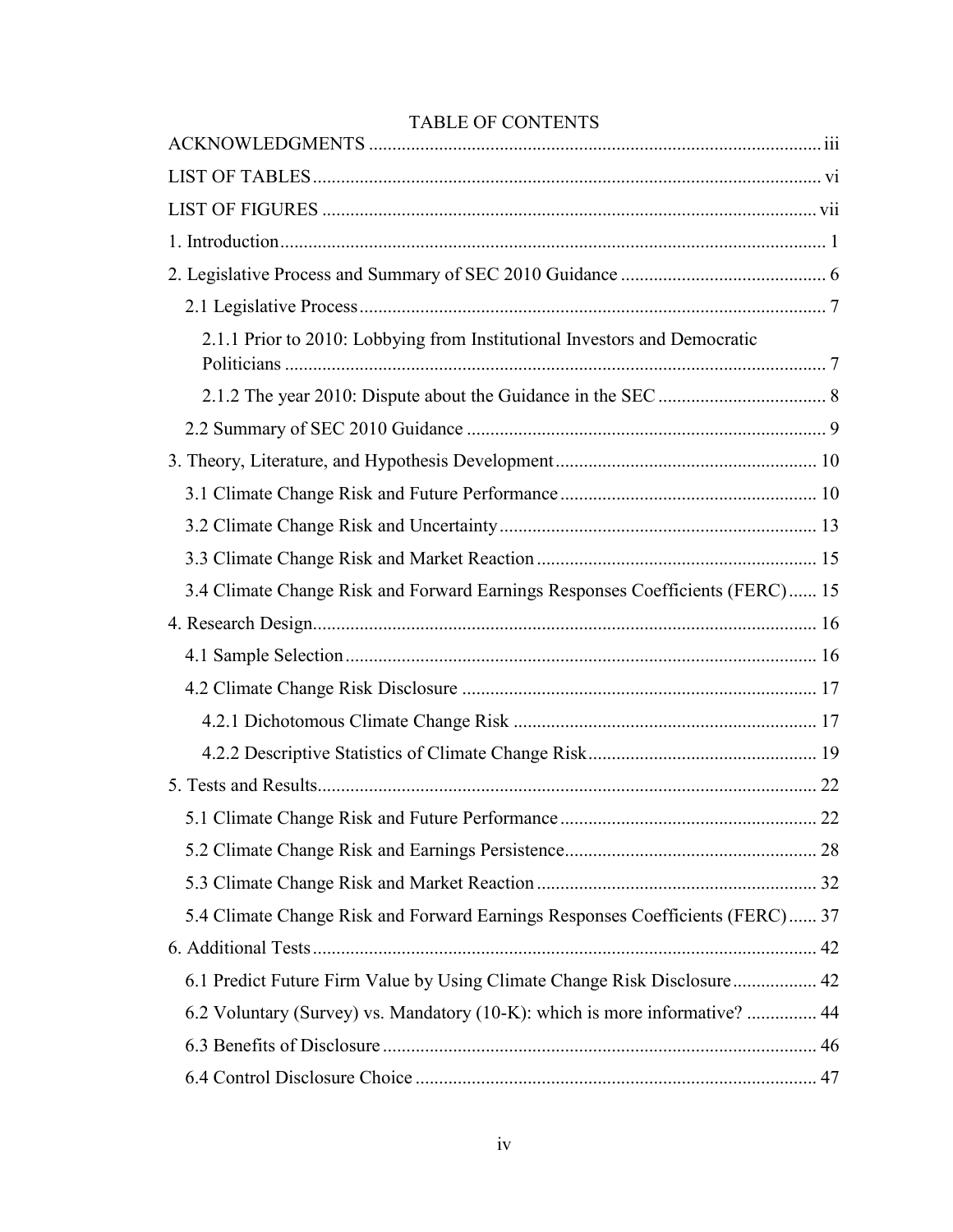| Appendix A: Summary of Signatories in the Petitions to Request 2010 SEC Guidance . 53 |  |
|---------------------------------------------------------------------------------------|--|
|                                                                                       |  |
|                                                                                       |  |
|                                                                                       |  |
|                                                                                       |  |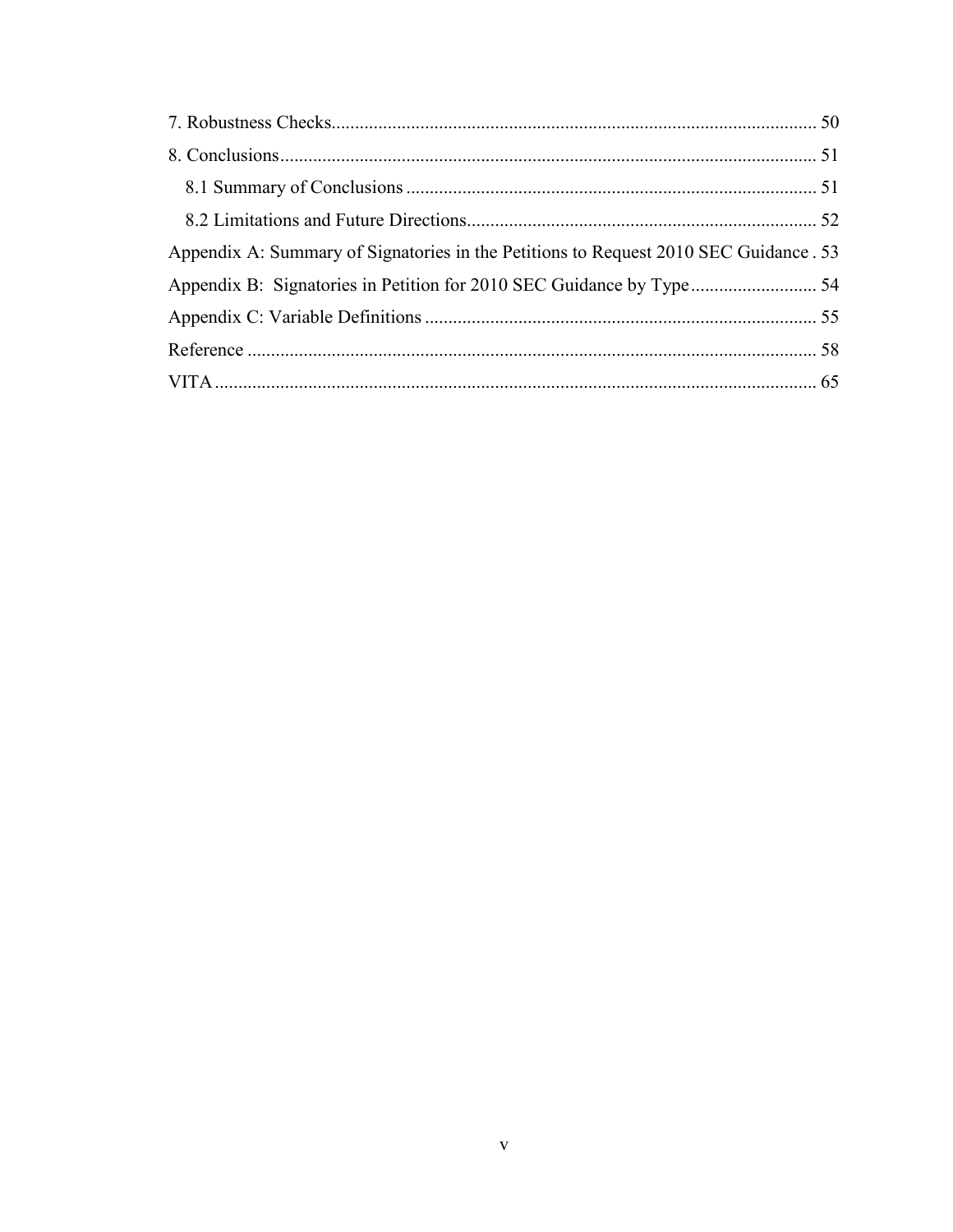# LIST OF TABLES

| TABLE 1, CLIMATE CHANGE RISK AND FUTURE PERFORMANCE 24      |
|-------------------------------------------------------------|
| TABLE 2, CLIMATE CHANGE RISK AND EARNINGS PERSISTENCE 29    |
| TABLE 3, CLIMATE CHANGE RISK AND MARKET REACTION 33         |
| TABLE 4, CLIMATE CHANGE RISK AND FORWARD EARNINGS RESPONSES |
|                                                             |
| TABLE 6, THE USEFULNESS OF VOLUNTARY (SURVEY) VS. MANDATORY |
| TABLE 7, THE USEFULNESS OF CLIMATE CHANGE RISK DISCLOSURE:  |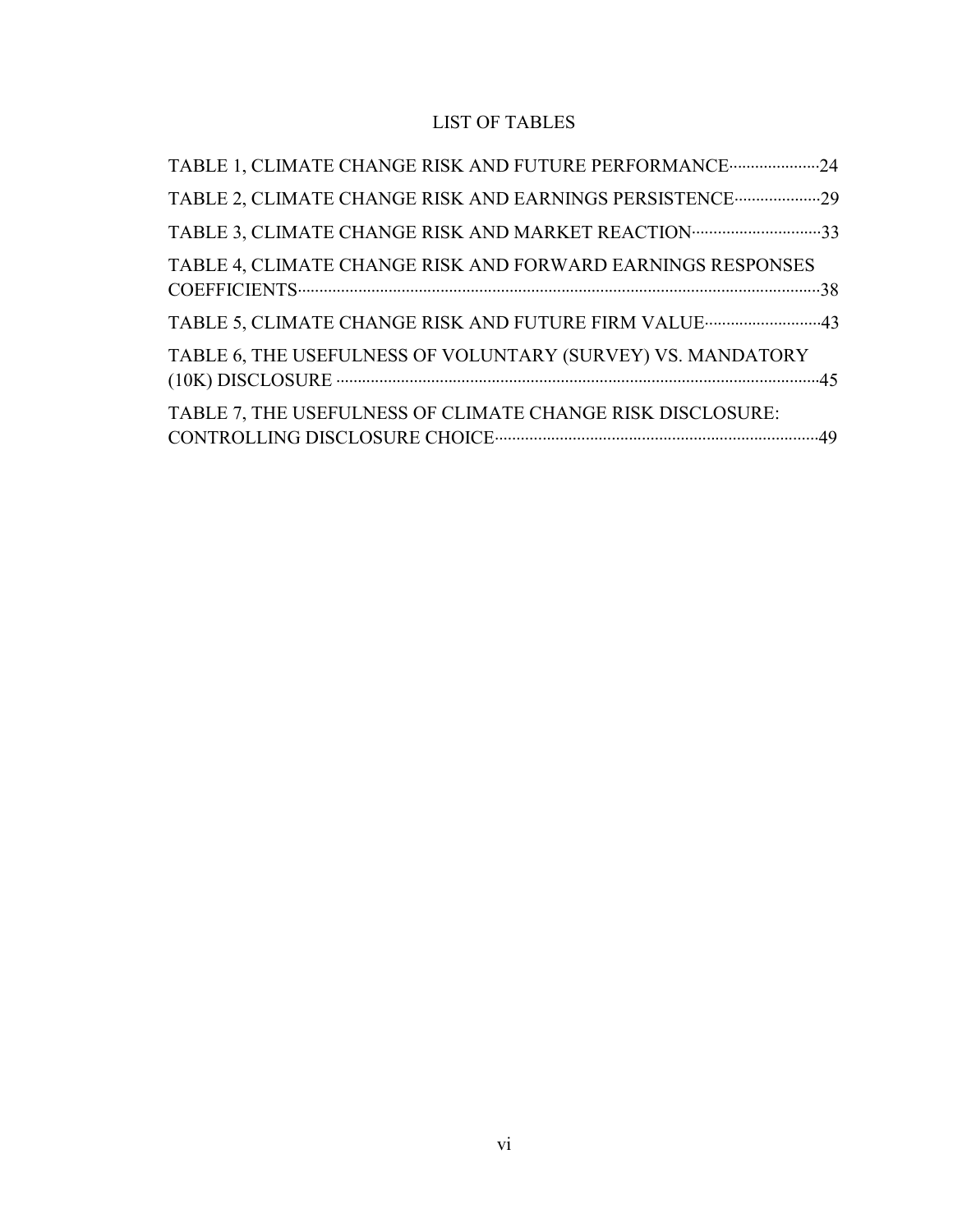# LIST OF FIGURES

| FIGURE 1, PERCENTAGE OF FIRMS THAT DISCLOSE CLIMATE CHANGE RISK |  |
|-----------------------------------------------------------------|--|
|                                                                 |  |
| FIGURE 2, PERCENTAGE OF FIRMS THAT DISCLOSE CLIMATE CHANGE RISK |  |
|                                                                 |  |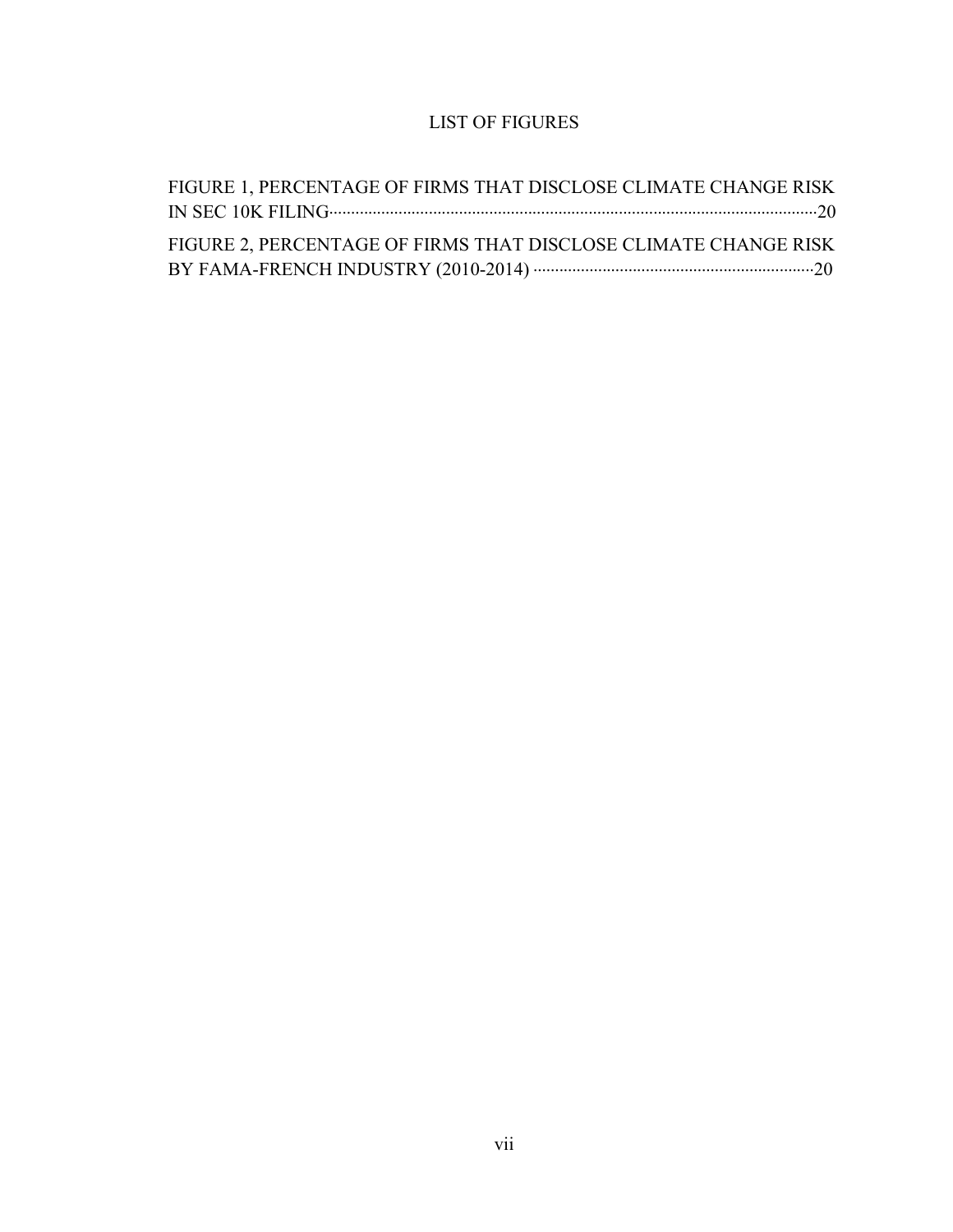#### **1. Introduction**

Climate change risk is driven by changes in regulations (e.g., carbon emission reduction, cap-and-trade, and carbon taxes), changes in physical climate parameters (e.g., severe weather) and changes in other climate-related developments (e.g., changing business trend and consumer behavior) (Carbon Disclosure Project (CDP) 2009; Matsumura et al. 2014). According to the estimation of OECD (Organization for Economic Co-operation and Development), on average, climate change will cost the global macroeconomy a 1% to 3.3% reduction in GDP (OECD 2015). In term of likelihood and impact, climate change related events are one of the top five global risks the world faces for seven consecutive years from 2011 to 2017 (World Economic Forum 2017).<sup>1</sup> In a recent technical bulletin, the Sustainability Accounting Standards Board (SASB) reports that climate change will significantly affect 93% of the equity market value in the US, totaling \$27.5 trillion, and that these risks cannot be diversified away (SASB 2016).<sup>2</sup>

The vast majority of institutional investors (approx. 78%) believe that climate change risk is a material risk to their investment portfolios (Institutional Investors Group on Climate Change 2011). The attention from institutional investors on climate change has increased over 21-fold from 2003 to 2015 (CDP 2015). Despite the increasing interest in climate change risk from investors, the disclosure of climate change risk was "scant" and "inconsistent" (California Public Employees' Retirement System (CalPERS) et al. 2007).

 $1$ Climate change related events include climate change, storms and cyclones, flooding, rising greenhouse gas emissions, water supply crises, extreme weather events, major natural disasters, and failure of climate change mitigation and adaptation.

<sup>&</sup>lt;sup>2</sup> http://using.sasb.org/wp-content/uploads/2016/10/Climate-Risk-Technical-Bulletin-

<sup>101816.</sup>pdf?submissionGuid=b614853c-daa9-4fb9-9a73-9791ba84d35c

In this framework, SASB evaluates the financial impact including revenue, cash flow and opearting, asset value and financing impacts. It indentifies the climate change risk from climate regulation, physical effects and transition to a low-carbon resilient economy.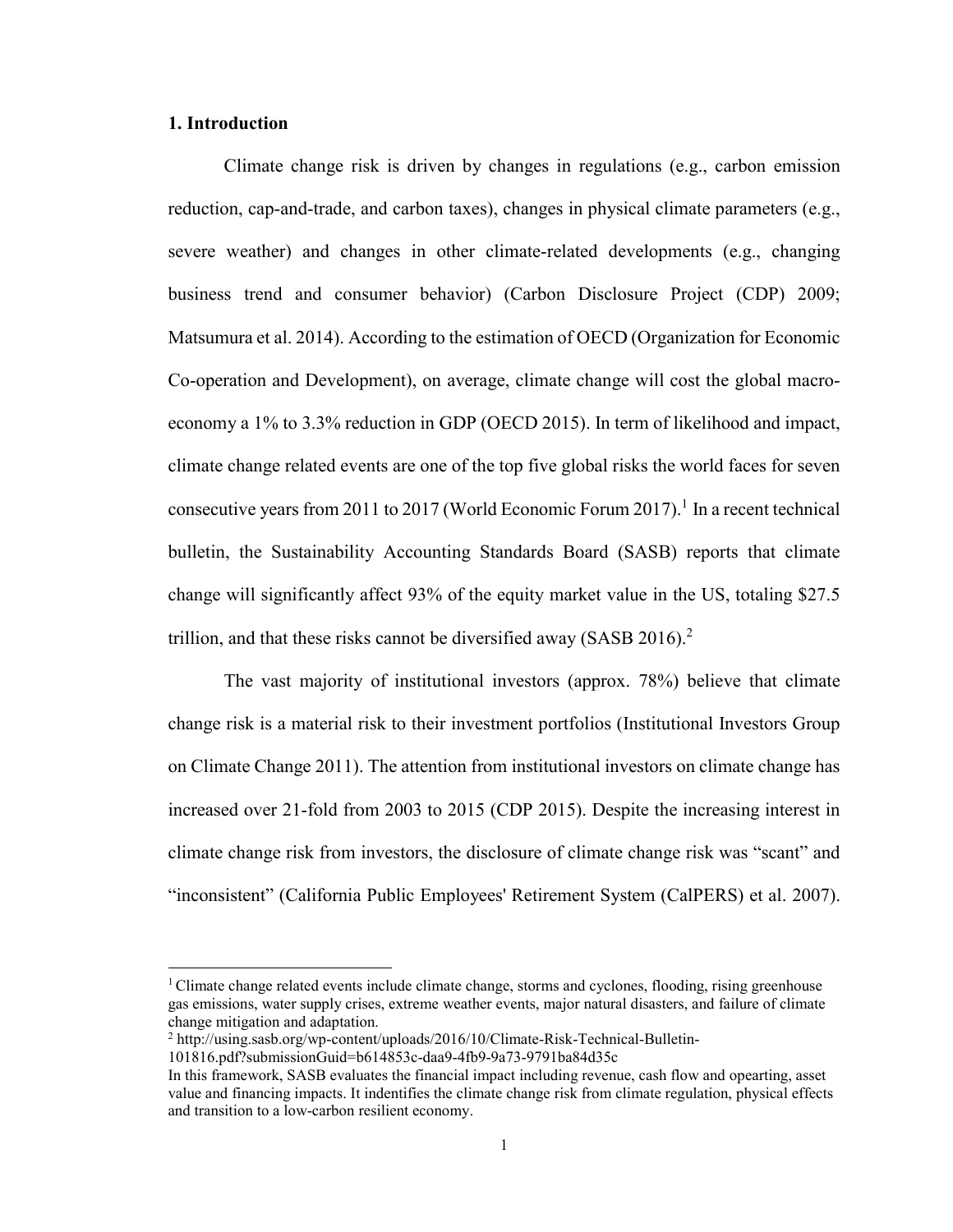Meanwhile, institutional investors and other stakeholders have continuously pressured the Securities and Exchange Commission (SEC) to mandate and regulate climate-change disclosure.<sup>3</sup> Investors argued that "more and better" climate change risk disclosure will facilitate their investment decisions (CalPERS et al. 2007, page 2).

In response to the demands from institutional investors and other stakeholders, the SEC issued the *Commission Guidance Regarding Disclosure Related to Climate Change*  (SEC FR-82) (guidance hereafter) on February 8, 2010. For the first time, this guidance mandated that certain climate change-related issues be disclosed in 10-Ks. Specifically, the regulation required disclosure of (1) the impact of climate change legislation and regulation, (2) the impact of international accords on climate change, (3) the indirect consequences of regulation or business trends, and (4) the physical impacts of climate change.

The guidance, however, has not been without controversy. Proponents believe the guidance to be useful, as the disclosures contain useful information regarding evolving climate-related challenges, which historically were opaque (Investor Network for Climate Risk 2010). Opponents, on the other hand, argue that the information disclosure is not decision-useful (SEC Commissioner Casey 2010). In addition, opponents believe the guidance requires firms to comprehensively review climate change matter, which is "both unnecessary and excessively burdensome" (Edison Electrical Institute 2010). Similarly, Attorney Generals of 14 states (2016) expressed their concerns that climate change disclosure will create "a flood of irrelevant information" that "does little to help the investors."<sup>4</sup> The  $112<sup>th</sup>$  Congress even considered repealing the climate disclosure guidance

 <sup>3</sup>Other stakeholders include state officials, law enforcement, and other non-governmental organizations. <sup>4</sup> The 14 states include Oklahoma, Alabama, Arizona, Arkansas, Florida, Georgia, Michigan, Montana,

Nebraska, Nevada, South Carolina, Texas, Utah, and West Virginia. Available at: https://www.sec.gov/comments/s7-06-16/s70616-289.pdf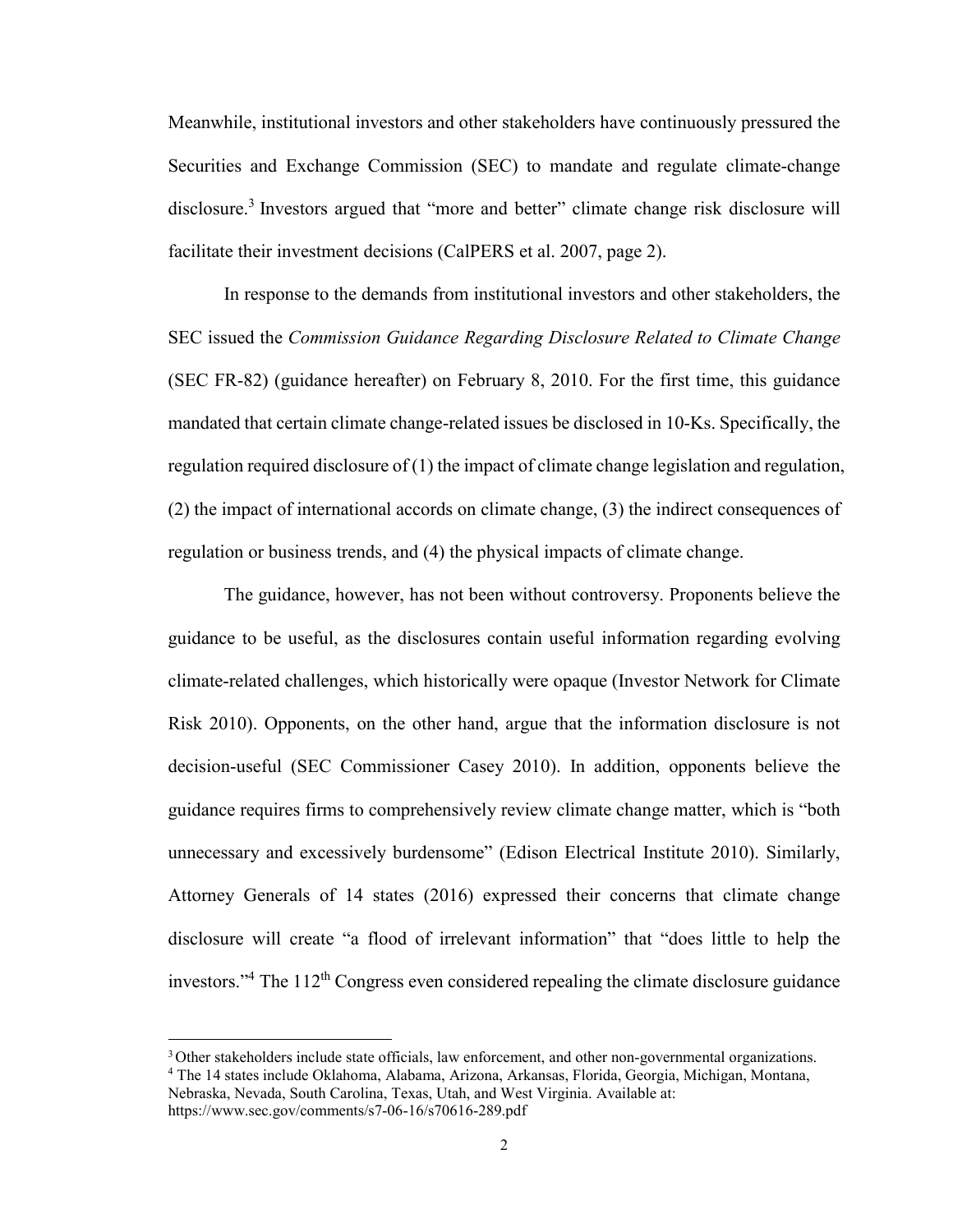as they questioned its effectiveness. However, this guidance is still "alive" and effective to date.

On October 29, 2015, 35 members of Congress wrote a letter to SEC Chair (Mary J. White), requesting an update on the 2010 guidance. In this letter, the Congressmen asked the SEC the following:

"*What has the SEC done to assess the effectiveness of the Climate Change Guidance in providing meaningful disclosures to investors? For example, has the SEC asked investors for their thoughts on how the Climate Change Guidance could be improved for their benefit?*"<sup>5</sup>

On April 13, 2016, the SEC requested for comments on this guidance in a concept release, asking whether the current disclosure is "adequate" to investors to evluate firms' climate change risk. (SEC 2016, page  $215$ ).<sup>6</sup>

To date, the research on environment risk has focused on the effects of *voluntary* environmental information disclosure. For example, Matsumura et al. (2014) consider the effect of carbon emission disclosure on firm value using a survey and document a negative relation between firm values and carbon emission. Using a sample from the Australian Stock Exchange 200 index, Li et al. (2014) illustrate that the cost of capital is positively related to emission intensity. Similarly, using ratings of firms' corporate social responsibility (hereafter, CSR), Chava (2014) finds a positive relationship between firmspecfic environmental concerns and cost of capital. However, little is known about the usefulness of climate change risk disclosure under the mandatory disclosure regime implemented by the SEC in 2010.

 <sup>5</sup> https://cartwright.house.gov/media-center/press-releases/cartwirght-senators-reed-and-schatz-leadbicameral-letter-urging-sec-to

 $6$  The concept release is "Business and Financial Disclosure Required by Regulation S-K" (Release No. 33-10064; 34-77599; File No. S7-06-16).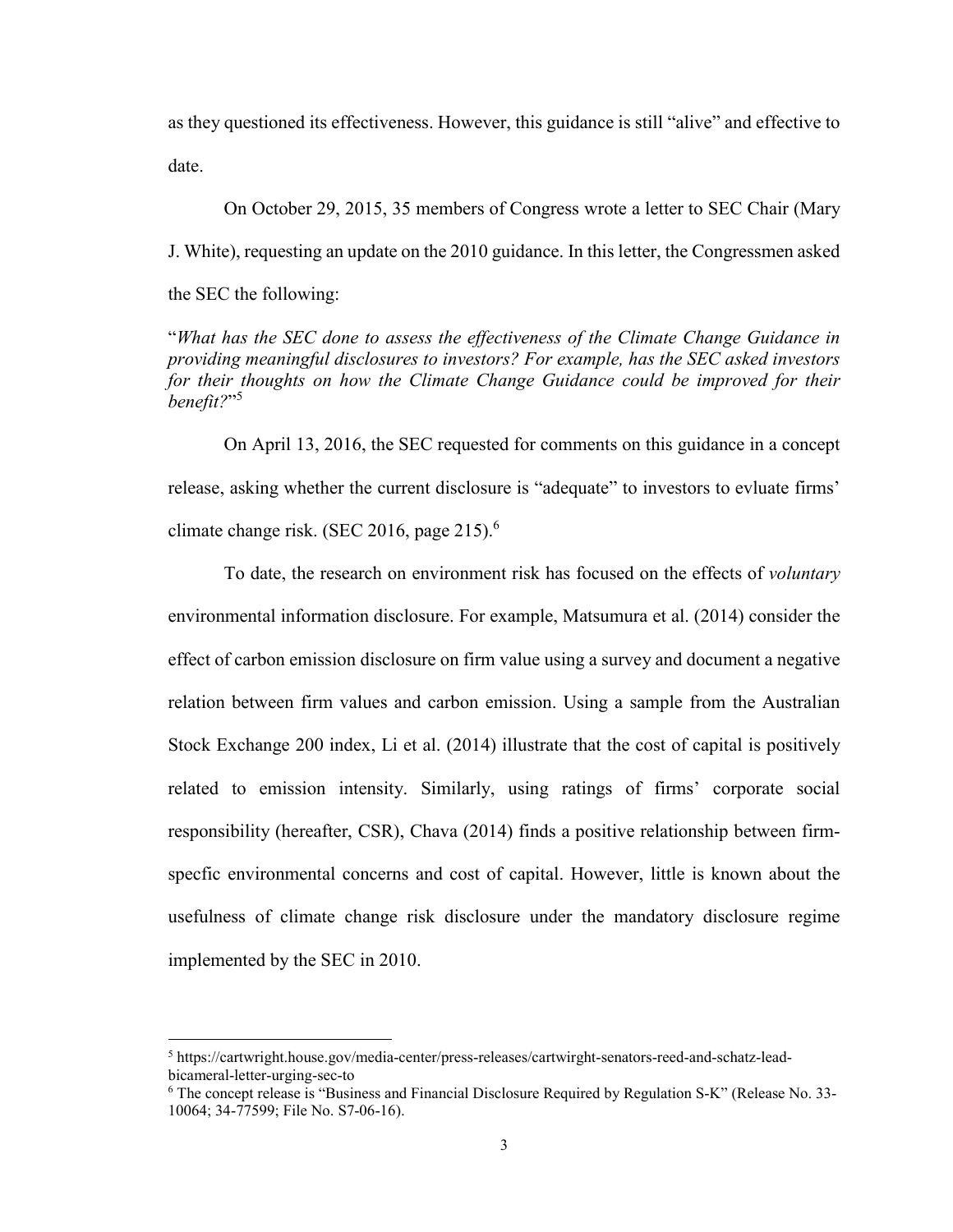This paper aims to address this question: is climate change risk disclosure required under SEC FR 82 useful to investors? Following the information theory (Lev 1989, page 156), a message is considered as useful if it can change the receiver's beliefs (e.g., earnings perception), and this change of beliefs triggers a significant action (e.g., change in stock price). Accordingly, this paper selects future earnings, earnings persistence, market reaction, and forward earnings response coefficient (FERC) as the measures of usefulness.

Using firm-year observations from the Russell 3000 Index from 2010 to 2014, I document several interesting relations between climate risk disclosure and measures of disclosure usefulness. First, firms that disclose climate change risk have lower future ROA. It appears that profit margin, not the asset turnover, drives this poor performance. Second, disclosing firms have lower earnings persistence and a lower forward earnings response coefficient (FERC). Third, disclosing firms experience significantly lower short-window cumulative abnormal return around the 10-K filing date. This finding is consistent with investors incorporating climate change risk information into their investment decisions. Additionally, I find that firms with disclosed climate change risk have lower future firm value as measured by Tobin's Q. Taken together, these results suggest climate change risk disclosures under SEC FR-82 are useful to investors for assessing firms' future prospects and climate change risk.

In a subsequent analysis, I apply textual analysis techniques to determine how the readability of the disclosure affects the perceptions of investors. Using a climate change risk disclosure subsample, I find that the previously described results are accentuated when the climate change risk disclosure is less readable. This result indicates that the stock market views disclosing companies who may be obscuring their reporting to be riskier.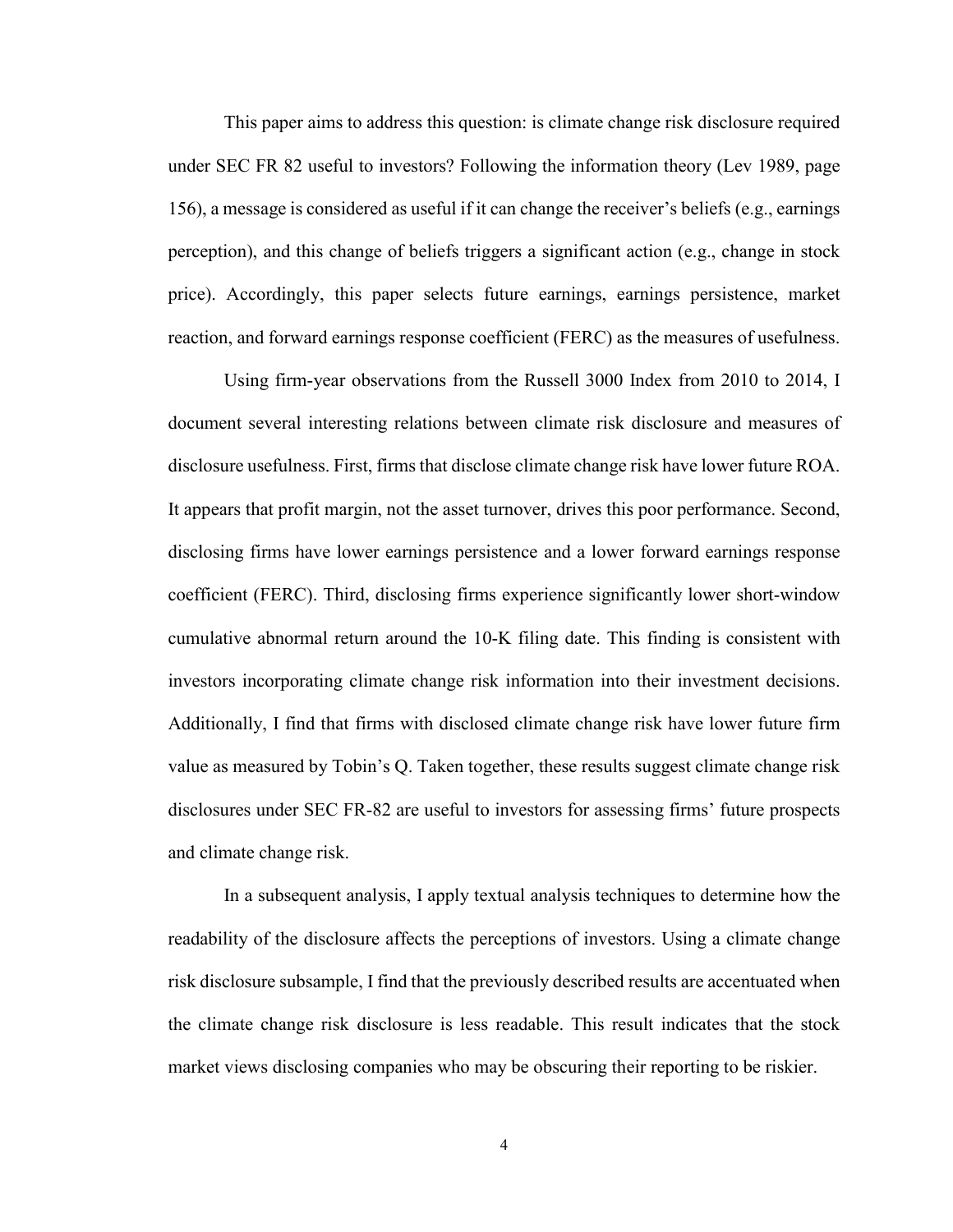This paper contributes to the literature in several ways. First, this paper provides the initial evidence on the usefulness of mandatory climate change disclosure. The results suggest that climate change risk disclosure provides decision-relevant information to investors. This paper contributes to the current debate on the costs and benefits of this specific SEC guidance. The findings of the paper directly respond to Congress's inquiry about the usefulness of the disclosure to investors. Moreover, this paper provides empirical evidence in response to the SEC's request for comment on this guidance. Specifically, my results show that the information disclosed under this requirement is useful to investors and helps investors to evaluate material climate change risk.

Second, Leuz and Wysocki (2016) call for more research on the process of how regulation arises. This paper reviews the legislative process that led to the SEC 2010 guidance. I find both institutional investors and Democratic politicians play an active role in pressuring the SEC to regulate and mandate climate change disclosure (see more detailed discussion in Section 2). The actions of investors and politicians to persuade the SEC is an example of interest group theory—groups lobby for or against regulation in their own interest (Stigler 1971; Becker 1983; Scott 1997).

Third, this paper contributes to textual analysis literature. Prior literature investigates the effects of textual characteristics (e.g. readability) on firm performance (Li 2008), earnings persistence (Li 2008), investment efficiency (Biddle et al. 2009), trade volume (Miller 2010), analyst forecast (Lehavy et al. 2011) and management forecast (Guay et al. 2016). However, most of the previous papers generally focus on the readability of the whole 10-K text or management discussion and analysis (hereafter, MD&A). This paper, instead, pinpoints a unique section of the 10-K, climate change risk disclosure, and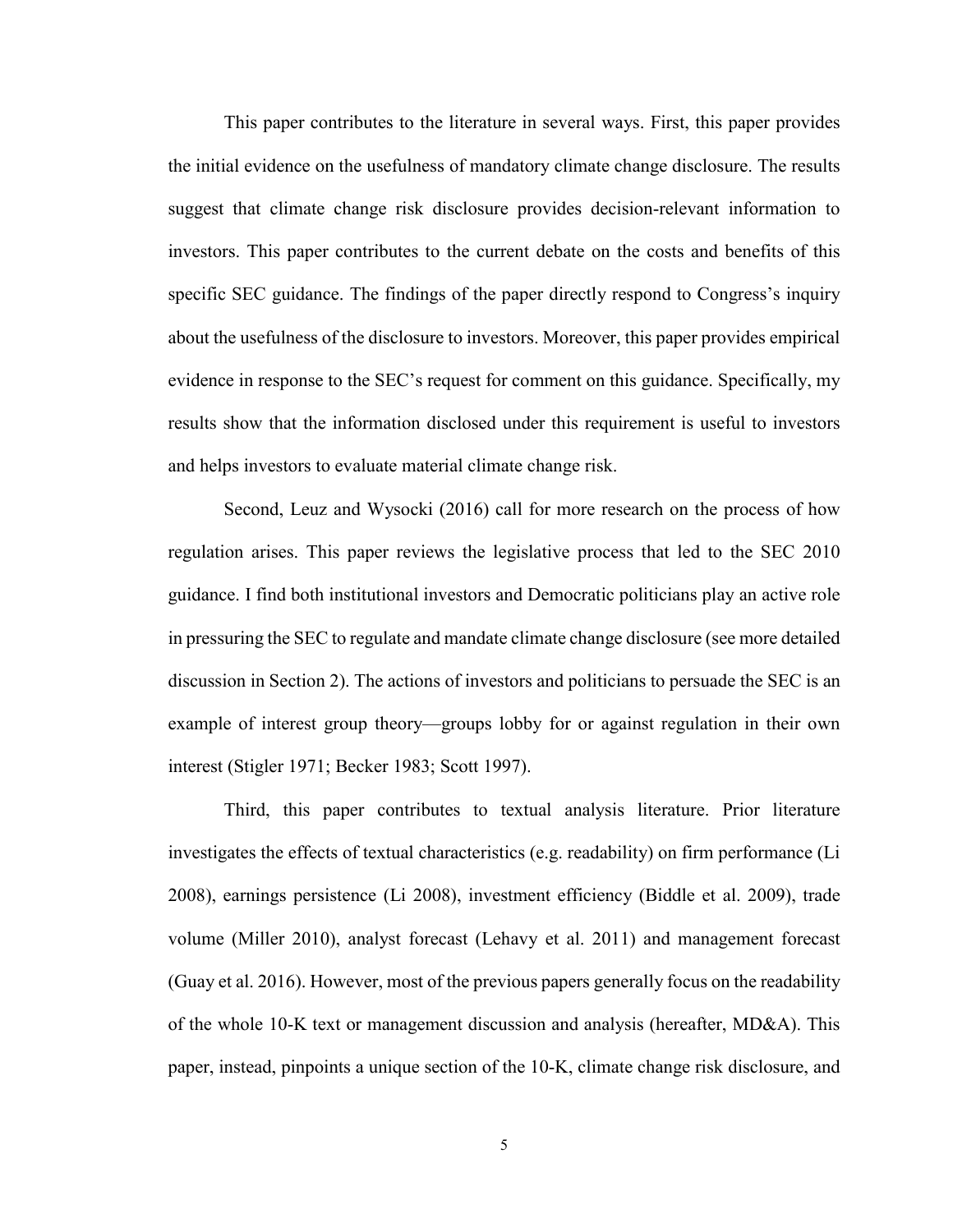examines whether readability of this disclosure has an important valuation implication. In the climate change risk disclosure subsample, this study finds less readable text predicts lower future earnings, lower earnings persistence, smaller market reaction, and smaller FERC. The results are consistent with managerial obfuscation hypothesis (Li 2008).

The remainder of this paper is organized as follows. Section 2 discusses the legislative process and summary of SEC 2010 guidance. Section 3 reviews prior studies and theory and develop the hypotheses. Section 4 describes the research design including sample development and variables measurement. Section 5 presents descriptive statistics of main variables and results of each hypothesis. Section 6 provides evidence on additional tests. Section 7 provides evidence on robustness checks. Section 8 concludes this study.

#### **2. Legislative Process and Summary of SEC 2010 Guidance**

In a literature review on financial reporting regulation, Leuz and Wysocki (2016) suggest that the researchers should pay more attention to the political process "by which disclosure and reporting regulation arises" (Page 601). Interest group theory (Stigler 1971; Becker 1983; Scott 1997) suggests that groups lobby for or against regulation in their own interest. One example of interest group theory in financial reporting is the lobbying process around the passage of the Sarbanes-Oxley Act of 2002 (hereafter, SOX 2002). Analyzing lobbying process of SOX 2002, Thornburg and Roberts (2008) find that accounting profession (AICPA and Big 4 firms) uses political contribution to manage the relation with lawmakers and exerts influence on the legislative process. Still under the setting of SOX 2002, Shapiro and Matson (2008) find that business interests (e.g. Department of Commerce and Financial Executive International) lobby Congress to resist or hamper the internal control regulation.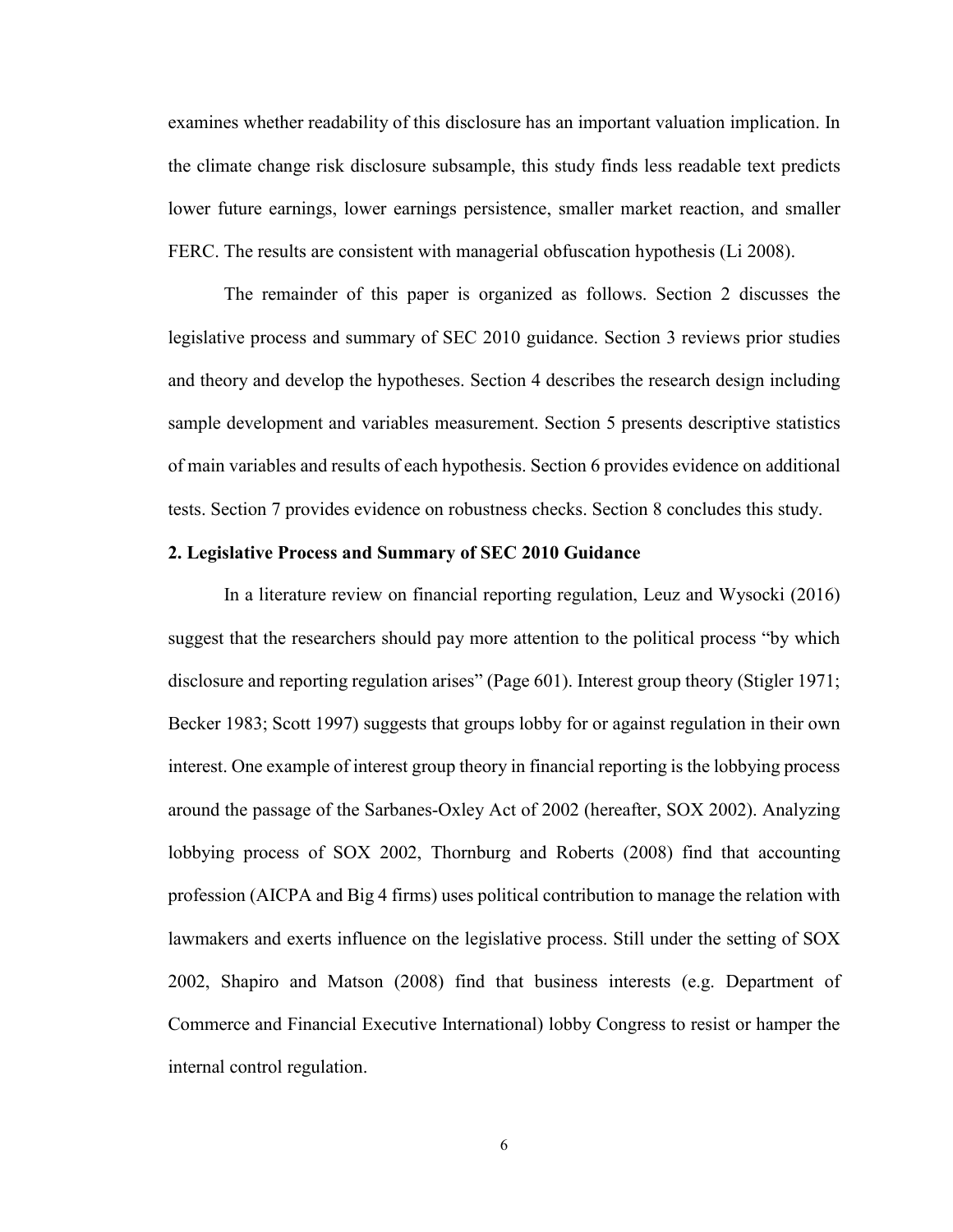#### *2.1 Legislative Process*

#### *2.1.1 Prior to 2010: Lobbying from Institutional Investors and Democratic Politicians*

The impact of climate change has grown in significance as extreme weather patterns increase in frequency and severity and regulators respond with environmental legislation. Increasing environmental regulations impose compliance costs for firms and lead to shifts in the demand for products and services.<sup>7</sup> Physical climate change risk (e.g., extreme weather) interrupts normal operation, logistics, and distribution activities, which hurts firm performance. Institutional investors recognized the importance of climate change risk and began lobbying the SEC to take action. They sent a petition letter to the SEC stating that climate change risk becomes very important to firms and the disclosure on that risk should be mandated and included in "securities laws and the Commission's rules" (CalPERS et al. 2007, page 8).

Starting from 2007, institutional investors and other stakeholders issued 26 petition letters lobbying the SEC to mandate climate change disclosure (Appendix A). They believed that the ability of investors to evaluate and price the effect of climate change risk depends on climate-related information disclosure (CalPERS et al. 2007; BCIMC 2009). 68 people and entities are signatories on the 26 petitions to the SEC. Politicians (38%) and institutional investors (37%) make up the majority of signatories—See Appendix B. All of the politicians are affiliated with the Democratic Party. The vast majority of them are State Controllers or Treasurers, who are generally the trustees of state pension funds, which

 $^7$  As public interests in climate change increases significantly, regulations relating to this issue arise gradually. Clean Air Act (1963) is one of the firsts federal law to control air pollution in U.S. In 2007, Supreme Court classified carbon dioxide as an air pollutant, which enables EPA started to set new regulations on GHG emissions. EPA (2009) issued a proposed role to require mandatory GHG emission reporting for large emitting facilities.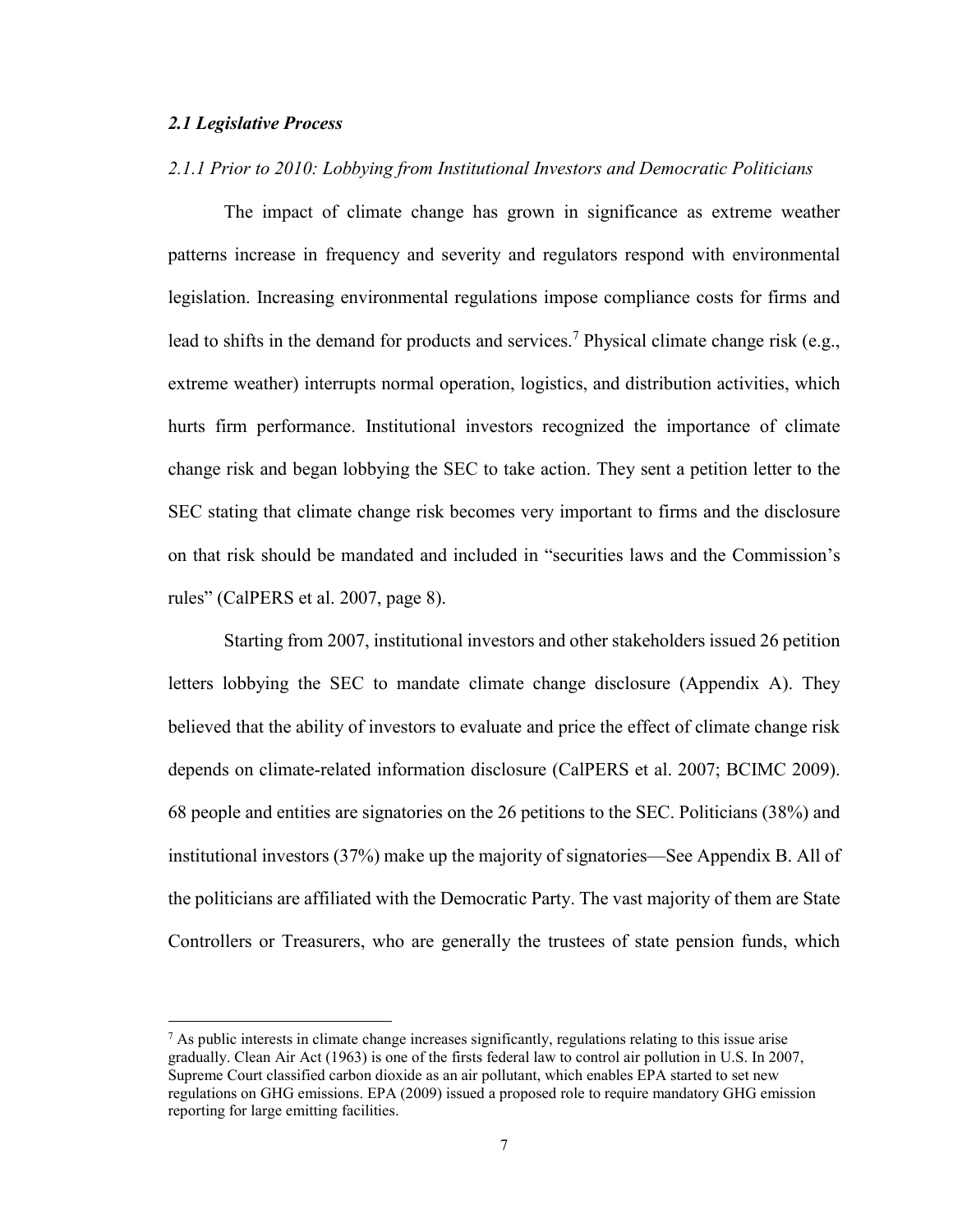makes their interests closely aligned to other institutional investors like CalPERS.

Institutional investors also lobbied Congress to pressure the SEC to regulate climate change disclosure. The U.S. Senate Banking Subcommittee on Securities, Insurance, and Investment held a hearing on "*Climate Disclosure: Measuring Financial Risks and Opportunities*" on October 31, 2007. Four witnesses who testified in the hearing believed that the SEC should promptly issue regulatory guidance and mandate firms to disclose the impact of climate change. <sup>8</sup> On December 6, 2007, Two Senators (Chris Dodd and Jack Reed) wrote a letter to SEC Chairman, Christopher Cox, demanding the SEC to issue guidance "to ensure that investors have access to material climate change information."<sup>9</sup> Both Chris Dodd and Jack Reed are Democrats and Christopher Cox is a Republican.

*2.1.2 The year 2010: Dispute about the Guidance in the SEC*

In spite of significant pressure from institutional investors and Congress, the SEC was unresponsive to demands for regulating climate change risk disclosure until 2009 when Mary Schapiro was appointed Chair. On January 15, 2009, Senator Chris Dodd and Senator Jack Reed wrote a second letter to the SEC, again calling for climate change disclosure regulation. One year later, on January 27, 2010, the guidance was passed by a slim margin, 3-2. Chair Mary Schapiro (Independent, but Democratic appointee), Commissioner Elisse Walter (Democratic), and Luis Aguilar (Democratic) voted in favor of the guidance, stating

 <sup>8</sup>The four witnesses include Ms. Mindy Lubber (President of Ceres a sustainability activity organization), Mr. Russell Read (Chief Investment Officer, CalPERS), Mr. Jeffery Smith (Environmental Law Partner of Cravath, Swaine, and Moore LLP), and Dr. Gary Yohe (Professor of Economics & Environmental Studies, Wesleyan University). Please note that Cravath, Swaine, and Moore LLP is a New York and London based law firm.

<sup>9</sup>Chris Dodd is the Chair of Senate Committee on Banking, Housing, and Urban Affairs and Senator Jack Reed is Chair of Subcommittee on Securities, Insurance, and Investment. The letter is available to download at http://www.banking.senate.gov/public/index.cfm/2007/12/banking-committee-chairman-doddand-securities-subcommittee-chairman-reed-urge-sec-to-issue-guidance-on-disclosure-of-corporateclimate-risk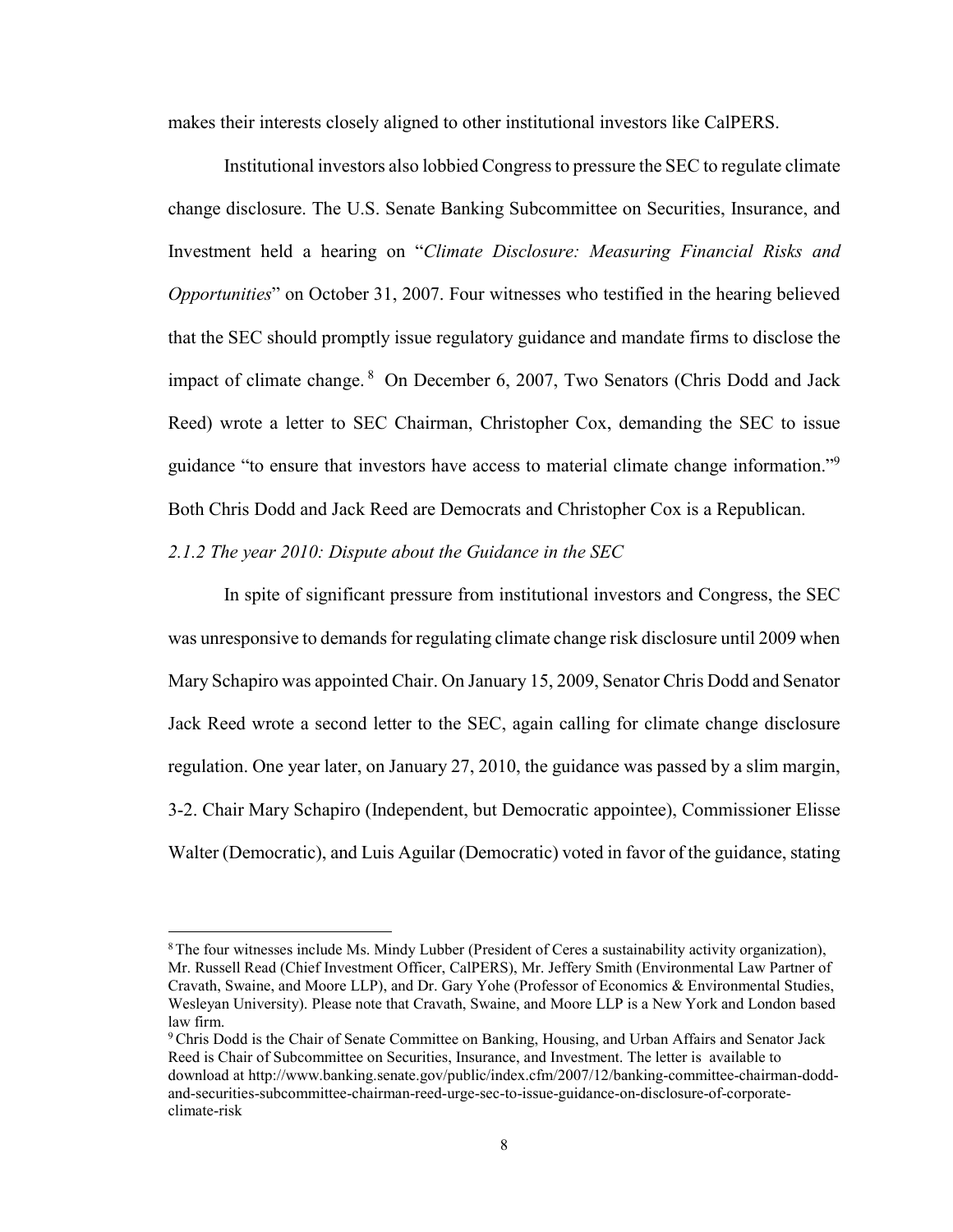that the proposed disclosure requirement would help investors to get "reliable information" related to climate change risk and help "investors in their decision making."  $10, 11$ Commissioners Kathleen Casey (Republican) and Troy Paredes (Republican) who voted against the guidance argued, the regulation is totally "unnecessary" and "unrelated to investor protection". <sup>12</sup>

In summary, institutional investors and Democratic politicians play a key role in lobbying the SEC to regulate climate change disclosure. Eventually, the SEC passed the guidance with a party line vote, indicating the importance of political ideology and party politics in the legal process. This legislative process is consistent with interest group theory (Stigler 1971; Becker 1983; Scott 1997), which suggests that groups lobby for or against regulation in their own interest.

#### *2.2 Summary of SEC 2010 Guidance*

In the 2010 guidance, the SEC requires all publicly traded companies to disclose the following in their 10-K annual reports: (1) the impact of climate change legislation and regulation, (2) the impact of international accords on climate change, (3) the indirect consequences of regulation or business trends, and (4) the physical impacts of climate change. The guidance requires publicly traded companies to disclose climate change information in the following sections of their 10-K annual reports: (1) Item 101: Description of Business, (2) Item 103: Legal Proceedings, (3) Item 503: Risk Factors, and (4) Item 303: Management's Discussion and Analysis.<sup>13</sup>

 <sup>10</sup> https://www.sec.gov/news/speech/2010/spch012710mls-climate.htm

<sup>11</sup> http://www.sec.gov/news/speech/2010/spch012710laa-climate.htm.

<sup>12</sup> https://www.sec.gov/news/speech/2010/spch012710klc-climate.htm

<sup>&</sup>lt;sup>13</sup> See the SEC's Commission Guidance Regarding Disclosure Related to Climate Change, Final Rule,

February 8, 2010, available at https://www.sec.gov/rules/interp/2010/33-9106fr.pdf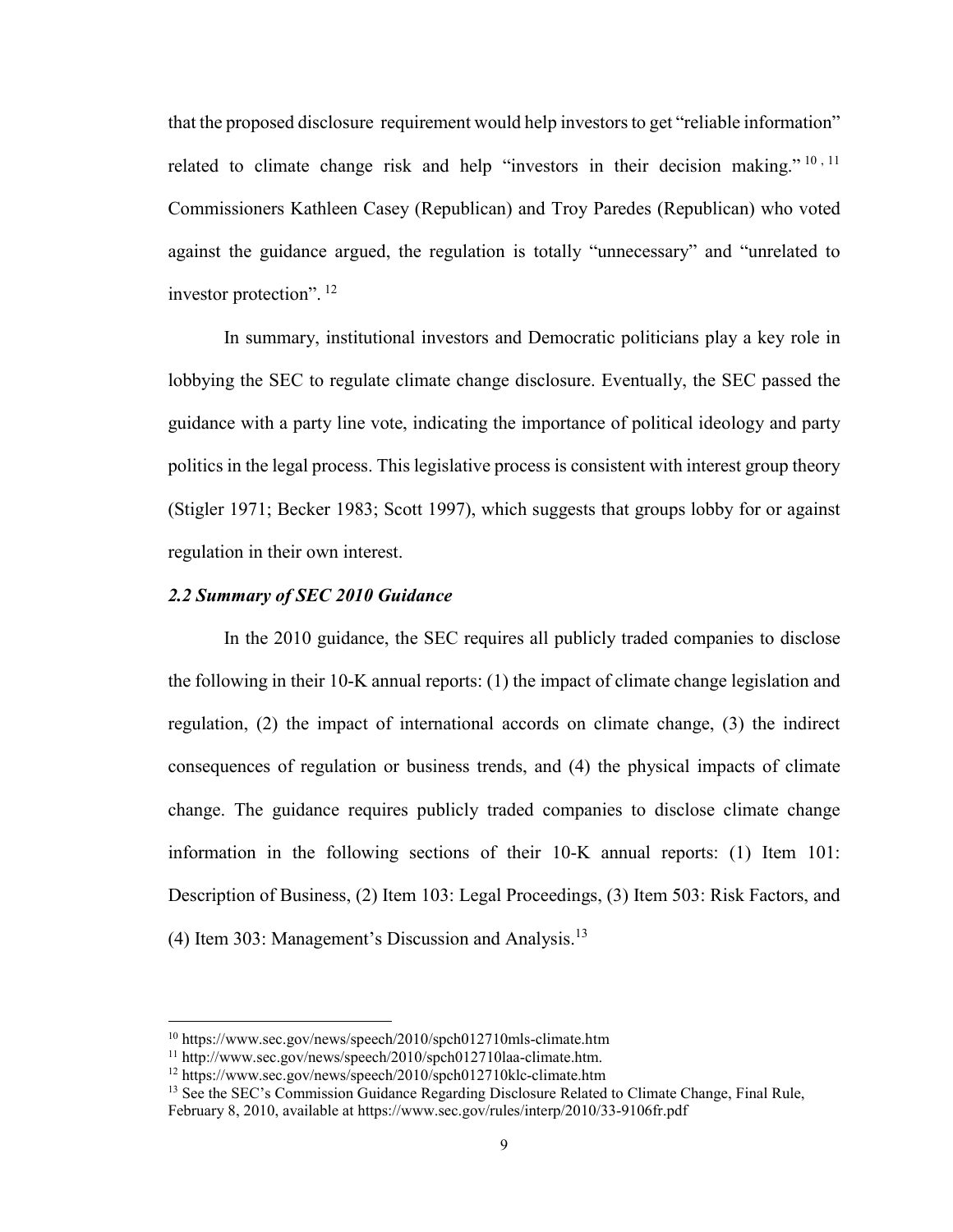#### **3. Theory, Literature, and Hypothesis Development**

#### *3.1 Climate Change Risk and Future Performance*

Climate change risk may influence future performance in many ways. First, regulatory risk, i.e., emerging environmental regulations regarding climate change, can lead to significant increases in compliance and energy costs, adversely affecting future profitability. The Environmental Protection Agency (EPA) has issued a series of regulations on carbon emission that address climate change, since 2009.<sup>14</sup> Those regulations cost U.S. economy an estimated \$353 billion annually (Young 2012). To meet the regulation requirements, firms direct more resources towards emission control, which increases operating costs and reduces profits. In addition, EPA regulations lead to significant increases in energy costs. The average retail electricity rate increases an estimated 11% to 14% annually, due in large part to the EPA's Clean Power Plan (NERA 2015).<sup>15</sup> At the state-level, Renewable Portfolio Standards (RPS) programs' Cap-and-Trade systems, and Carbon Tax Schemes were issued in 37 states to reduce carbon emission, significantly increasing corporate compliance, energy, and operating costs.<sup>16, 17,</sup>

<sup>&</sup>lt;sup>14</sup> These regulations include "Clean Power Plan Rule", National Emission Standard for Hazardous Air Pollutants, "GHG Tailoring Rule (2010)" "Cross-State Air Pollution" "The National Program for Greenhouse Gas Emissions (GHG) and Fuel Economy Standards" "Prevention of Significant Deterioration"

<sup>&</sup>lt;sup>15</sup> NERA Economic Consulting, 2015, Energy and Consumer Impacts of EPA's Clean Power Plan, http://www.americaspower.org/wp-content/uploads/2015/11/NERA-CPP-Final-Nov-7.pdf

<sup>&</sup>lt;sup>16</sup>By 2016, 37 states have adopted or enacted mandatory RPS programs, requiring a certain percentage of renewable electricity generation (electric power comes from renewable sources) (NCSL, 2016). These new regulations force firms to seek renewable or clean energy supply. However, the cost of renewable energy is much higher than fossil fuel (e.g., Coal, Gasoline, and Natural Gas), thus, negatively impact firms' performance.

 $17$  Under the framework of "Global Warming Solutions Act" (2006), California launched a cap-and-trade program in 2012, which allows trade firms carbon emission allowance. California firms has paid 1.12 and 3.40 billion to buy the carbon emission credit in year 2014 and 2015, respectively, clearly increasing firms' operating costs. Details are available on

https://www.arb.ca.gov/cc/capandtrade/auction/results\_summary.pdf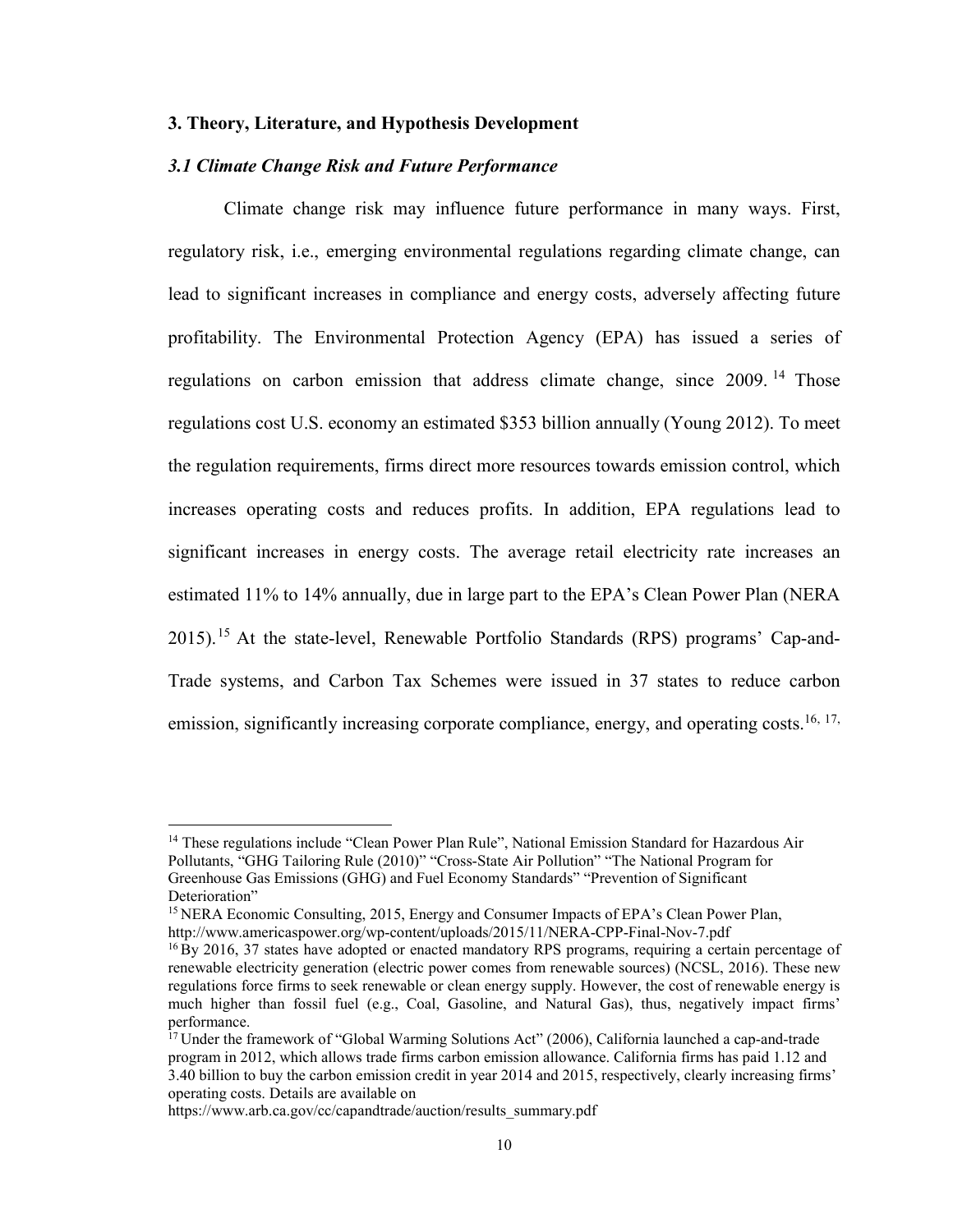In its 2013 10-K, Ford Motor Company stated:

"*If the agencies seek to impose and enforce extreme fuel economy or GHG standards in spite of unfavorable market conditions or inadequate technology development, we likely would be forced to take various actions that could have substantial adverse effects on our sales volume and profits.*"19

Costco Wholesale Corp. stated similar concerns in 2013 10-K:

"*Increased U.S. and foreign government and agency regulations to limit carbon dioxide and other greenhouse gas emissions may result in increased compliance costs and legislation or regulation affecting energy inputs that could materially affect our profitability.*"

Second, physical climate change risk (e.g., extreme weather) can interrupt normal

operations and disrupt logistics and distribution (Lowitt 2014), increasing both operating

and non-operating cost (e.g., repairing cost or replacement cost) (Risky Business Project

 $2016$ .<sup>20</sup>

Wal-Mart made a similar disclosure of the impact of physical climate change risk

in its 2011 10-K:

"*The occurrence of one or more natural disasters, such as hurricanes, cyclones, typhoons, tropical storms, floods, earthquakes, tsunamis, weather conditions such as major or extended winter storms, droughts and tornados, whether as a result of climate change or otherwise, severe changes in climate and geo-political events in a country in which we operate or in which our suppliers are located could adversely affect our operations and financial performance.*"

<sup>&</sup>lt;sup>18</sup> As of year 2016, California and some counties of Colorado, Maryland and Washington have implemented carbon tax, aiming at reduction of carbon emission. Moreover, based on a research from Institute of Energy Research (2009), this cap-and-trade program will increase significantly increase energy price.

<sup>&</sup>lt;sup>19</sup> GHG means Greenhouse Gas.

 $^{20}$  In a letter to SEC Secretary, Risky Business Project (2016) mentioned the following examples of how physical climate parameter affect U.S. economy. For example, "Agricultural companies: Extreme weather events, heat, and humidity can materially affect the industry's production efficiency and supply chain. Commercial and residential real estate: Sea level rise and increased storms are expected to have significant consequences on coastal property and infrastructure. Manufacturing industry: Dangerous levels of extreme heat and rising seas may cause large disruptions in supply chain operations and labor productivity especially as many manufacturing plants are located in high-risk areas such as the Southeast."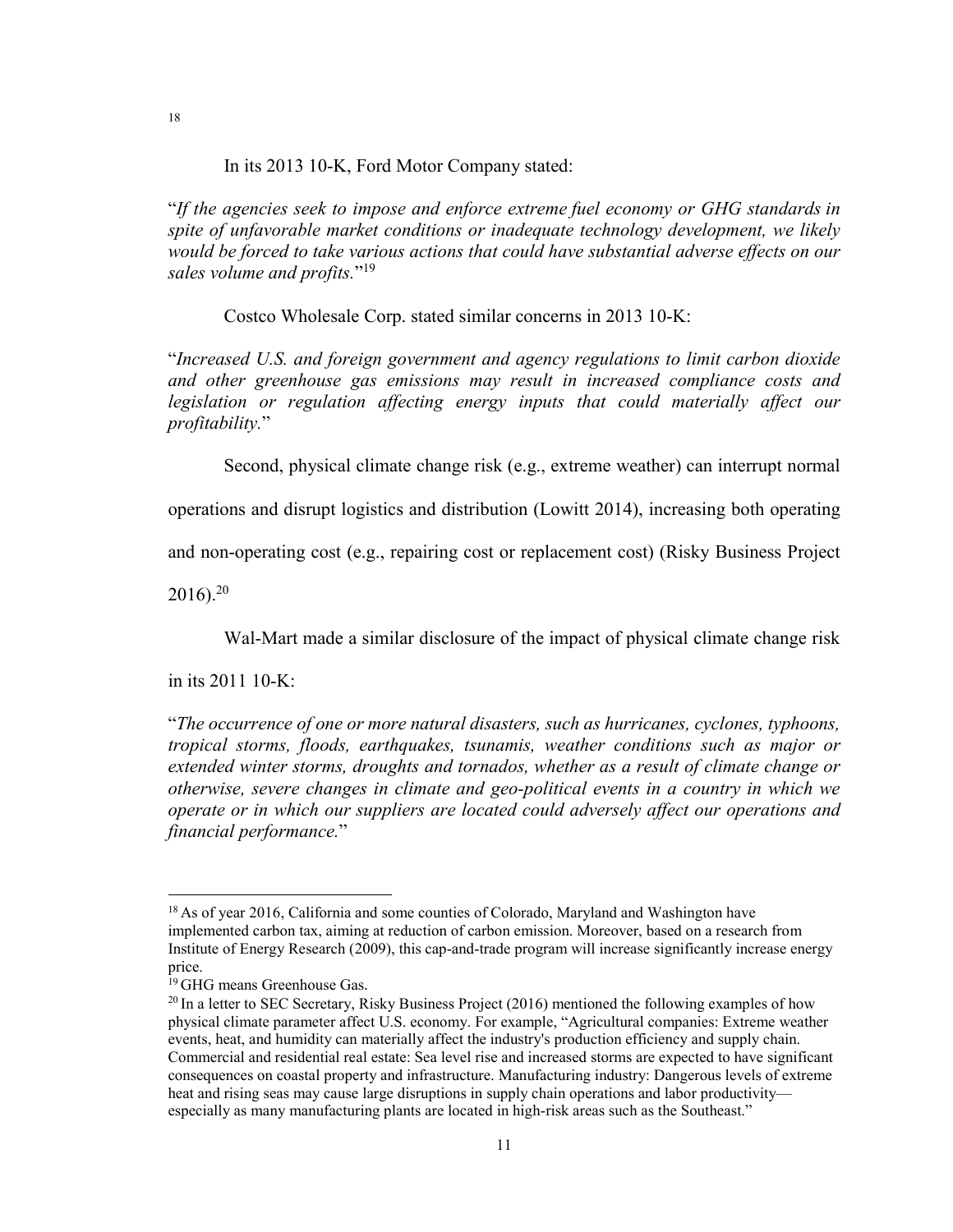Time Warner Cable Inc. explained the impact of physical climate change in their

 $2013$  10-K:

"*TWC's network and information systems are also vulnerable to damage or interruption from power outages, natural disasters (including extreme weather arising from short-term weather patterns or any long-term changes)…. Any of these events could have an adverse impact on TWC and its customers, including degradation of service, service disruption, excessive call volume to call centers and damage to TWC's plant, equipment, data, and reputation.* "

Third, other risk related to climate change includes decreased consumers demand for goods or services with heavy greenhouse gas emissions, and potential reputation loss due to violating climate change regulations, emission activities, or negative public perception.<sup>21</sup> Clearly, reduced product demand will adversely affect firms' future earnings. Moreover, loss in reputation may lead to decreased product demand and induce tightened scrutiny, both of which adversely affect firms' operations.

FedEx mentioned the other risk of climate change in its 10-K of 2013:

"*Moreover, even without such regulation, increased awareness and any adverse publicity in the global marketplace about the GHGs emitted by companies in the airline and transportation industries could harm our reputation and reduce customer demand for our services, especially our air express services*."

Based on the descriptions provided by the corporations in their 10-Ks, it is clear that exposure to climate change risk (i.e., regulatory risk, physical climate change risk, and other risk) has adverse effects on the exposed firms. From this, I propose the following hypothesis:

*H1: Firms with disclosed climate change risk have poorer future financial performance.*

<sup>&</sup>lt;sup>21</sup> One famous example of reputation loss due to climate change is Volkswagen emissions scandal (2015).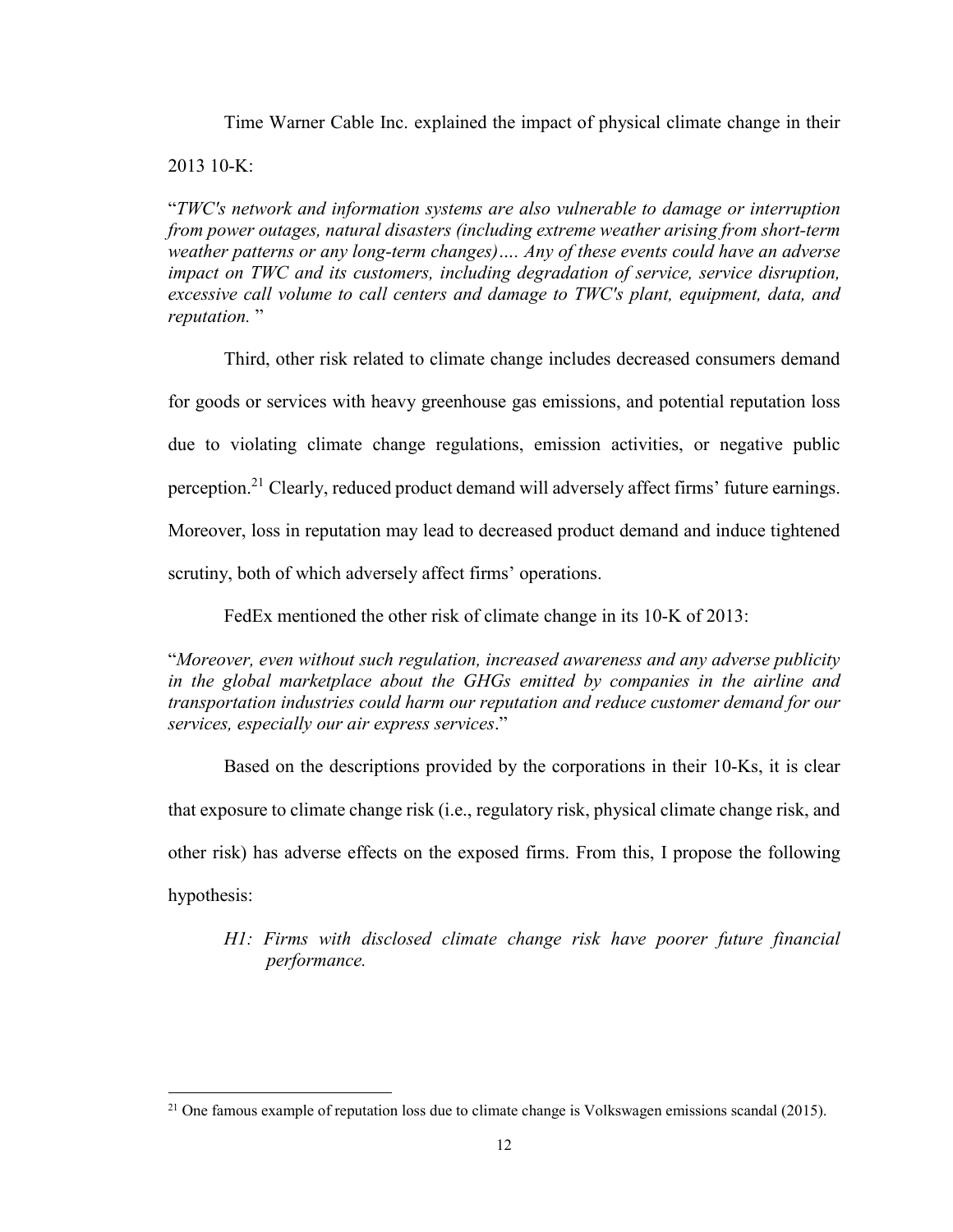#### *3.2 Climate Change Risk and Uncertainty*

The extant literature in both accounting and economics emphasizes that the operational environment places multiple constraints upon the firm (Child 1972; Govindarajan 1984). The external environment can influence firms' information systems and organizational structure (Gordon and Narayanan 1984). Environmental uncertainty theory predicts that variances in earnings increase as external uncertainty increases (Milliken 1987). Ghosh and Olsen (2009) examine how environmental uncertainty impacts on earnings variance. Measuring environmental uncertainty with the variation of sales and analysts' forecast dispersion, they find a positive correlation between environmental uncertainty and earnings variance. Climate change risk—regulatory risk, physical risk, and other risk—creates external uncertainty (Chava 2014; Matsumura et al. 2014).

From the regulatory risk perspective, many policies relating to climate change are in their infancy which creates greater uncertainty. "During these early stages, climate change policy uncertainty is high, perhaps at its peak" (IEA 2007). Specifically, existing climate change regulation might be modified or newly adopted. Regulatory changes lead to varied requirements with different compliance costs. Since firm operations are subject to these regulations, greater climate regulation uncertainties may lead to higher earnings volatility and lower earnings persistence.

Alpha Natural Resources, Inc. described the effects of regulation uncertainty in its 2013 10-K:

"*Considerable uncertainty is associated with these GHG emissions initiatives. The content of new treaties or legislation is not yet determined and many of the new regulatory initiatives remain subject to review by the agencies or the courts.* "

Woodward Inc. stated the effects of regulation uncertainty in its 2014 10-K: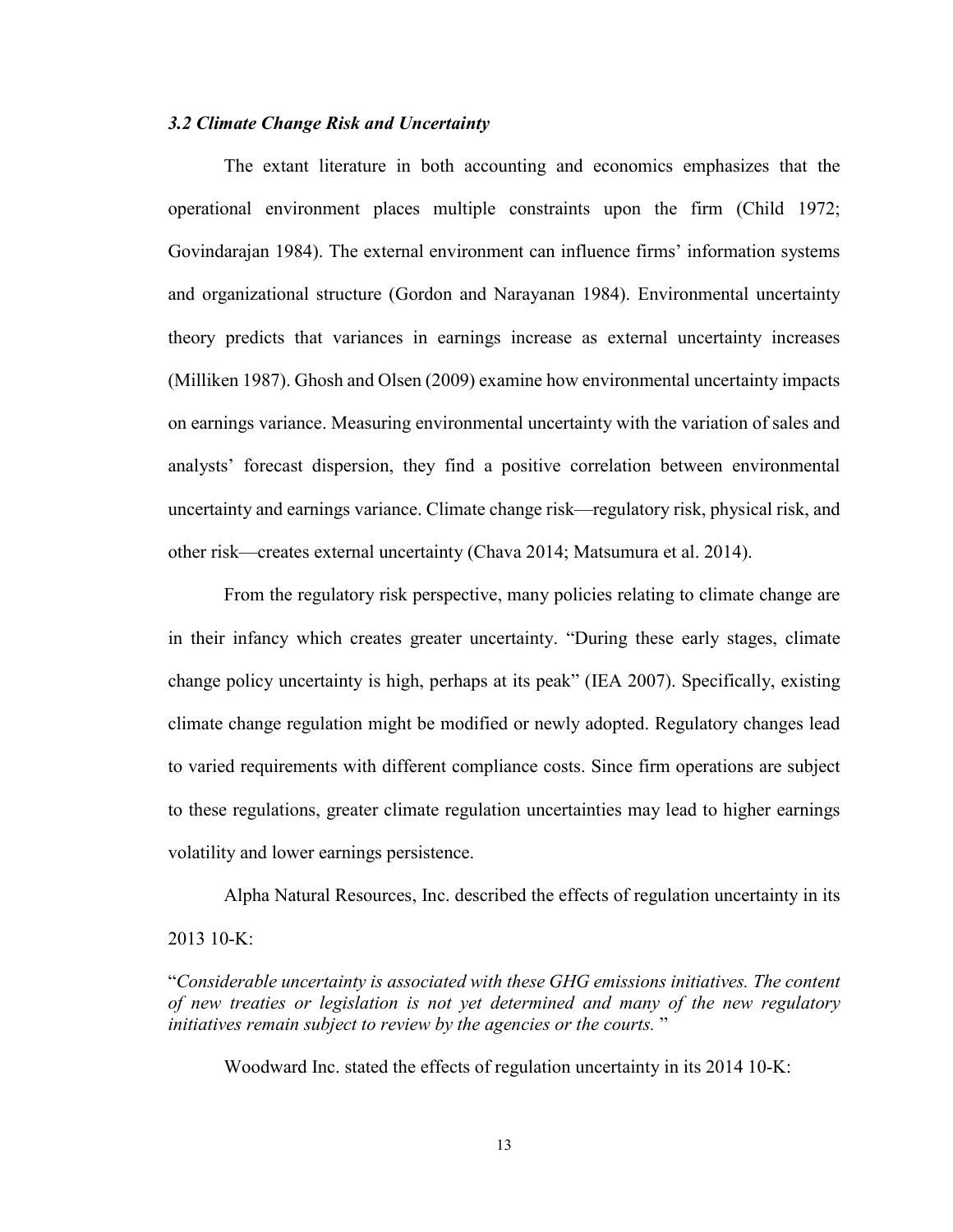"*We expect the uncertainty regarding government renewable mandates and subsidies will contribute to continued volatility in the renewable energy industry*."

From the physical risk perspective, Blackrock (2015) suggests that weather patterns become harder to predict as climates become more extreme. Moreover, a changing climate makes natural disasters less predictable and exposes the firm's operations and supply chain to environmental uncertainty. Due to increasingly unpredictable weather patterns, physical climate change risk significantly affects firm operations, leading to more volatile and unpredictable earnings.

In its 2013 10-K, ARC Group Worldwide disclosed the impact of physical risk:

"*In addition, over the past several years, changing weather patterns and climatic conditions, such as global warming, have added to the unpredictability and frequency of natural disasters in certain parts of the world and created additional uncertainty as to future trends and exposures.*"

The Federated National Holding Co states the uncertainty of physical risk in its

 $201410-K:$ 

"*The occurrence of claims from catastrophic events could result in substantial volatility in our results of operations or financial condition for any fiscal quarter or year*."

From other risk perspective, the interaction between climate change and consumer

behaviors, and business trends also brings higher uncertainty to firm operations.

As Pacific Ethanol stated the uncertainties generated from other climate change risk

in its 2013 10-K:

"*Future demand for ethanol is uncertain and may be affected by changes to federal mandates, public perception, consumer acceptance and overall consumer demand for transportation fuel*."

Dichev and Tang (2009) investigate the relationship between earnings volatility and earnings predictability. They find that earnings predictability decreases when earnings volatility increases. In summary, potential regulation, unpredictable weather patterns, and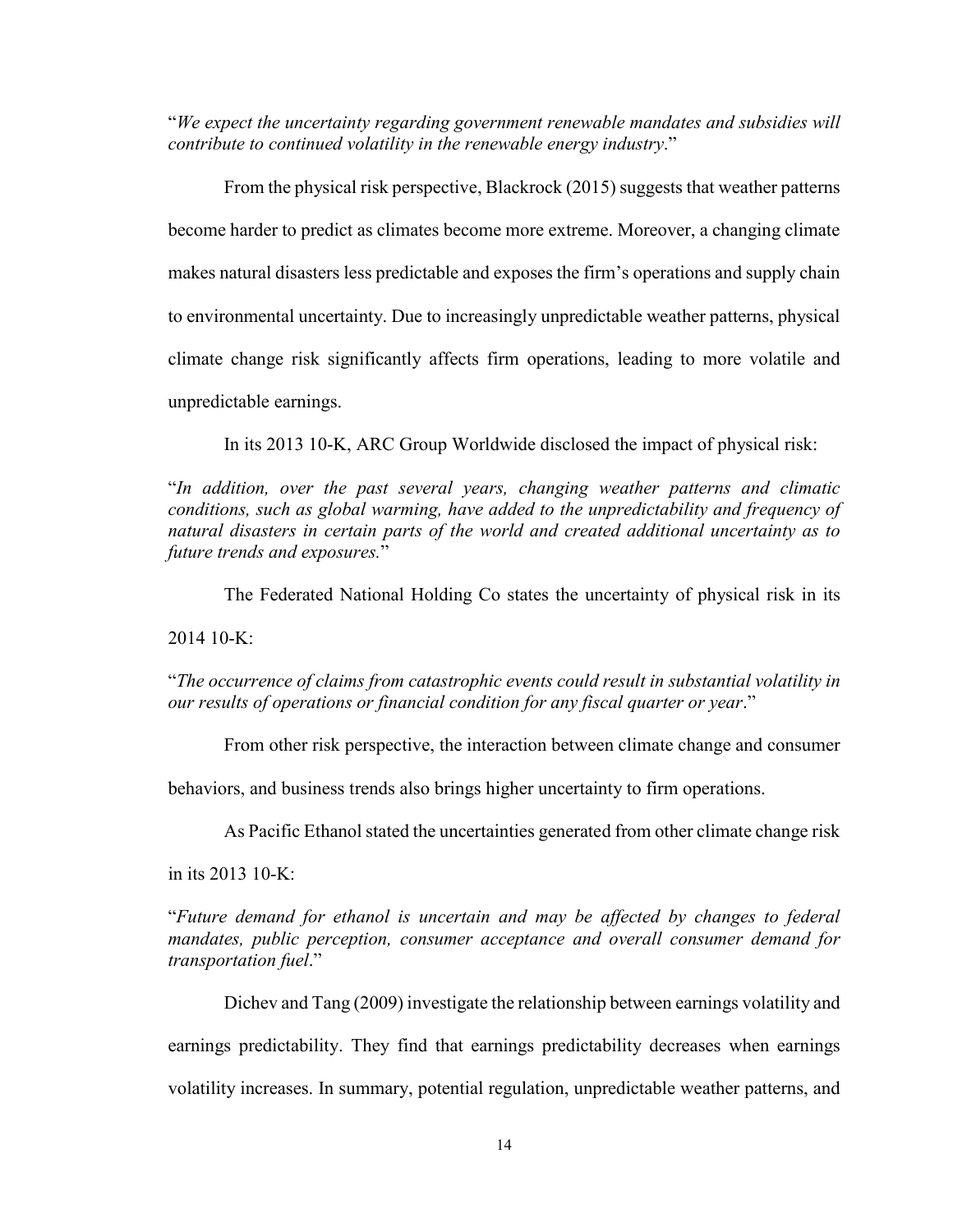changes in consumer behaviors and business trends increase the uncertainty of firm operations, making earnings less predictable. Therefore, I propose the following hypothesis:

*H2: Firms with disclosed climate change risk have lower earnings persistence.*

#### *3.3 Climate Change Risk and Market Reaction*

Empirical research suggests that stock price reflects changes in investors' valuation of the firm (Lambert 1996; Holthausen and Watts 2001). Valuation theory also suggests firm performance (e.g., earnings, cash flows, and dividend policy) and risk are two determinants of stock price or firm value (Miller and Modigliani 1961; Lang and Stulz 1994; Ohlson 1995; Ohlson and Juettner-Nauroth 2005). More specifically, the stock price is positively correlated with firm performance and negatively correlated with firm risk. Using a theoretical model, Ohlson and Juettner-Nauroth (2005) find that expected EPS and EPS growth is positively correlated with stock price. Moreover, the prior literature suggests that one of the important determinants of firm risk is earnings persistence (Easton and Zmijewski 1989; Collins and Kothari 1989). As discussed in sections 3.1 and 3.2, firms that disclose climate change risk have poorer financial performance and lower earnings persistence, both of which lead to lower stock price. Since the guidance requires firms to disclose the climate change risk in annual reports (e.g. 10-Ks), I expect that market reaction to be more negative for firms with disclosed climate change risk during 10-K filing period.

Based on the above arguments, I propose the third hypothesis:

### *H3: Firms with disclosed climate change risk experience more negative market reaction, during 10-K filing period.*

#### *3.4 Climate Change Risk and Forward Earnings Responses Coefficients (FERC)*

Prior literature (Collins and Kothari 1989; Teoh and Wong 1993; Teets and Wasley 1996; Lennox and Park 2006; Wilson 2008; Chan et al. 2012; Mian and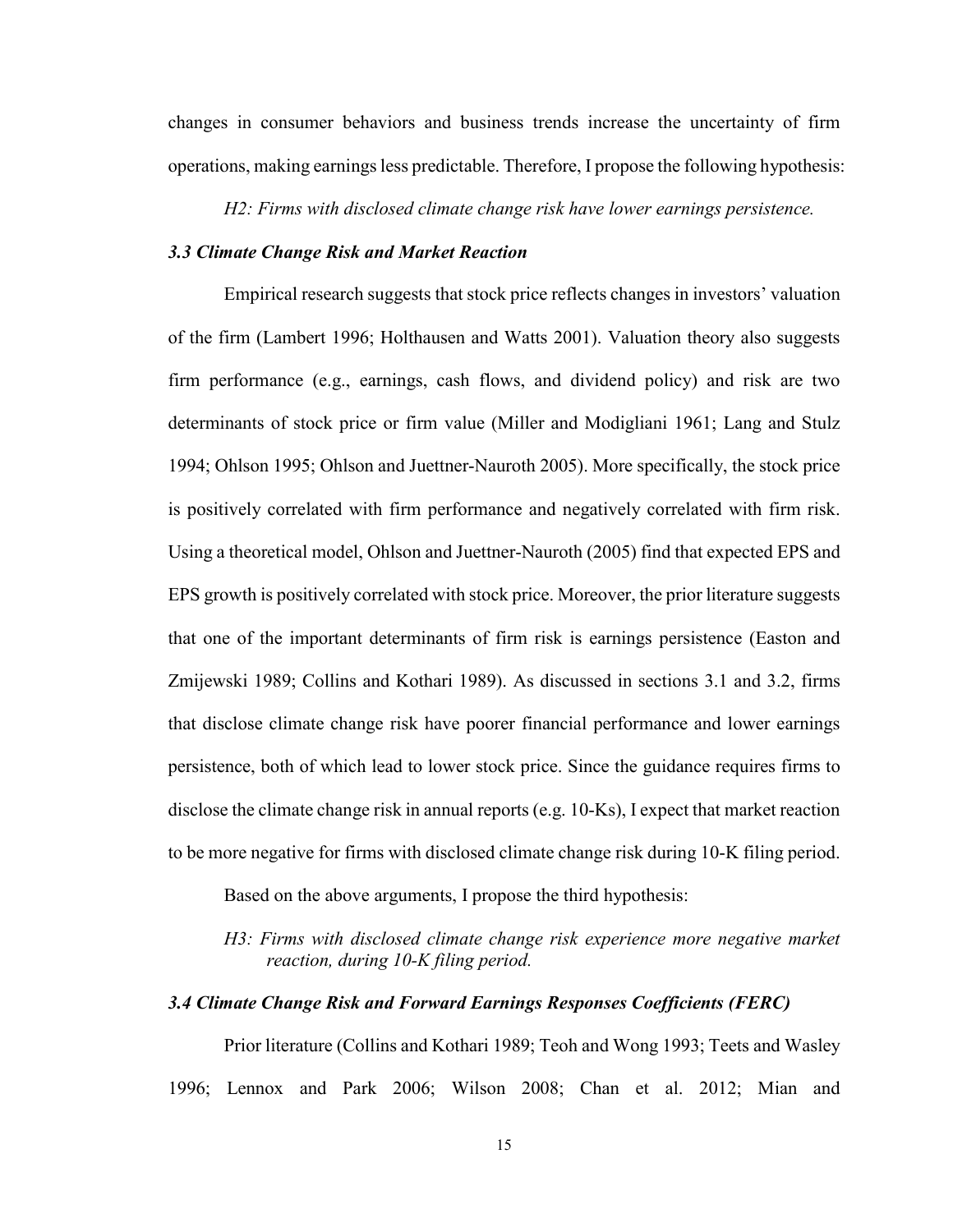Sankaraguruswamy 2012) examines the relationship between earnings and contemporaneous return (current ERC). In my paper, I focus on the forward earnings responses coefficients, which means the relationship between future earnings and current returns. Climate change is usually consided as one type of exougenous shocks (Eboli et al. 2010; Leichenko 2011; Wheeler and Von Braun 2013). As Tucker and Zarowin (2006) demonstrate, a shock influences changes in future earnings but may not affect current earnings. Clearly, climate change is more related to future uncertainty and may affect FERC, not current ERC.

Following rational structural uncertainty theory, Brav and Heaton (2002) argue that investors usually places less weight on the more uncertain signals. Francis et al. (2007) examine the post-earnings-announcement-drift (PEAD) under the rational structural uncertainty theory. They find that PEAD could be partly explained by the higher information uncertainty of stocks. Consistent with the arguments in Brav and Heaton (2002) and Francis et al. (2007), firms that disclose climate change risk have future earnings with high information uncertainty. Thus, investors may place less weight on the future earnings information of these firms, leading to a lower FERC.

Based on the above arguments, I propose the fourth hypothesis:

*H4: Firms with disclosed climate change risk have lower FERC.*

#### **4. Research Design**

#### *4.1 Sample Selection*

On July 2014, a free web tool was created by Ceres and CookESG to provide the climate change disclosure excerpts from public firms' SEC filings.22 Through this web tool,

 $^{22}$  http://tools.ceres.org/resources/tools/sec-sustainability-disclosure/@@ceres-search-s3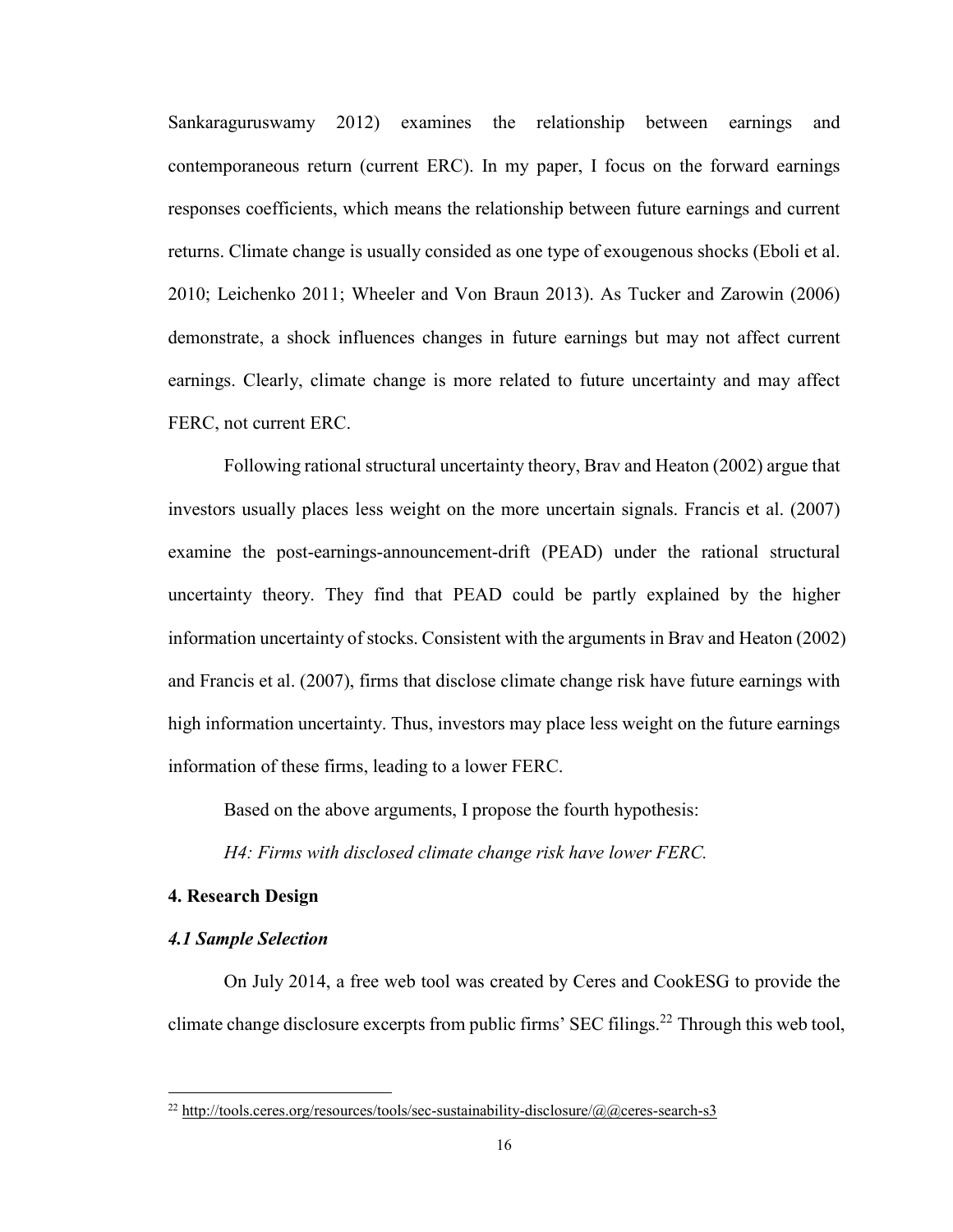the public can easily access and obtain the climate change disclosure information and according categories, including regulatory risk/impact, physical risk/impact, non-specific climate disclosure, and renewable energy/clean technology/energy efficiency. My initial sample of Russell 3000 index firms is taken from the Ceres and CookESG Research website from 2010 to 2014. The Russell 3000 index is comprised of 98% of the US equity market capitalization. 2010 is chosen as the initial year because the guidance is effective for fiscal years ending after February 8, 2010. I end the sample collection in 2014 because several of my forward-looking and financial data availability analyses end in 2015. In constructing the sample, I remove all financial service industries (SIC 6000-6999) observations since their financial reporting differ from non-financial firms. Next, I delete all observations with insufficient data to calculate the dependent and control variables. The final sample consists of 8,797 to 9,264 firm-year observations, depending on different models. This represents a 30.31% to 33.83% reduction from the initial sample.

#### *4.2 Climate Change Risk Disclosure*

#### *4.2.1 Dichotomous Climate Change Risk*

In the 2010 guidance, the SEC requires firms to disclose impact of legislation and regulation, international accord, indirect consequences of regulation or business trends, and physical impacts of climate change in firms' annual report. Since climate change risk refers to the risks driven by regulation, physical climate parameters and other climate-related development (CDP 2009; Matsumura et al. 2014), I manually classify the climate change disclosure into three risk categories: regulatory risk (including international or domestic regulation), physical risk, and other risk.

*Regulatory Risk* equals one if a firm reports being subject to climate change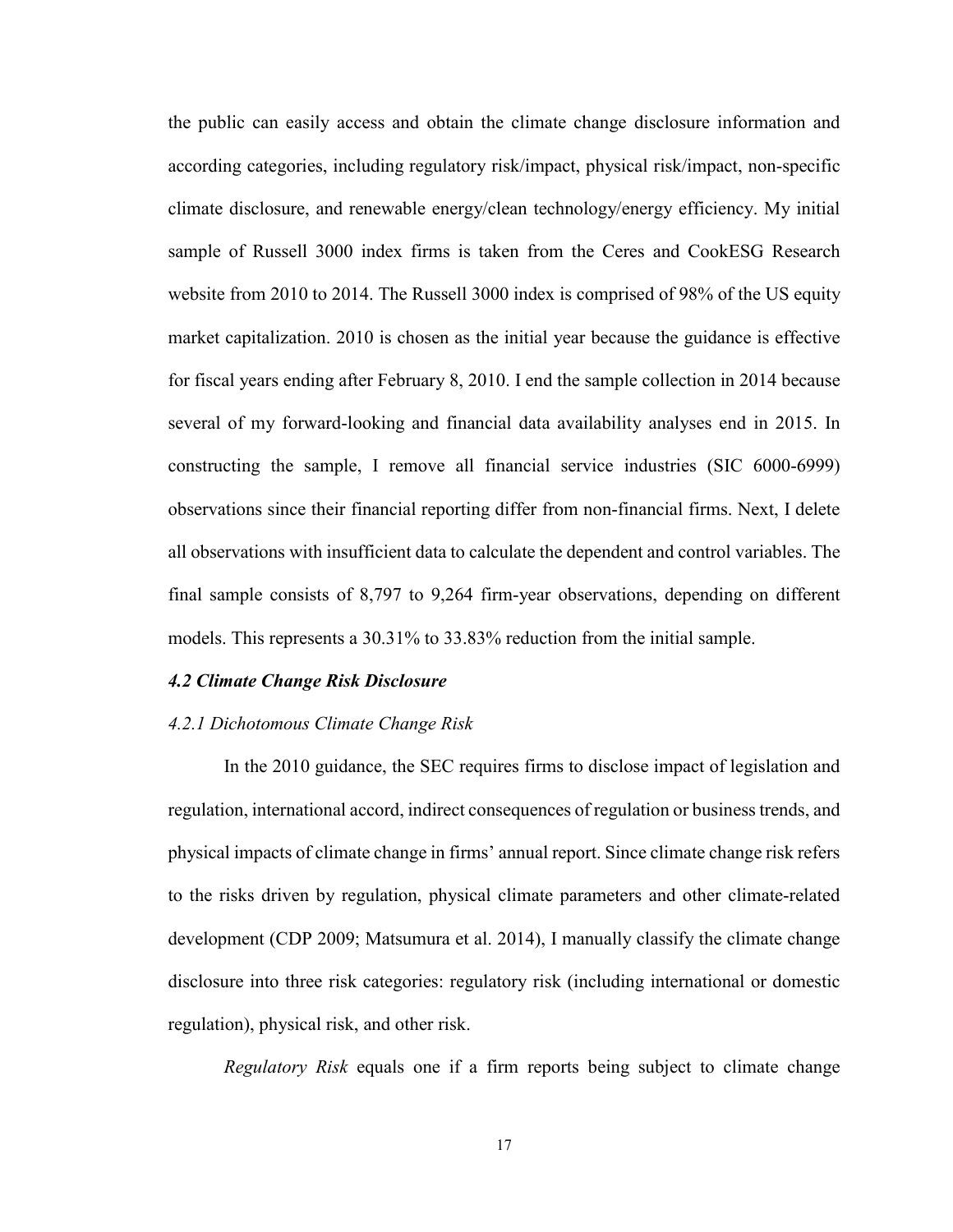regulation, which includes but is not limited to EPA's regulations, Clean Air Act, Renewable Energy Act, Paris Agreement, Kyoto Protocol, renewable portfolio standard (RPS), European Union Emission Trading System, Cross-State Air Pollution Rules, United Kingdom's Carbon Reduction Commitment, emissions trading schemes, and carbon tax or carbon fees, and zero otherwise. *Physical Risk* equals one if a firm reports being subject to a physical climate change risk, which includes but is not limited to floods, hurricanes, droughts, storms, water availability, extreme temperatures, temperatures change, severe weather, sea level change, or change of these weather conditions, and zero otherwise. *Other Risk* equals one if a firm reports being subject to other climate change risk, which includes but is not limited to business trends, changing consumer preference or behavior, potential reputation loss, and other climate change related matters, and zero otherwise. Climate Change Risk equals one if a firm discloses any climate change risk, including *Regulatory Risk*, *Physical Risk*, and *Other Risk*, and zero otherwise.

As this paper mentioned in Section 4.1, Ceres and CookESG Research provide four types categories of climate disclosure: non-specific climate disclosure, regulatory risk/impact, physical risk/impact, renewable energy/clean technology/energy efficiency. I do not directly use these provided categories as the proxy of climate change risk due to potential misclassification. First, the website consistently classifies certain keywords as some type of climate change risk but actually they are not. For example, it classifies "materially adversely affect/impact" as regulatory risk.<sup>23</sup> Again, even when a firm claims "*at this time we do not expect any of these new laws, regulations or activities to have a material adverse effect on our results of operations, financial condition or long-term* 

<sup>&</sup>lt;sup>23</sup> E.g., See the 10-K excerpt of annual report of AutoNation Inc (Ticker: AN) of year 2013.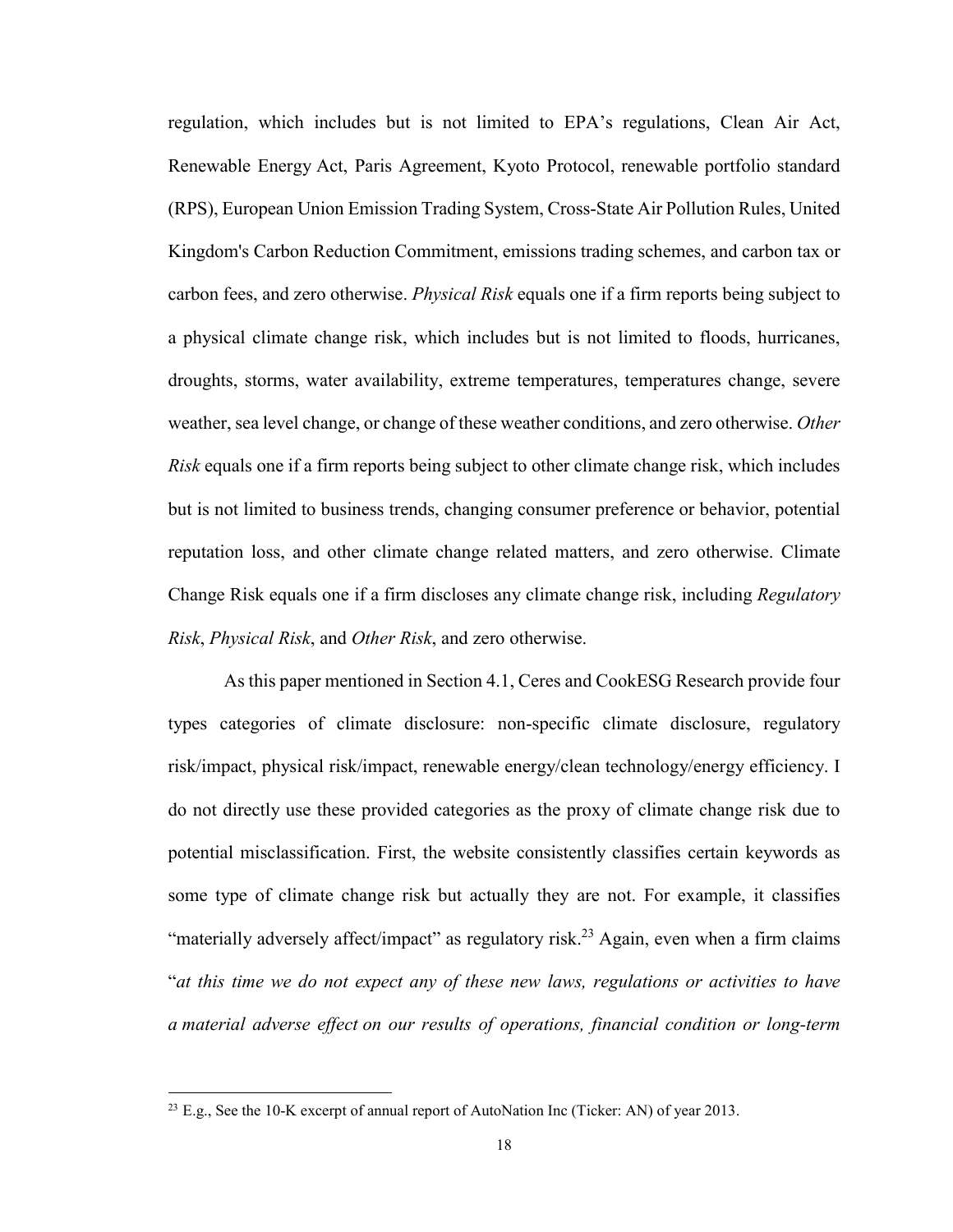*liquidity*," the website still classifies the firm as "regulatory risk".<sup>24</sup> Second, the website does not distinguish risk from opportunity. For example, Emcore Corp disclosed the following in its 2012 annual report: "*We believe the market for terrestrial solar power generation solutions will grow as solar power generation technologies improve in efficiency, as global prices for non-renewable energy sources (i.e., fossil fuels) continue to fluctuate, and as concern over the effects of fossil fuel-based carbon emissions on global warming grows*." One primary segment of this company is solar power generation. Clearly, this disclosure indicates climate change will bring opportunity for this firm. However, the website classifies this as "Non-Specific Climate Disclosure." Directly using "Non-Specific Climate Disclosure" as a measure of climate change risk is problematic.<sup>25</sup>

#### *4.2.2 Descriptive Statistics of Climate Change Risk*

Figure 1 reports the percentage of firms that disclose climate change risk in SEC 10K filing. From this figure, I find that over half of observations disclose at least one type of climate change risk. Among the three types of climate change risks, the most frequent risk is physical risk, followed by regulatory and other risk. Before 2014, there is a clear increasing trend of disclosure of climate change risk, indicating more firms realize the importance of the impact of climate change.

 $24$  This 10-K excerpt is from annual report of Owens Corning (Ticker: OC) of year 2012.

<sup>&</sup>lt;sup>25</sup> In a robustness check, I also tried to use website provided categories as the measures of climate change risk. For example, I identify "regulatory risk/impact" as regulatory risk, "physical risk/impact" as physical risk, and "non-specific climate disclosure" as other risk. In general, I find qualitatively and quantitatively similar results.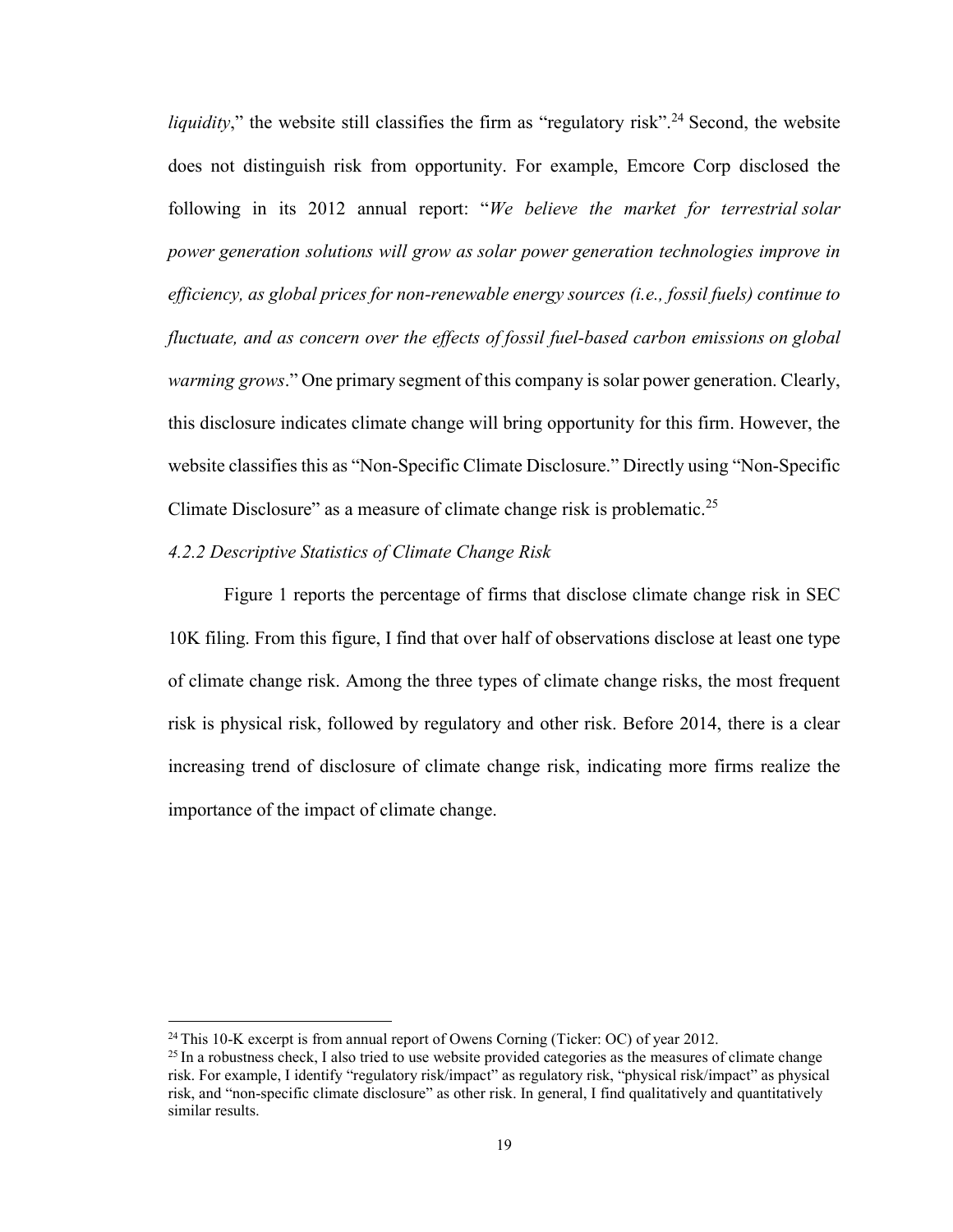**Figure 1 Percentage of Firms that Disclose Climate Change Risk in SEC 10K filing**



**Figure 2** 

**Percentage of Firms that Disclose Climate Change Risk by Fama-French Industry (2010-2014)**



| Code           | <b>Fama-French Industry</b>        | Percentage | Code | <b>Fama-French Industry</b>              |         |
|----------------|------------------------------------|------------|------|------------------------------------------|---------|
|                | Agriculture                        | 74.36%     | 23   | Automobiles and Trucks                   | 57.65%  |
| $\overline{2}$ | <b>Food Products</b>               | 75.12%     | 24   | Aircraft                                 | 52.86%  |
| 3              | Candy & Soda                       | 88.57%     | 25   | Shipbuilding, Railroad Equipment         | 65.00%  |
| 4              | Beer & Liquor                      | 60.00%     | 26   | Defense                                  | 41.67%  |
| 5              | <b>Tobacco Products</b>            | 80.00%     | 27   | Precious Metals                          | 78.26%  |
| 6              | Recreation                         | 21.57%     | 28   | Non-Metallic and Industrial Metal Mining | 89.47%  |
| 7              | Entertainment                      | 64.90%     | 29   | Coal                                     | 100.00% |
| 8              | Printing and Publishing            | 14.06%     | 30   | Petroleum and Natural Gas                | 95.53%  |
| 9              | Consumer Goods                     | 42.07%     | 31   | Utilities                                | 98.30%  |
| 10             | Apparel                            | 60.43%     | 32   | Communication                            | 29.01%  |
| 11             | Healthcare                         | 45.03%     | 33   | <b>Personal Services</b>                 | 26.97%  |
| 12             | Medical Equipment                  | 16.14%     | 34   | <b>Business Services</b>                 |         |
| 13             | <b>Pharmaceutical Products</b>     | 11.80%     | 35   | Computers                                |         |
| 14             | Chemicals                          | 85.71%     | 36   | Electronic Equipment                     |         |
| 15             | <b>Rubber and Plastic Products</b> | 68.75%     | 37   | Measuring and Control Equipment          | 35.55%  |
| 16             | <b>Textiles</b>                    | 48.28%     | 38   | <b>Business Supplies</b>                 | 50.00%  |
| 17             | <b>Construction Materials</b>      | 67.54%     | 39   | <b>Shipping Containers</b>               | 100.00% |
| 18             | Construction                       | 80.51%     | 40   | Transportation                           | 89.50%  |
| 19             | <b>Steel Works Etc</b>             | 81.68%     | 41   | Wholesale                                | 55.21%  |
| 20             | <b>Fabricated Products</b>         | 44.00%     | 42   | Retail                                   | 62.50%  |
| 21             | Machinery                          | 60.97%     | 43   | Restaurants, Hotels, Motels              | 76.17%  |
| 22             | <b>Electrical Equipment</b>        | 60.93%     | 48   | Other                                    | 74.51%  |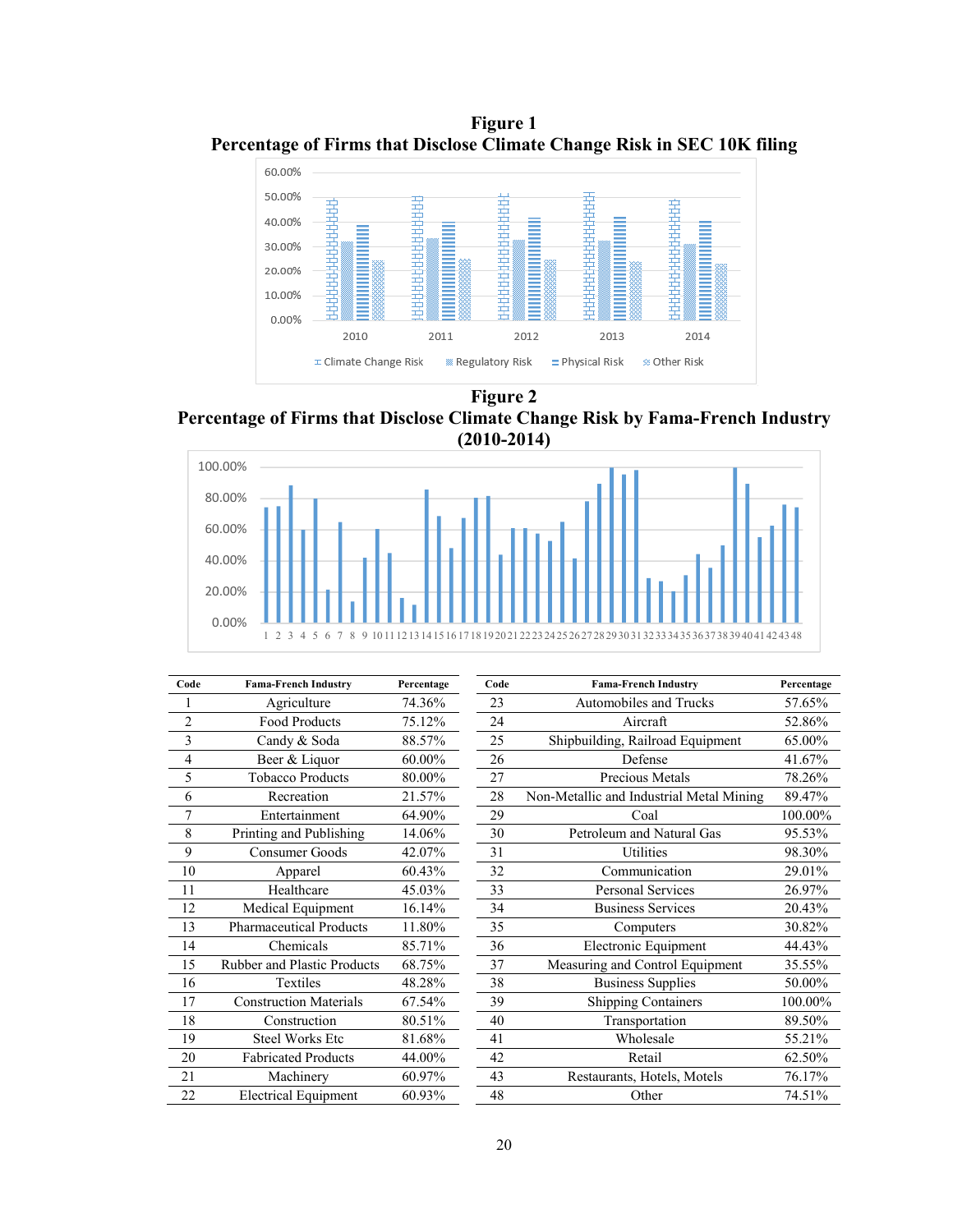Figure 2 reports the percentage of firms that disclose climate change risk by Fama-French 48-industry. The five lowest climate change risk industries are pharmaceutical products, printing and publishing, medical equipment, business services, and recreation. On the contrary, the five highest climate change risk industries are coal, shipping containers, utilities, petroleum and natural gas, and transportation. The considerable variance of climate change risk across Fama-French industries suggests the need for controlling industry fixed effects. In addition, this big variation in climate change risk across Fama-French industries is generally consistent with my expectation: climate sensitive and heavy emission industries are more likely to disclose climate change risk in their annual reports.

#### *4.2.3 Fog Index of Climate Change Disclosure*

To further investigate the effects of the readability of climate change disclosure on the dependent variables, following Li (2008) and Lehavy et al. (2011), I measure the readability of climate change disclosure texts (obtained via Ceres and CookESG Research) using fog index:

*Fog Index* = 0.4\*(Average words per sentence + Percent of complex words) (1) where the complex word refers to one with three or more syllables. Higher fog index thus indicates less readability. Fog index is scaled by 100 for ease of interpretation of coefficients.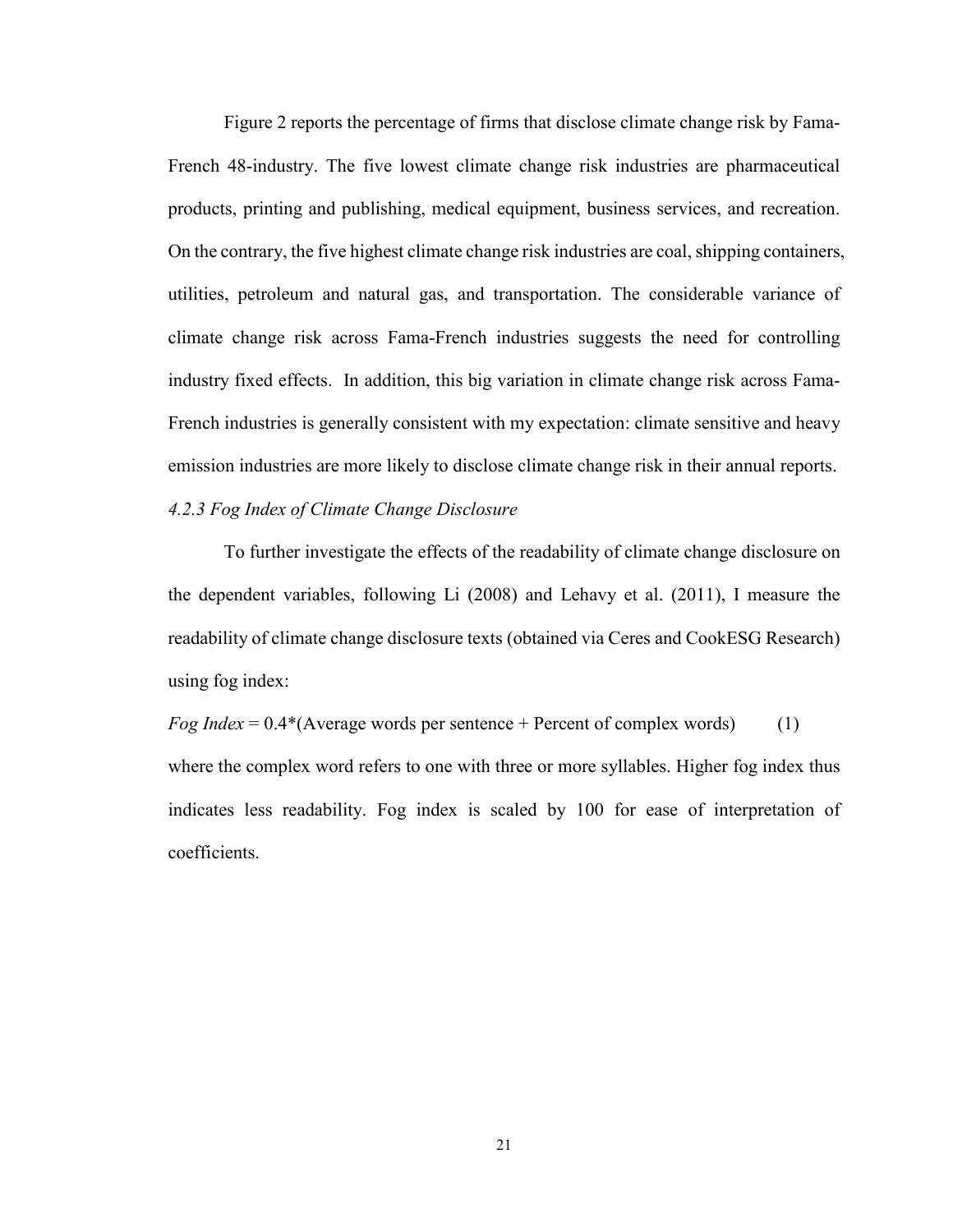#### *5.1 Climate Change Risk and Future Performance*

To test Hypothesis 1, I follow Gunny (2010) and estimate two equations to determine the relation between climate change and future performance. Model (2) is shown below:

 $AdjROA_{t+1} = a_0 + a_1$ Climate Change Risk Measures<sub>t</sub> +  $a_2AdjROA_t + a_3Ln (Assets)_t$  $+ a_5$ *Return<sub>t</sub>* +  $a_6$ *Z*-*Score<sub>t-1</sub>* + *IND* +*YEAR* +  $\varepsilon_{t+1}$  (2)

where t refers to the fiscal year. There are four climate change risk measures as defined above: *Climate Change Risk*, *Regulatory Risk*, *Physical Risk*, and *Other Risk*. *AdjROAt* is the industry-adjusted *ROA*, which equals firm-specific *ROA* minus the median *ROA* for firms in the same Fama-French 48 industry and year.<sup>26</sup> Following Gunny (2010), this paper uses industry-median adjusted to control the performance variances related to industry characteristics. *ROA* is calculated as income before extraordinary items (*IB*) divided by lagged total assets (*AT*). *Ln(ASSETS)* is the natural logarithm of total assets (*AT*). *MB* is the market to book ratio, which equals the market value of equity divided by book value of equity (*CEQ*). *Return* is the buy-and-hold return in year t. *Z-Score* is a financial health measure. To control for industry and year fixed effects, I also include industry and year indicators.

As discussed in Section 3.1, the effective or proposed regulations could lead to additional compliance costs, adversely affecting firms profit margins (net income/net sales). Moreover, new legislation related to climate change may also influence the demand for current products (e.g., fossil fuels or gasoline car), which affects assets turnover (net sales/total assets). Extreme weather also interrupts firms' normal operation, logistics, and

<sup>&</sup>lt;sup>26</sup> Using two digit SIC industry code does not change the results.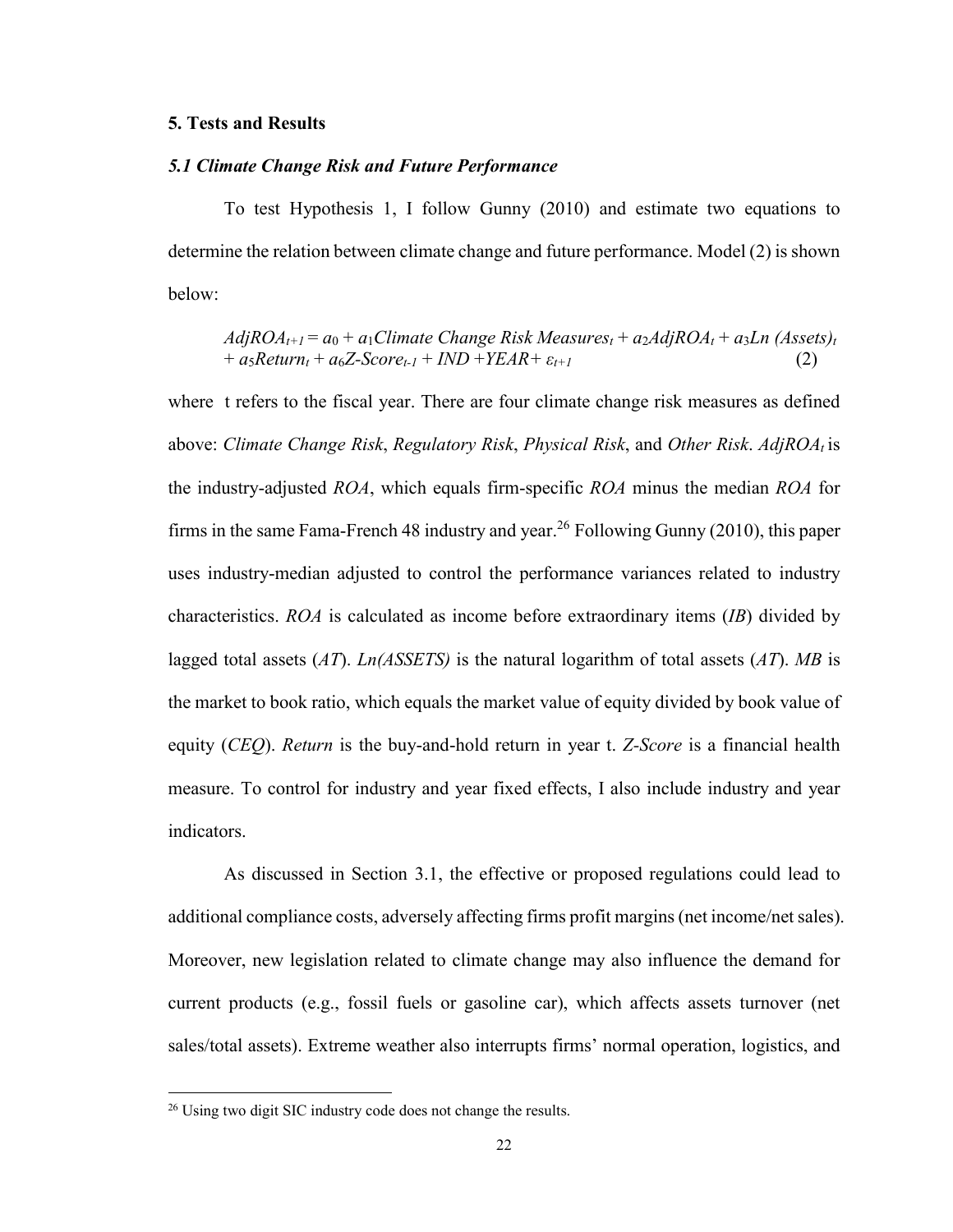distribution, which increases operating cost and decreases assets turnover ratio. To further exploit the channels between climate change risk and future performance, following DuPont analysis, I decompose ROA into two parts: *Profit Margin* and *Assets Turnover*, and replace ROA with these two parts in the following model (3):

*AdjProfit Margin<sub>t+1</sub>* or *AdjAssetsTurnover<sub>t+1</sub> =*  $a_0 + a_1$ *Climate Change Risk*  $Measures_t + a_2AdjProfit Margin_1$  or  $AdjAssetsTurnover_t + a_3Ln (Assets)_t + a_4MB_t$  $+ a_5$ *Return<sub>t</sub>* +  $a_6$ *Z*-*Score<sub>t-1</sub>* + *IND* +*YEAR* +  $\varepsilon_{t+1}$  (3)

Panel A Table 1 reports the descriptive statistics of the main variables, including dependent, independent, and control variables. The mean and median of  $AdjROA_{t+1}$  are 0.002 and 0.001, respectively. Approximately 52.5% of the firm-year observations in my sample disclose at least one type of climate change risk (*Climate Change Risk*). 33.8%, 42.4% and 25.5% of firm-year observations have regulatory, physical risk, and other risk related to climate change, respectively. With regard to the control variables, on average, firms have *Assets* of \$5455.34 million (untabulated), *Ln (Assets)<sub>t</sub>* of 7.230, Market to Book ratio (*MB*) of 3.387, *Return* of 0.226, and Z-score of 1.243, respectively. The descriptive statistics are quantitatively similar to the previous studies (e.g., Gunny 2010).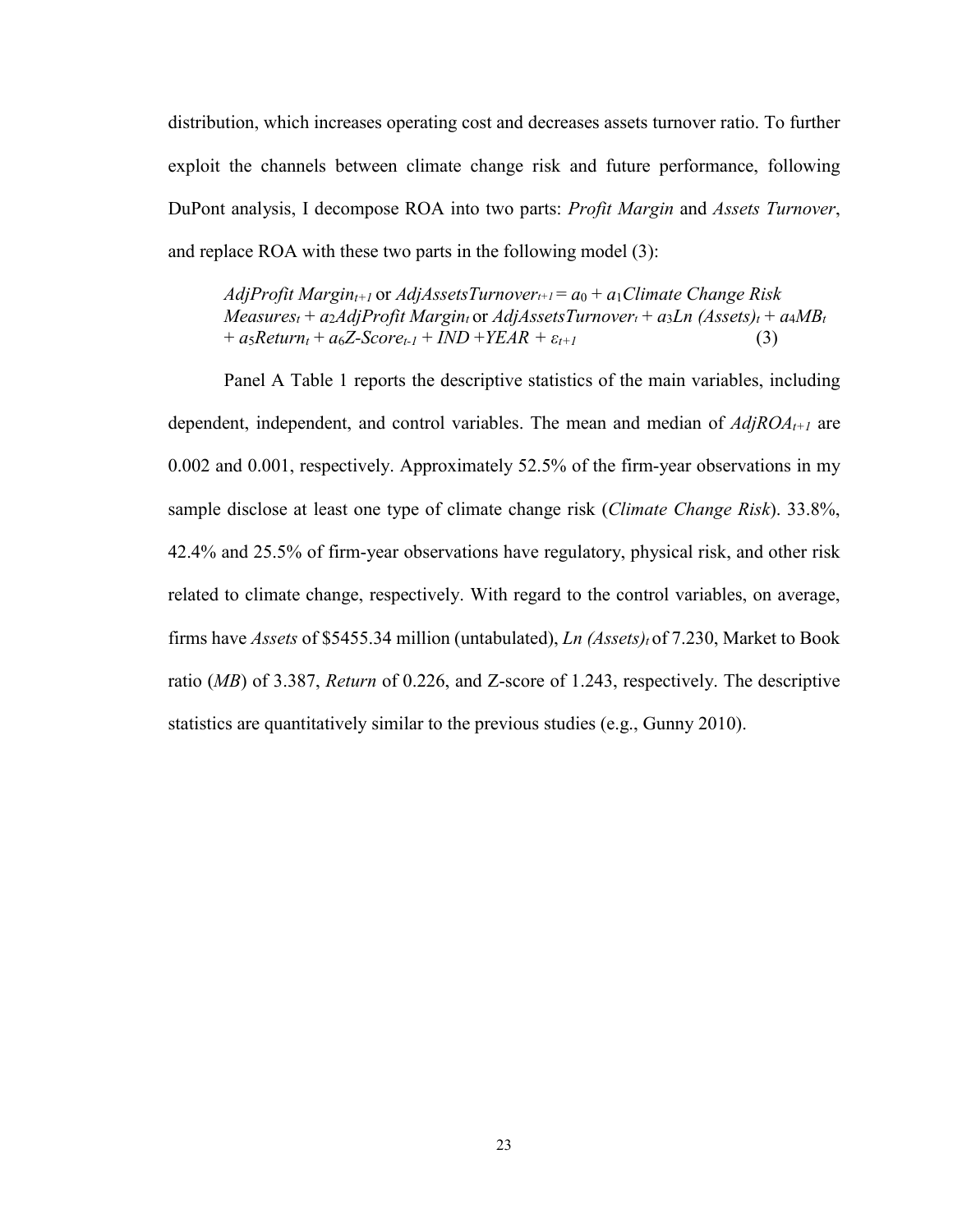#### **Table 1 Climate-Change Risk and Future Performance**

This table presents the regression results of the impact of climate change risk on future performance. Regressions include the year and industry fixed effects. The t-statistics reported in parentheses are based on standard errors that are heteroskedasticity robust. To conserve space, I do not report the coefficient estimates for the year and industry dummies. \*, \*\*, and \*\*\* indicate statistical significance at the 10%, 5%, and 1% levels (two-tailed), respectively. All variables are defined in Appendix C.

| Variables                       | N     | Mean     | <b>SD</b> | 25%      | Median | 75%   |
|---------------------------------|-------|----------|-----------|----------|--------|-------|
| $AdjROA_{t+1}$                  | 9,132 | 0.002    | 0.066     | $-0.036$ | 0.001  | 0.042 |
| $AdjProfit$ Margin $_{t+1}$     | 9,132 | 0.001    | 0.086     | $-0.040$ | 0.000  | 0.051 |
| $AdjAssets Turnover_{t+1}$      | 9,132 | 0.091    | 0.401     | $-0.214$ | 0.005  | 0.342 |
| Climate Change Risk             | 9,132 | 0.525    | 0.499     | 0.000    | 1.000  | 1.000 |
| <b>Regulatory Risk</b>          | 9,132 | 0.338    | 0.473     | 0.000    | 0.000  | 1.000 |
| <b>Physical Risk</b>            | 9,132 | 0.424    | 0.494     | 0.000    | 0.000  | 1.000 |
| Other Risk                      | 9,132 | 0.255    | 0.436     | 0.000    | 0.000  | 1.000 |
| Fog Index                       | 4,793 | 0.244    | 0.082     | 0.197    | 0.238  | 0.314 |
| $AdjROA_t$                      | 9,132 | 0.003    | 0.146     | $-0.034$ | 0.001  | 0.043 |
| $AdjProfit$ Margin <sub>t</sub> | 9,132 | $-0.214$ | 1.615     | $-0.038$ | 0.001  | 0.050 |
| $AdjAssets$ Turnover            | 9,132 | 0.126    | 0.618     | $-0.231$ | 0.001  | 0.345 |
| Ln (Assets) <sub>t</sub>        | 9,132 | 7.230    | 1.730     | 5.945    | 7.147  | 8.415 |
| $MB_t$                          | 9,132 | 3.387    | 5.286     | 1.436    | 2.300  | 3.934 |
| $Return_t$                      | 9,132 | 0.226    | 0.523     | $-0.068$ | 0.138  | 0.392 |
| Z-Score <sub>t-1</sub>          | 9,132 | 1.243    | 2.661     | 0.675    | 1.547  | 2.529 |

**Panel A Descriptive Statistics**

The results of the impact of climate change risk on future performance are reported in Table 1, Panel B. The variables of primary interest in Panel B are climate change risk variables: *Climate Change Risk*, *Regulatory Risk*, *Physical Risk*, and *Other Risk*. Column (1) finds that *Climate Change Risk* is negatively related to future performance (coefficient  $=0.002$ ,  $=2.02$ ). It means, compared to firms without disclosed climate change risk, the *AdjROA<sub>t+1</sub>* of firms with disclosed climate change risk is -0.002 lower, which equals 100% of the sample mean of  $AdjROA_{t+1}$ , which is also 0.002. The economic significance is nontrivial. Columns (2) – (4) indicate that *Regulatory Risk*, *Physical Risk*, and *Other Risk* are negatively associated with future performance as well. Taken together, these results are consistent with hypothesis 1 that firms with disclosed climate change risk have poorer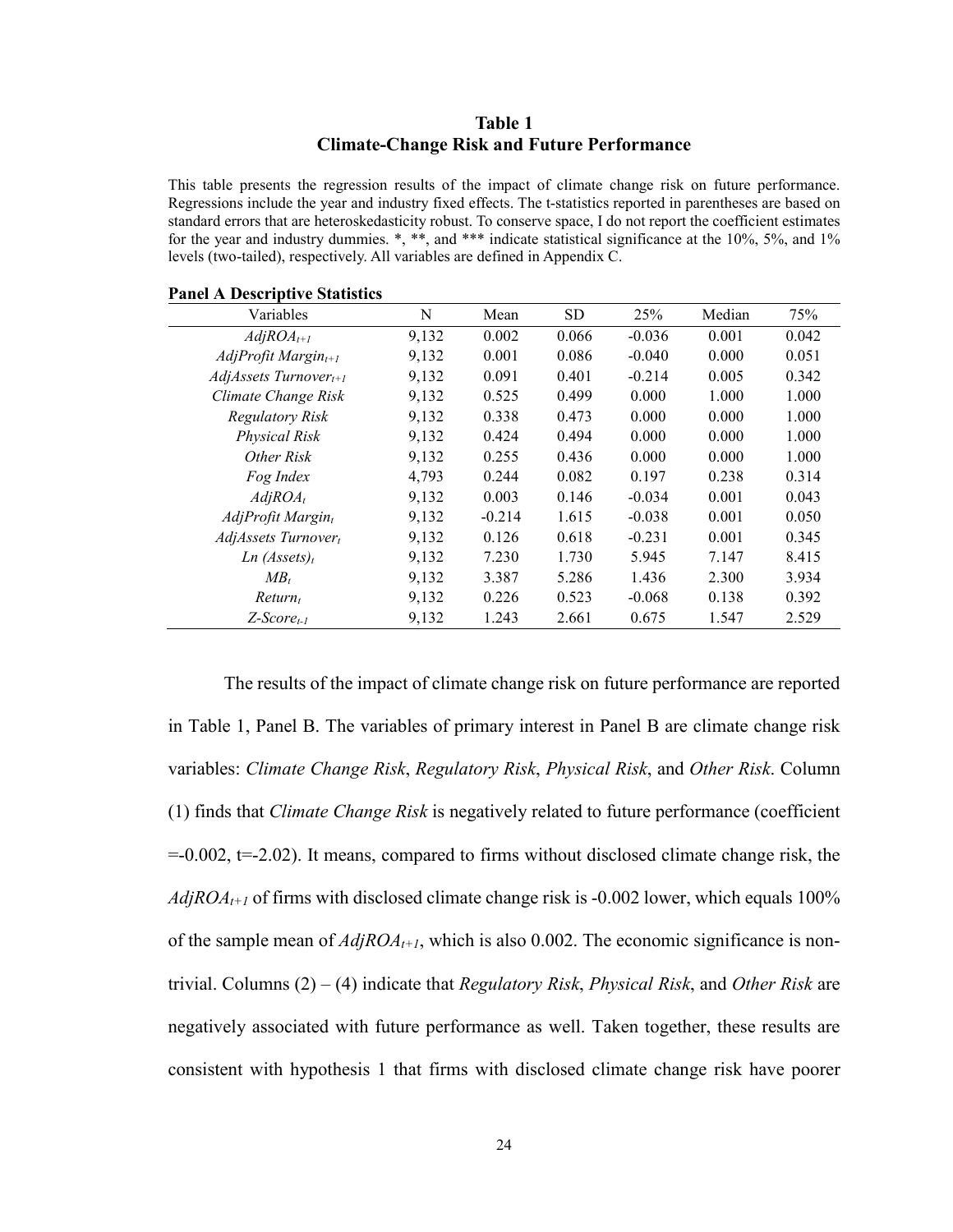future performance.

# **Table 1(continued)**

# **Panel B Climate-Change Risk and Future Performance**

|                          |        | $\left(1\right)$ | (2)            | (3)            | (4)            |
|--------------------------|--------|------------------|----------------|----------------|----------------|
| Variables                | Pred.  | $AdjROA_{t+1}$   | $AdjROA_{t+1}$ | $AdjROA_{t+1}$ | $AdjROA_{t+1}$ |
| Climate Change Risk      |        | $-0.002**$       |                |                |                |
|                          |        | $(-2.02)$        |                |                |                |
| <b>Regulatory Risk</b>   |        |                  | $-0.005***$    |                |                |
|                          |        |                  | $(-3.90)$      |                |                |
| <b>Physical Risk</b>     |        |                  |                | $-0.002*$      |                |
|                          |        |                  |                | $(-1.68)$      |                |
| Other Risk               |        |                  |                |                | $-0.003**$     |
|                          |        |                  |                |                | $(-1.98)$      |
| $AdjROA_t$               | $^{+}$ | $0.235***$       | $0.235***$     | $0.235***$     | $0.235***$     |
|                          |        | (29.99)          | (29.95)        | (30.01)        | (30.00)        |
| Ln (Assets) <sub>t</sub> | $^{+}$ | $0.001**$        | $0.001***$     | $0.001**$      | $0.001**$      |
|                          |        | (2.56)           | (3.00)         | (2.43)         | (2.55)         |
| $MB_t$                   | $^{+}$ | $0.001***$       | $0.001***$     | $0.001***$     | $0.001***$     |
|                          |        | (5.44)           | (5.41)         | (5.44)         | (5.45)         |
| $Return_t$               | $^{+}$ | $0.015***$       | $0.015***$     | $0.015***$     | $0.015***$     |
|                          |        | (10.39)          | (10.42)        | (10.40)        | (10.39)        |
| $Z-Score_{t-1}$          | $^{+}$ | $0.004***$       | $0.004***$     | $0.004***$     | $0.004***$     |
|                          |        | (8.44)           | (8.40)         | (8.43)         | (8.40)         |
| Intercept                |        | $-0.001$         | $-0.002$       | $-0.002$       | $-0.002$       |
|                          |        | $(-0.19)$        | $(-0.33)$      | $(-0.22)$      | $(-0.35)$      |
| <i><b>IND/YEAR</b></i>   |        | <b>YES</b>       | <b>YES</b>     | <b>YES</b>     | <b>YES</b>     |
| No. of observations      |        | 9,132            | 9,132          | 9,132          | 9,132          |
| Adj. $R^2$               |        | 0.416            | 0.416          | 0.416          | 0.416          |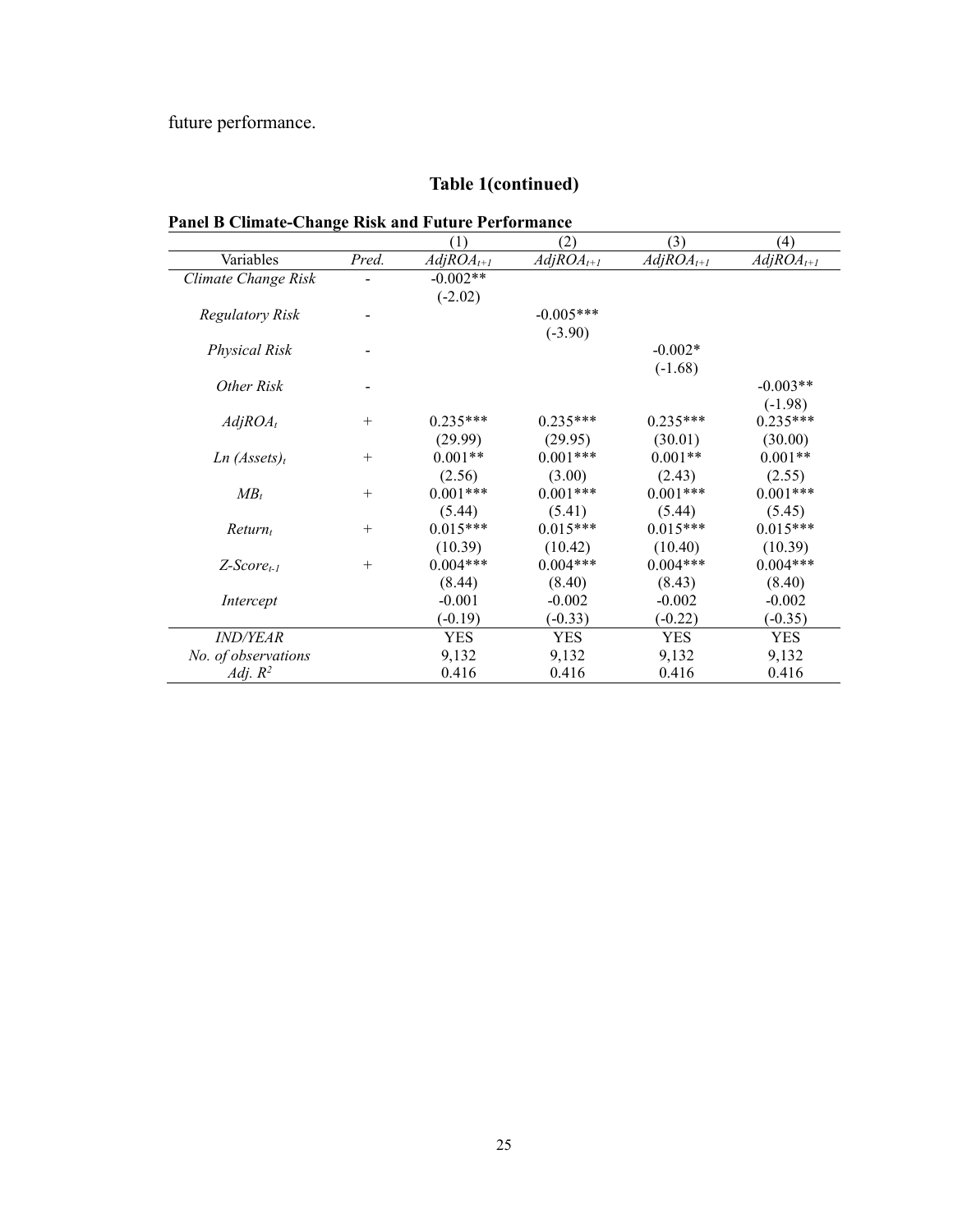#### **Table 1 (continued)**

|                               |                 | (1)                         | (2)                         | (3)                         | (4)                         | (5)                           | (6)                                  | (7)                           | (8)                                  |
|-------------------------------|-----------------|-----------------------------|-----------------------------|-----------------------------|-----------------------------|-------------------------------|--------------------------------------|-------------------------------|--------------------------------------|
| Variables                     | Pred.           | AdjProfit<br>$Margin_{t+1}$ | AdjProfit<br>$Margin_{t+1}$ | AdjProfit<br>$Margin_{t+1}$ | AdjProfit<br>$Margin_{t+1}$ | AdjAssets<br>$Turnover_{t+1}$ | <b>AdjAssets</b><br>$Turnover_{t+1}$ | AdjAssets<br>$Turnover_{t+1}$ | <b>AdjAssets</b><br>$Turnover_{t+1}$ |
| Climate Change<br>Risk        |                 | $-0.003*$                   |                             |                             |                             | 0.007                         |                                      |                               |                                      |
|                               |                 | $(-1.91)$                   |                             |                             |                             | (1.20)                        |                                      |                               |                                      |
| <b>Regulatory Risk</b>        |                 |                             | $-0.009***$                 |                             |                             |                               | 0.009                                |                               |                                      |
|                               |                 |                             | $(-4.66)$                   |                             |                             |                               | (1.46)                               |                               |                                      |
| Physical Risk                 |                 |                             |                             | $-0.002$                    |                             |                               |                                      | $-0.003$                      |                                      |
|                               |                 |                             |                             | $(-1.27)$                   |                             |                               |                                      | $(-0.52)$                     |                                      |
| Other Risk                    |                 |                             |                             |                             | $-0.005***$                 |                               |                                      |                               | $-0.003$                             |
|                               |                 |                             |                             |                             | $(-2.80)$                   |                               |                                      |                               | $(-0.47)$                            |
| AdjProfit Margin <sub>t</sub> | $^{+}$          | $0.012***$                  | $0.012***$                  | $0.012***$                  | $0.012***$                  |                               |                                      |                               |                                      |
|                               |                 | (17.07)                     | (17.05)                     | (17.05)                     | (17.04)                     |                               |                                      |                               |                                      |
| $AdjAssets$ Turnover,         | $\! + \!\!\!\!$ |                             |                             |                             |                             | $0.501***$                    | $0.501***$                           | $0.501***$                    | $0.501***$                           |
|                               |                 |                             |                             |                             |                             | (63.57)                       | (63.59)                              | (63.59)                       | (63.66)                              |
| Ln (Assets) <sub>t</sub>      | $\! +$          | $0.012***$                  | $0.012***$                  | $0.012***$                  | $0.012***$                  | $-0.032***$                   | $-0.032***$                          | $-0.031***$                   | $-0.031***$                          |
|                               |                 | (22.00)                     | (22.34)                     | (22.02)                     | (22.12)                     | $(-19.33)$                    | $(-19.37)$                           | $(-19.25)$                    | $(-19.01)$                           |
| $MB_t$                        |                 | $0.001***$                  | $0.001***$                  | $0.001***$                  | $0.001***$                  | $0.001*$                      | $0.001*$                             | $0.001*$                      | $0.001*$                             |
|                               |                 | (3.52)                      | (3.48)                      | (3.53)                      | (3.53)                      | (1.92)                        | (1.93)                               | (1.90)                        | (1.90)                               |
| $Return_t$                    | $\! + \!\!\!\!$ | $0.022***$                  | $0.022***$                  | $0.022***$                  | $0.022***$                  | $0.012**$                     | $0.012**$                            | $0.012**$                     | $0.012**$                            |
|                               |                 | (11.66)                     | (11.68)                     | (11.66)                     | (11.64)                     | (2.09)                        | (2.08)                               | (2.08)                        | (2.07)                               |
| $Z$ -Score $_{t-1}$           | $^{+}$          | $0.010***$                  | $0.010***$                  | $0.010***$                  | $0.010***$                  | $0.015***$                    | $0.015***$                           | $0.015***$                    | $0.015***$                           |
|                               |                 | (19.44)                     | (19.33)                     | (19.43)                     | (19.37)                     | (7.75)                        | (7.77)                               | (7.75)                        | (7.73)                               |
| Intercept                     |                 | $-0.082***$                 | $-0.083***$                 | $-0.082***$                 | $-0.083***$                 | $0.206***$                    | $0.208***$                           | $0.210***$                    | $0.209***$                           |
|                               |                 | $(-7.01)$                   | $(-7.20)$                   | $(-7.06)$                   | $(-7.18)$                   | (5.55)                        | (5.60)                               | (5.64)                        | (5.63)                               |
| <b>IND/YEAR</b>               |                 | <b>YES</b>                  | <b>YES</b>                  | <b>YES</b>                  | <b>YES</b>                  | <b>YES</b>                    | <b>YES</b>                           | <b>YES</b>                    | <b>YES</b>                           |
| No. of observations           |                 | 9,132                       | 9,132                       | 9,132                       | 9,132                       | 9,132                         | 9,132                                | 9,132                         | 9,132                                |
| Adj. $R^2$                    |                 | 0.250                       | 0.251                       | 0.250                       | 0.250                       | 0.708                         | 0.708                                | 0.708                         | 0.708                                |

| <b>Panel C Climate Change Risk and Future Performance</b> |  |  |  |  |
|-----------------------------------------------------------|--|--|--|--|
|-----------------------------------------------------------|--|--|--|--|

 In Model (3), I decompose ROA into profit margin and assets turnover and report the results in Table 1, Panel C. Column (1) reports the results of regressing *AdjProfit Margin<sub>t+1</sub>* on Climate Change Risk. The results show that climate change risk has a significantly adverse effect on *AdjProfit Margin<sub>t+1</sub>*, suggesting firms with disclosed climate change risk have lower future profit margins. The results in Columns (2) to (4) confirm the findings in Column (1). The results for asset turnover, reported in Columns (5) to (8) are all insignificant. In summary, it appears that the negative relation between climate change risk and future ROA are primarily a function of declining profit margins rather than declining asset turnovers. As the hypotheses development part shows, most of the effects from climate change risk on earnings are cost or expenditure-related. For example,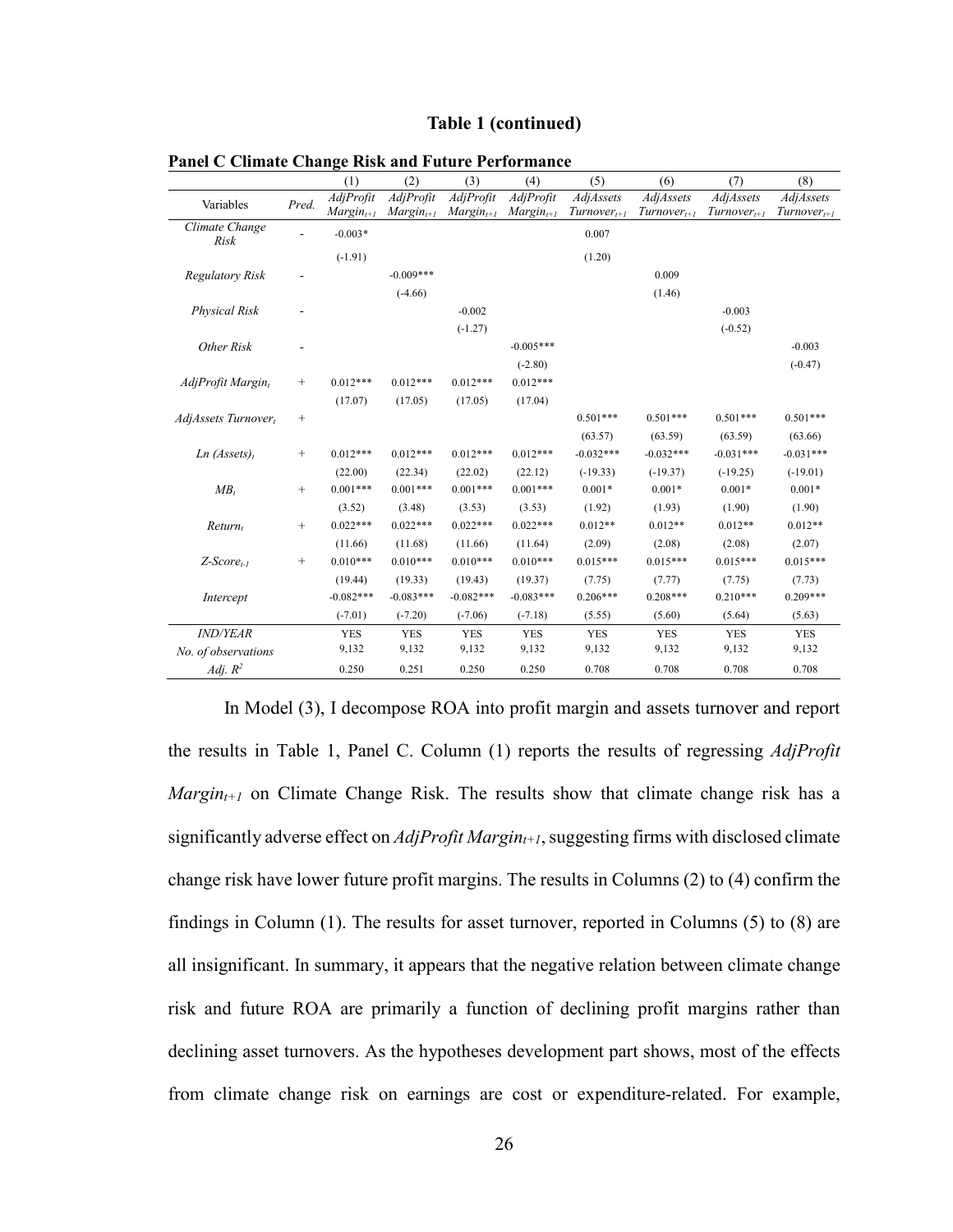governmental regulation relating GHG could increase compliance expense and energy cost, which could reduce the gross profit margins but might not influence assets turnover. Physical climate change risk increases operating and non-operating cost of firms, which is also related to profit margins.

#### **Table 1 (continued)**

|                          |                 | (1)            | (2)                         | (3)                           |
|--------------------------|-----------------|----------------|-----------------------------|-------------------------------|
| Variables                | Pred.           | $AdjROA_{t+1}$ | $AdjProfit$ Margin $_{t+1}$ | AdjAssets<br>$Turnover_{t+1}$ |
| Fog Index                |                 | $-0.013*$      | $-0.043***$                 | $-0.202***$                   |
|                          |                 | $(-1.75)$      | $(-3.62)$                   | $(-5.44)$                     |
| $AdjROA_t$               | $^{+}$          | $0.396***$     |                             |                               |
|                          |                 | (24.44)        |                             |                               |
| AdjProfit Margint        | $^{+}$          |                | $0.029***$                  |                               |
|                          |                 |                | (4.57)                      |                               |
| AdjAssets Turnovert      | $\! + \!\!\!\!$ |                |                             | $0.501***$                    |
|                          |                 |                |                             | (42.85)                       |
| Ln (Assets) <sub>t</sub> | $+/-$           | 0.000          | $0.010***$                  | $-0.031***$                   |
|                          |                 | (1.09)         | (13.52)                     | $(-13.13)$                    |
| $MB_t$                   | $^{+}$          | $0.002***$     | $0.003***$                  | $0.004***$                    |
|                          |                 | (8.37)         | (7.24)                      | (3.64)                        |
| $Return_t$               | $^{+}$          | $0.018***$     | $0.023***$                  | $0.032***$                    |
|                          |                 | (9.50)         | (8.78)                      | (3.80)                        |
| $Z$ -Score $_{t-1}$      | $+$             | $0.006***$     | $0.009***$                  | $0.013***$                    |
|                          |                 | (8.70)         | (9.67)                      | (3.29)                        |
| Intercept                |                 | $-0.005$       | $-0.073***$                 | $0.255***$                    |
|                          |                 | $(-0.57)$      | $(-5.76)$                   | (5.11)                        |
| <i>IND/YEAR</i>          |                 | <b>YES</b>     | <b>YES</b>                  | <b>YES</b>                    |
| No. of observations      |                 | 4793           | 4793                        | 4793                          |
| Adj. $R^2$               |                 | 0.460          | 0.193                       | 0.741                         |

**Panel D Readability of Climate Change Risk Disclosure and Future Performance**

Panel D of Table 1 reports the relation between readability of climate change risk disclosure texts and future performance in the disclosing subsample. The results show that *Fog Index* is negatively correlated with *AdjROA<sub>t+1</sub>*, *AdjProfit Margin<sub>t+1</sub>*, and *AdjAssets Turnover<sub>t+1</sub>* for disclosing firms. Overall, the results are consistent with managerial obfuscation hypothesis (Li 2008). Managers are inclined to obfuscate information in the 10-K when their firms have lower expected future performance, thus increasing the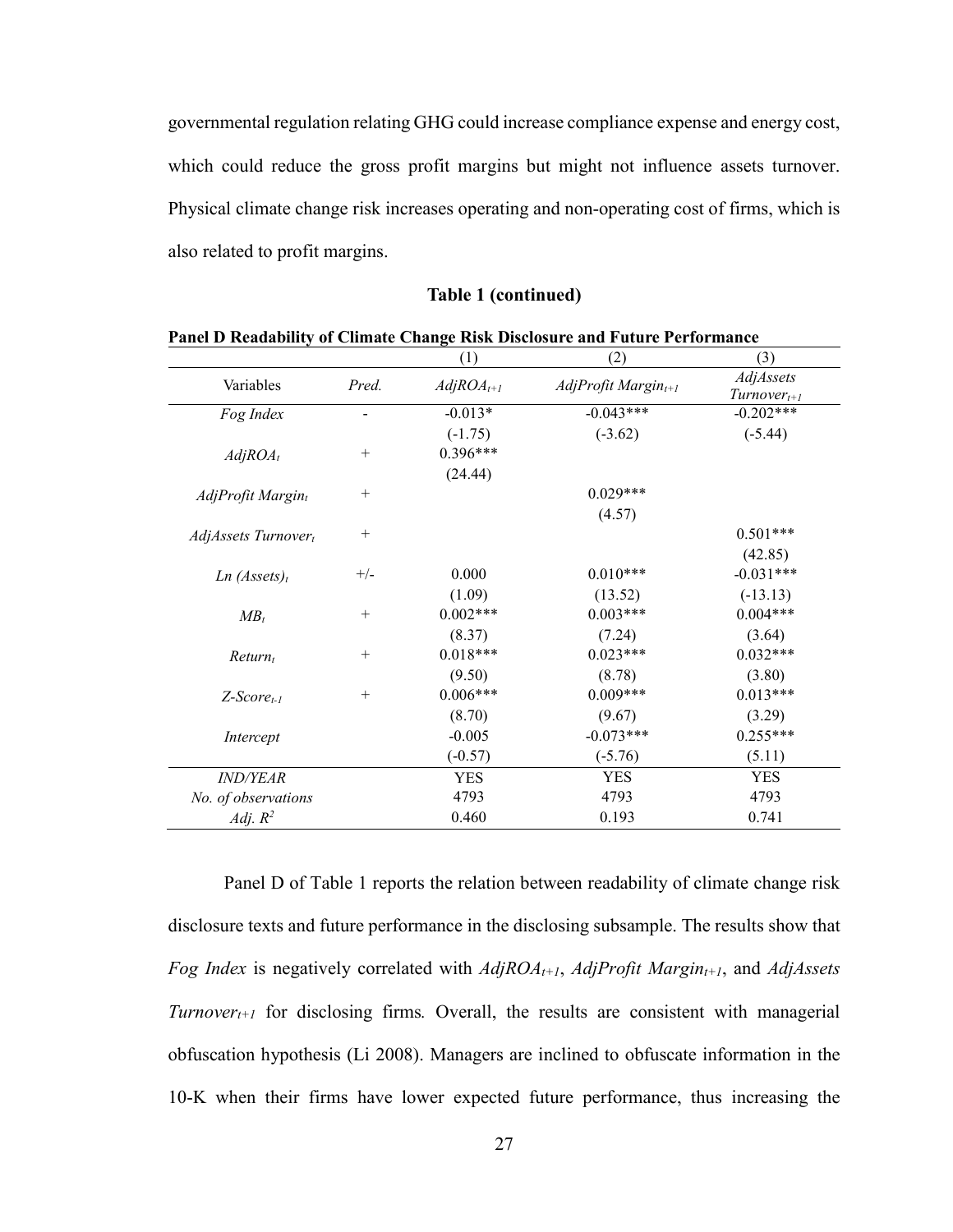information process cost to investors. In contrast, companies with better future performance are likely to have more readable annual reports, distinguishing them from other less readable peers.

#### *5.2 Climate Change Risk and Earnings Persistence*

Following Li (2008), this paper constructs a model to test hypothesis 2 regarding the relation between earnings persistence and the measures of climate change risk.

 $ROA_{t+1} = a_0 + a_1$ Climate Change Risk Measures<sub>t</sub> +  $a_2ROA_t$  $+$  *a*<sub>3</sub>*Climate Change Risk Measures<sub>t</sub></sub> \** $ROA_t + a_4Ln (MV)_t + a_5MB_t$  $+a_6DIV_t + a_7STD(ROA)_t + a_8STD(RET)_t + a_9Firm Age_t$  $+ a_{10}SI_t + a_{11}M\&A_t + a_{12}DE_t + IND + YEAR + \varepsilon_{t+1}$  (4)

where t refers to the fiscal year. *Ln(MV)* is the natural logarithm of market value in the fiscal year end. *MB* is market to book ratio. *DIV* is an indicator variable that equals one if a firm distributes dividend (DVT) in fiscal year t, and zero otherwise. *STD(ROA)* equals the standard deviation of the ROA in the last five fiscal years. *STD(RET)* equals the standard deviation of the monthly stock returns (RET) in the year t-1, *Firm Age* is the natural logarithm of the number of years since a firm appears in Compustat. *SI* equals special items (SPI) divided by lagged total assets (AT). *M&A* is an indicator variable that equals one if the firm is involved in mergers or acquisitions (AQC), and zero otherwise. *DE* is an indicator variable that equals one if a firm is incorporated in Delaware in fiscal year t, and zero otherwise.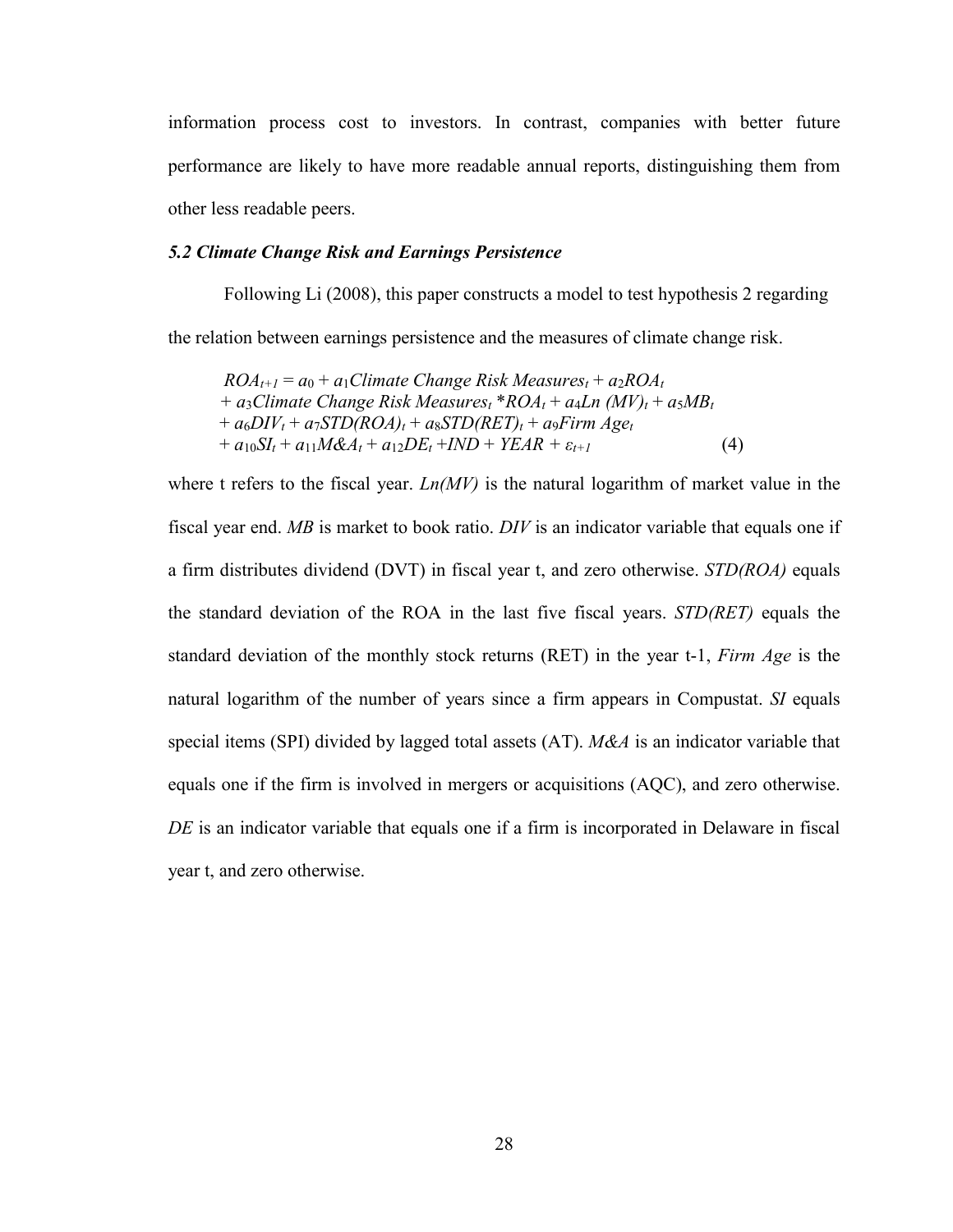### **Table 2 Climate Change Risk and Earnings Persistence**

This table presents the regression results of the impact of climate change risk on earnings persistence. Regressions include the year and industry fixed effects. The t-statistics reported in parentheses are based on standard errors that are heteroskedasticity robust. To conserve space, I do not report the coefficient estimates for the year and industry dummies. \*, \*\*, and \*\*\* indicate statistical significance at the 10%, 5%, and 1% levels (two-tailed), respectively. All variables are defined in Appendix C.

| Panel A Descriptive Statistics |       |          |       |          |          |       |
|--------------------------------|-------|----------|-------|----------|----------|-------|
| Variables                      | N     | Mean     | SD.   | 25%      | Median   | 75%   |
| $ROA_{t+1}$                    | 9,126 | 0.023    | 0.154 | 0.007    | 0.047    | 0.089 |
| Climate Change Risk            | 9,126 | 0.521    | 0.500 | 0.000    | 1.000    | 1.000 |
| Regulatory Risk                | 9,126 | 0.333    | 0.471 | 0.000    | 0.000    | 1.000 |
| Physical Risk                  | 9,126 | 0.421    | 0.494 | 0.000    | 0.000    | 1.000 |
| Other Risk                     | 9,126 | 0.251    | 0.433 | 0.000    | 0.000    | 1.000 |
| Fog Index                      | 4,757 | 0.288    | 0.215 | 0.197    | 0.238    | 0.316 |
| <i>ROA</i>                     | 9,126 | 0.025    | 0.169 | 0.011    | 0.049    | 0.092 |
| Ln(MV)                         | 9,126 | 7.325    | 1.565 | 6.157    | 7.213    | 8.406 |
| MB                             | 9,126 | 3.391    | 5.301 | 1.450    | 2.331    | 3.996 |
| DIV                            | 9,126 | 0.491    | 0.500 | 0.000    | 0.000    | 1.000 |
| STD(ROA)                       | 9,126 | 0.089    | 0.158 | 0.019    | 0.040    | 0.089 |
| <i>STD(RET)</i>                | 9,126 | 0.102    | 0.052 | 0.065    | 0.092    | 0.127 |
| Firm Age                       | 9,126 | 3.011    | 0.736 | 2.485    | 2.996    | 3.638 |
| SI                             | 9,126 | $-0.004$ | 0.660 | $-0.013$ | $-0.003$ | 0.000 |
| M&A                            | 9,126 | 0.467    | 0.499 | 0.000    | 0.000    | 1.000 |
| DE                             | 9,126 | 0.653    | 0.476 | 0.000    | 1.000    | 1.000 |

**Panel A Descriptive Statistics**

Panel A Table 2 reports the descriptive statistics of the main variables, including dependent, independent, and control variables. Table 2, Panel B, reports the relation between climate change risk and earnings persistence. Consistent with hypothesis 2, the results in column (1) find that firms with disclosed climate change risk have lower earnings persistence than firms without (coefficient =  $-0.069$ , t =  $-1.96$ ). This result suggests that climate change risk introduces uncertainty into a firm's earnings, making future earnings less predictable. Columns (2) - (4) consistently show similar evidence. I also examine the economic significance of climate change risk on earnings persistence. Compared to firms without disclosed climate change risk, the earnings persistence of firms with disclosed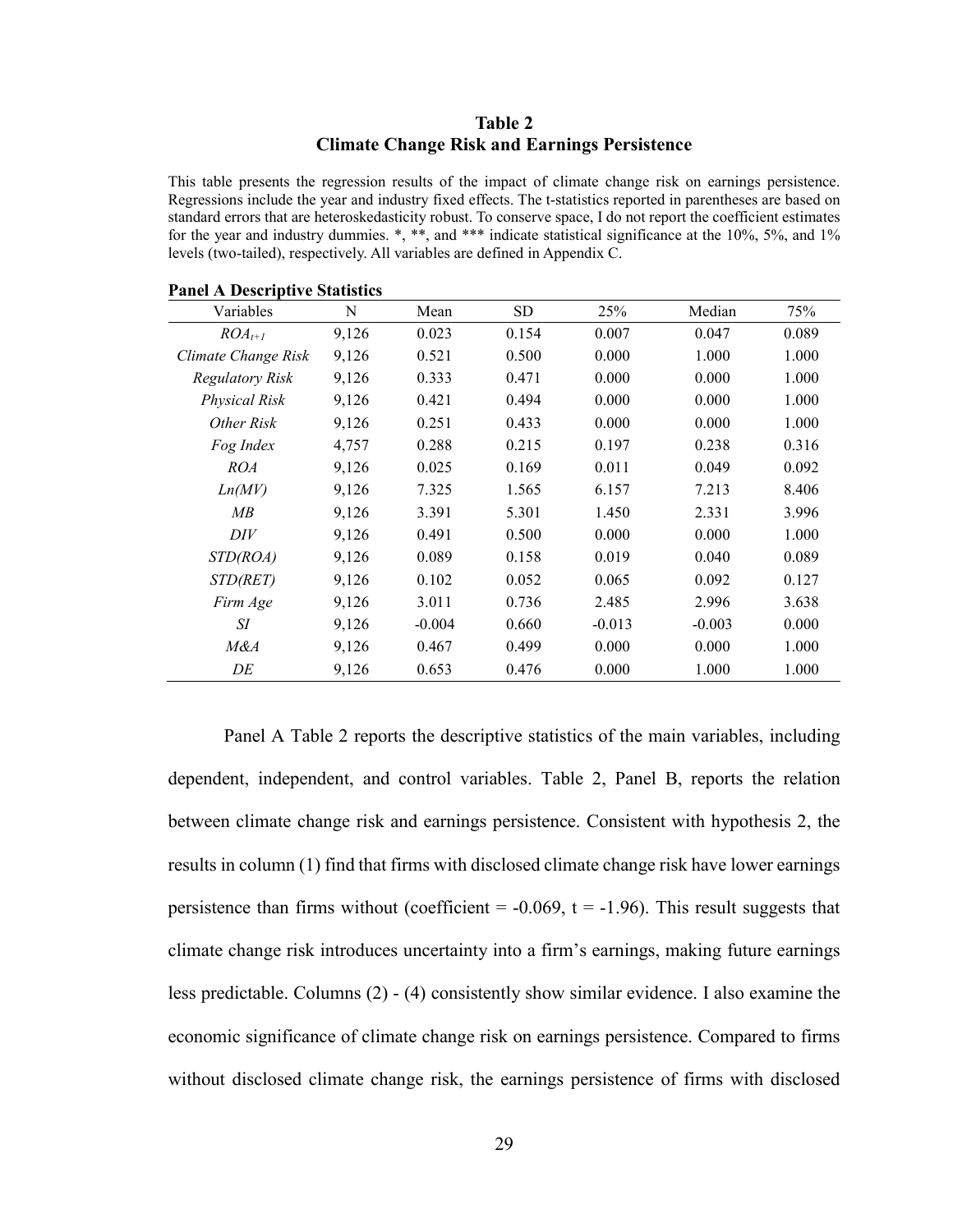climate change risk is 12.54% lower.<sup>27</sup> This demonstrates that climate change risk has a significant economic impact on earnings persistence.

Next, I examine the relation between climate change risk disclosure readability on earnings persistence. The results reported in Panel C in Table 3 find that the coefficients on *ROAt \* Fog Index* are significantly negative columns (1), indicating that firms with lower readability in climate change risk disclosure have lower earnings persistence. These results are consistent with Li (2008), who finds that firms with less readable 10-Ks have lower earnings persistence.

<sup>&</sup>lt;sup>27</sup> The economic significance equals  $0.069/(0.619 - 0.069)) = 12.54\%$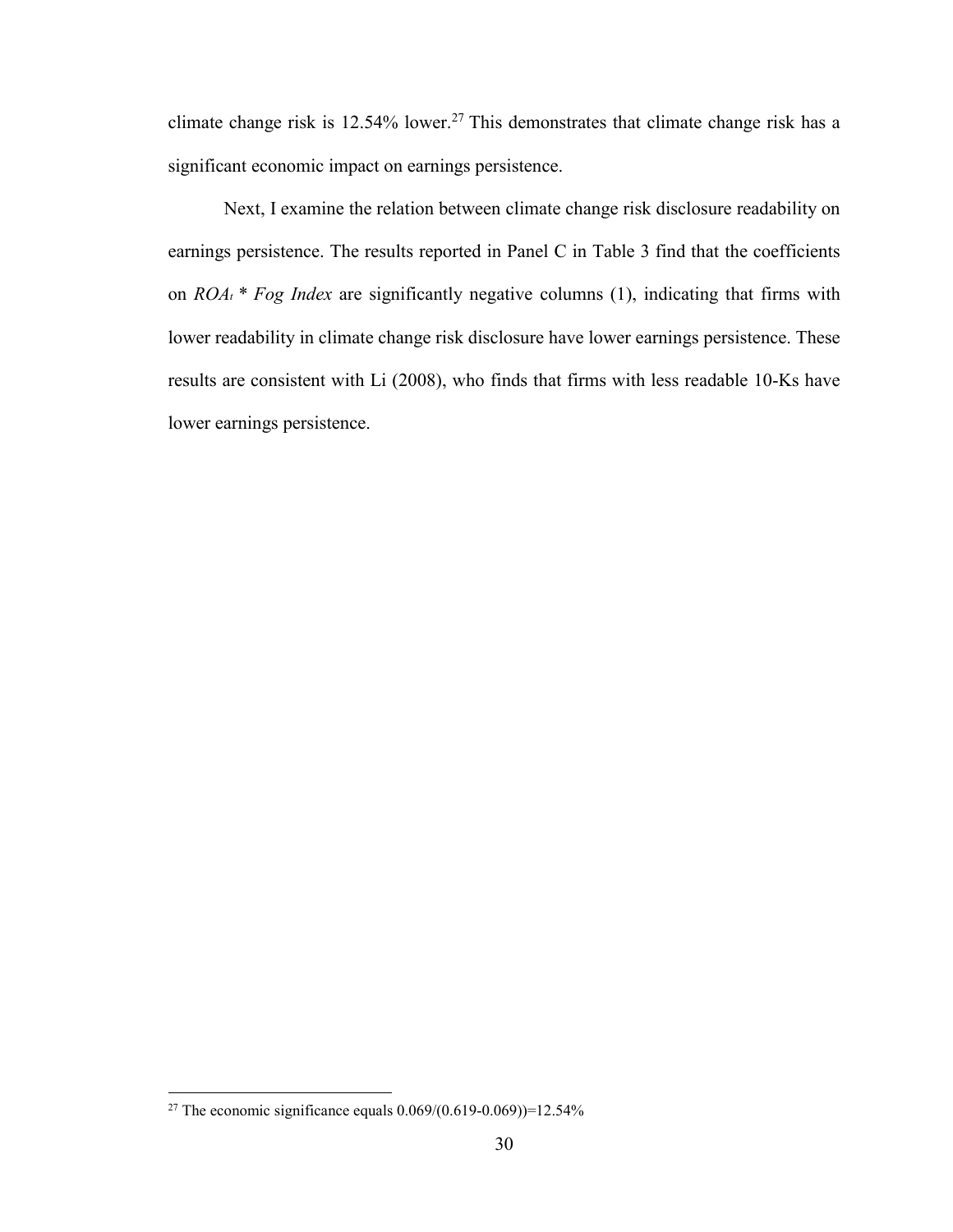|  | Table 2 (continued) |  |
|--|---------------------|--|
|  |                     |  |

|                              |                    | (1)         | $\overline{(2)}$ | (3)         | (4)                    |
|------------------------------|--------------------|-------------|------------------|-------------|------------------------|
| Variables                    | Pred.              | $ROA_{t+1}$ | $ROA_{t+1}$      | $ROA_{t+1}$ | $\overline{ROA}_{t+1}$ |
| $ROA_t$                      | $\ddot{}$          | $0.619***$  | $0.614***$       | $0.608***$  | $0.610***$             |
|                              |                    | (34.01)     | (35.76)          | (33.28)     | (35.27)                |
| Climate Change Risk          | $\overline{\cdot}$ | 0.001       |                  |             |                        |
|                              |                    | (0.36)      |                  |             |                        |
| $ROA_t$ *Climate Change Risk |                    | $-0.069**$  |                  |             |                        |
|                              |                    | $(-1.96)$   |                  |             |                        |
| <b>Regulatory Risk</b>       |                    |             | 0.001            |             |                        |
|                              |                    |             | (0.14)           |             |                        |
| $ROA_t * Regularory Risk$    |                    |             | $-0.110**$       |             |                        |
|                              |                    |             | $(-2.26)$        |             |                        |
| <b>Physical Risk</b>         |                    |             |                  | $-0.001$    |                        |
|                              |                    |             |                  | $(-0.50)$   |                        |
| $ROA_t * Physical Risk$      |                    |             |                  | $-0.029$    |                        |
|                              |                    |             |                  | $(-0.79)$   |                        |
| Other Risk                   |                    |             |                  |             | 0.002                  |
|                              |                    |             |                  |             | (0.79)                 |
| $ROA_t * Other Risk$         |                    |             |                  |             | $-0.102**$             |
|                              |                    |             |                  |             | $(-2.57)$              |
| Ln(MV)                       | $^{+}$             | $0.005***$  | $0.005***$       | $0.005***$  | $0.005***$             |
|                              |                    | (6.86)      | (7.00)           | (6.58)      | (6.77)                 |
| MB                           | $^{+}$             | $0.001***$  | $0.001***$       | $0.001***$  | $0.001***$             |
|                              |                    | (3.12)      | (3.01)           | (3.10)      | (3.07)                 |
| DIV                          | $^{+}$             | 0.002       | 0.003            | 0.002       | 0.003                  |
|                              |                    | (1.14)      | (1.28)           | (1.13)      | (1.26)                 |
| STD(ROA)                     |                    | $-0.055***$ | $-0.056***$      | $-0.057***$ | $-0.056***$            |
|                              |                    | $(-3.27)$   | $(-3.36)$        | $(-3.35)$   | $(-3.35)$              |
| STD(RET)                     |                    | $-0.173***$ | $-0.171***$      | $-0.173***$ | $-0.171***$            |
|                              |                    | $(-4.64)$   | $(-4.59)$        | $(-4.63)$   | $(-4.59)$              |
| Firm Age                     | $\overline{\cdot}$ | $-0.000$    | $-0.000$         | $-0.000$    | $-0.000$               |
|                              |                    | $(-0.24)$   | $(-0.18)$        | $(-0.24)$   | $(-0.28)$              |
| SI                           |                    | $-0.008***$ | $-0.008***$      | $-0.008***$ | $-0.008***$            |
|                              |                    | $(-3.61)$   | $(-3.61)$        | $(-3.51)$   | $(-3.53)$              |
| M&A                          |                    | $-0.003$    | $-0.003$         | $-0.002$    | $-0.003$               |
|                              |                    | $(-1.37)$   | $(-1.37)$        | $(-1.30)$   | $(-1.38)$              |
| DE                           |                    | $-0.006***$ | $-0.005**$       | $-0.005***$ | $-0.005***$            |
|                              |                    | $(-2.66)$   | $(-2.55)$        | $(-2.61)$   | $(-2.60)$              |
| Intercept                    |                    | $0.031***$  | $0.028**$        | $0.032***$  | $0.029**$              |
|                              |                    | (2.64)      | (2.50)           | (2.77)      | (2.57)                 |
| <i>IND/YEAR</i>              |                    | <b>YES</b>  | <b>YES</b>       | <b>YES</b>  | <b>YES</b>             |
| No. of observations          |                    | 9,126       | 9,126            | 9,126       | 9,126                  |
| Adj. $R^2$                   |                    | 0.631       | 0.631            | 0.630       | 0.631                  |

**Panel B Climate Change Risk and Earnings Persistence**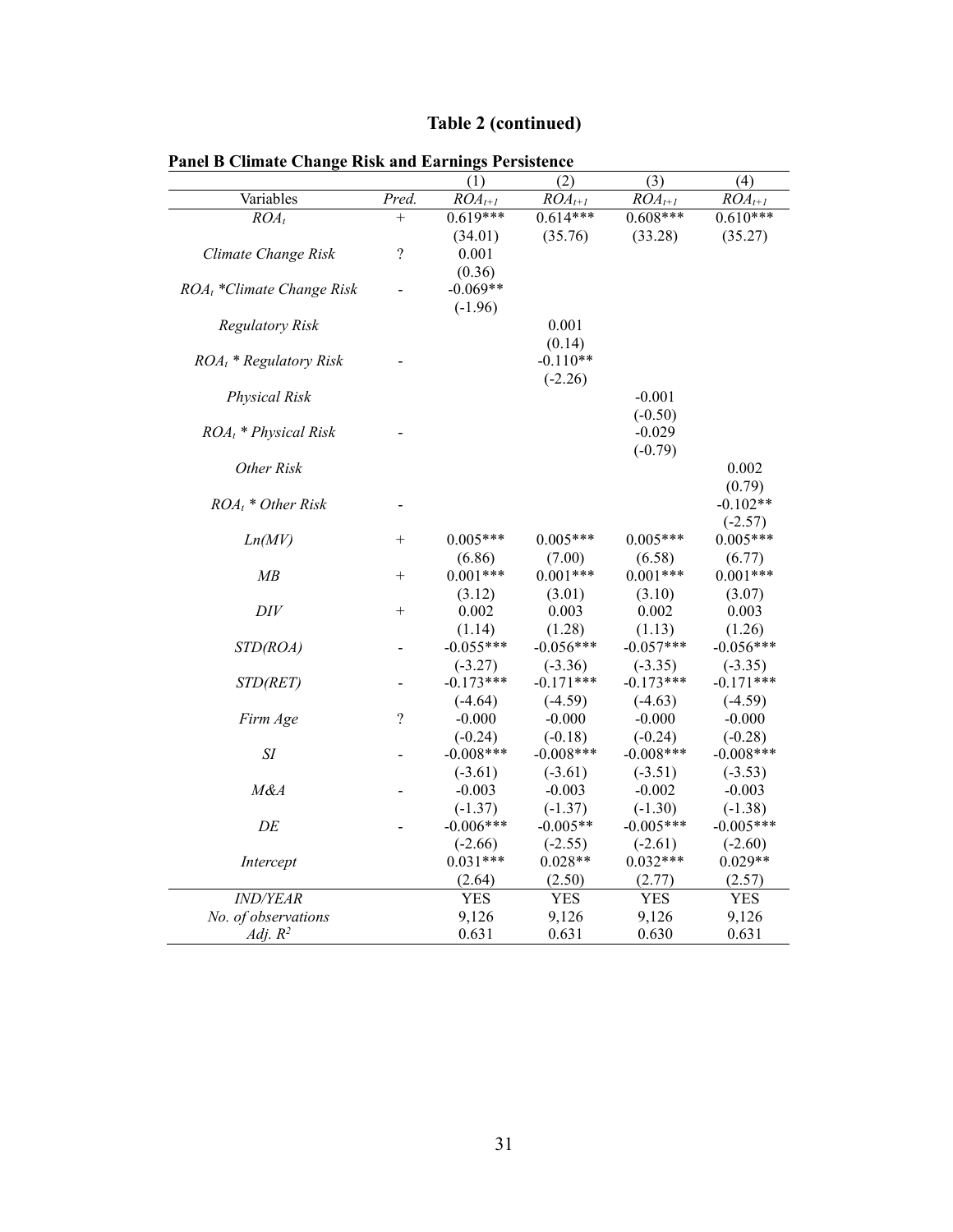|                     |                    | (1)         |
|---------------------|--------------------|-------------|
| Variables           | Pred.              | $ROA_{t+1}$ |
| $ROA_t$             | $^{+}$             | $0.665***$  |
|                     |                    | (28.04)     |
| Fog Index           | $\overline{\cdot}$ | $-0.004$    |
|                     |                    | $(-0.80)$   |
| $ROA_t * FogIndex$  |                    | $-0.146*$   |
|                     |                    | $(-1.89)$   |
| Ln(MV)              | $^{+}$             | $0.002***$  |
|                     |                    | (2.80)      |
| MB                  | $^{+}$             | $0.002***$  |
|                     |                    | (7.08)      |
| DIV                 | $^{+}$             | $-0.001$    |
|                     |                    | $(-0.25)$   |
| STD(ROA)            |                    | $-0.060***$ |
|                     |                    | $(-3.60)$   |
| STD(RET)            |                    | $-0.165***$ |
|                     |                    | $(-5.77)$   |
| Firm Age            | $\overline{\cdot}$ | 0.001       |
|                     |                    | (0.35)      |
| SI                  |                    | $-0.305***$ |
|                     |                    | $(-15.20)$  |
| M&A                 |                    | $-0.005**$  |
|                     |                    | $(-2.23)$   |
| DE                  |                    | $-0.003$    |
|                     |                    | $(-1.53)$   |
| Intercept           |                    | $0.049***$  |
|                     |                    | (3.15)      |
| <b>IND/YEAR</b>     |                    | YES         |
| No. of observations |                    | 4,757       |
| Adj. $R^2$          |                    | 0.489       |

#### **Table 2 (continued)**

**Panel C Readability of Climate-Change Risk Disclosure and Earnings Persistence**

#### *5.3 Climate Change Risk and Market Reaction*

To test hypothesis 3, I follow Loughran and McDonald (2011) and construct the

following model (5) to quantify the market's reaction to climate change risk disclosure:

 $CAR[-2,2] = a_0 + a_1$ Climate Change Risk Measures<sub>t</sub> +  $a_2Ln$  (MV)<sub>t</sub>+  $a_3MB_t$  $+ a_4 PRE$   $FF_t + a_5 AB$   $EPS_t + a_6 Turnover_t + a_7 NASDAQ_t + a_8INST$   $OWN_t$  $+$  *a*9*Reporting Lag<sub>t</sub></sub> +*  $a_{10}$ *Forecast Dis<sub>t</sub> + <i>IND* + *YEAR* +  $\varepsilon_t$  (5)

where t refers to the fiscal year, *CAR*<sup>[-2,2]</sup> is the 5 day cumulative abnormal return around the 10-K filing date. *DIV* is an indicator variable that equals one if a firm distributes dividend (Compustat: DVT) in fiscal year t, and zero otherwise. *PRE\_FF* is the prefile date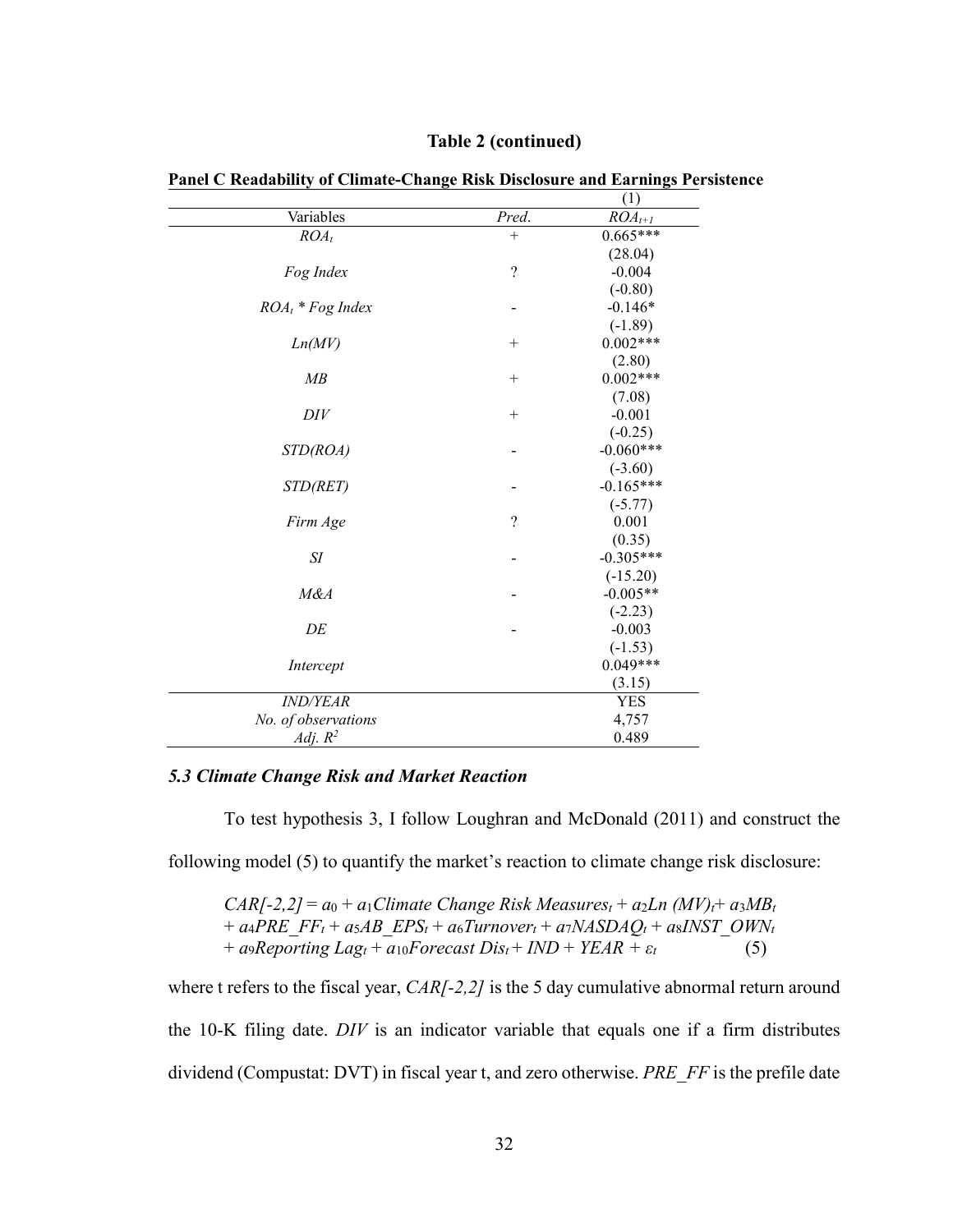Fama-French alpha based on the three-factor model using days [-252, -6] (Tetlock et al. 2008). *AB\_EPS* is earning surprise, which equals current EPS minus last year's EPS scaled by the prior year's stock price. Turnover is the natural logarithm of shares traded in days [-252, -6] divided by shares outstanding on the 10-K filing date. *NASDAQ<sub>t</sub>* is an indicator variable equal to one if the company is listed on NASDAQ stock exchange, and zero otherwise. *Reporting Lag<sub>t</sub>* is the natural logarithm of the number of days between fiscal year end and the 10-K filing date. *Forecast Dist* is the standard deviation of analysts' forecast in fiscal year *t*.

## **Table 3 Climate Change Risk and Market Reaction**

This table presents the regression results of the impact of climate change risk on market reaction around 10K filing date. Regressions include the year and industry fixed effects. The t-statistics reported in parentheses are based on standard errors that are heteroskedasticity robust. To conserve space, I do not report the coefficient estimates for the year and industry dummies. \*, \*\*, and \*\*\* indicate statistical significance at the 10%, 5%, and 1% levels (two-tailed), respectively. All variables are defined in Appendix C.

| Variables            | N     | Mean  | <b>SD</b> | 25%      | Median | 75%   |
|----------------------|-------|-------|-----------|----------|--------|-------|
| $CAR[-2,2]$          | 8,797 | 0.003 | 0.063     | $-0.023$ | 0.001  | 0.027 |
| Climate Change Risk  | 8.797 | 0.534 | 0.499     | 0.000    | 1.000  | 1.000 |
| Regulatory Risk      | 8,797 | 0.343 | 0.475     | 0.000    | 0.000  | 1.000 |
| <b>Physical Risk</b> | 8.797 | 0.432 | 0.495     | 0.000    | 0.000  | 1.000 |
| Other Risk           | 8,797 | 0.258 | 0.438     | 0.000    | 0.000  | 1.000 |
| Fog Index            | 4.701 | 0.287 | 0.212     | 0.197    | 0.238  | 0.315 |
| Ln(MV)               | 8,797 | 7.378 | 1.551     | 6.209    | 7.266  | 8.458 |
| MB                   | 8,797 | 3.374 | 5.315     | 1.456    | 2.330  | 3.971 |
| PRE FF               | 8,797 | 0.004 | 0.069     | $-0.033$ | 0.003  | 0.040 |
| AB EPS               | 8,797 | 0.015 | 0.116     | $-0.014$ | 0.006  | 0.027 |
| Turnover             | 8,797 | 1.083 | 0.451     | 0.769    | 1.038  | 1.360 |
| <i>NASDAO</i>        | 8.797 | 0.482 | 0.500     | 0.000    | 0.000  | 1.000 |
| Reporting Lag        | 8,797 | 3.800 | 0.325     | 3.583    | 3.829  | 4.043 |
| <i>Forecast Dis</i>  | 8,797 | 0.012 | 0.019     | 0.002    | 0.006  | 0.013 |

#### **Panel A Descriptive Statistics**

Panel A, Table 3, reports the descriptive statistics of the main variables, including dependent, independent, and control variables. Panel B of Table 3 reports the relation between climate change risk and the market reaction around the 10-K filing date (Column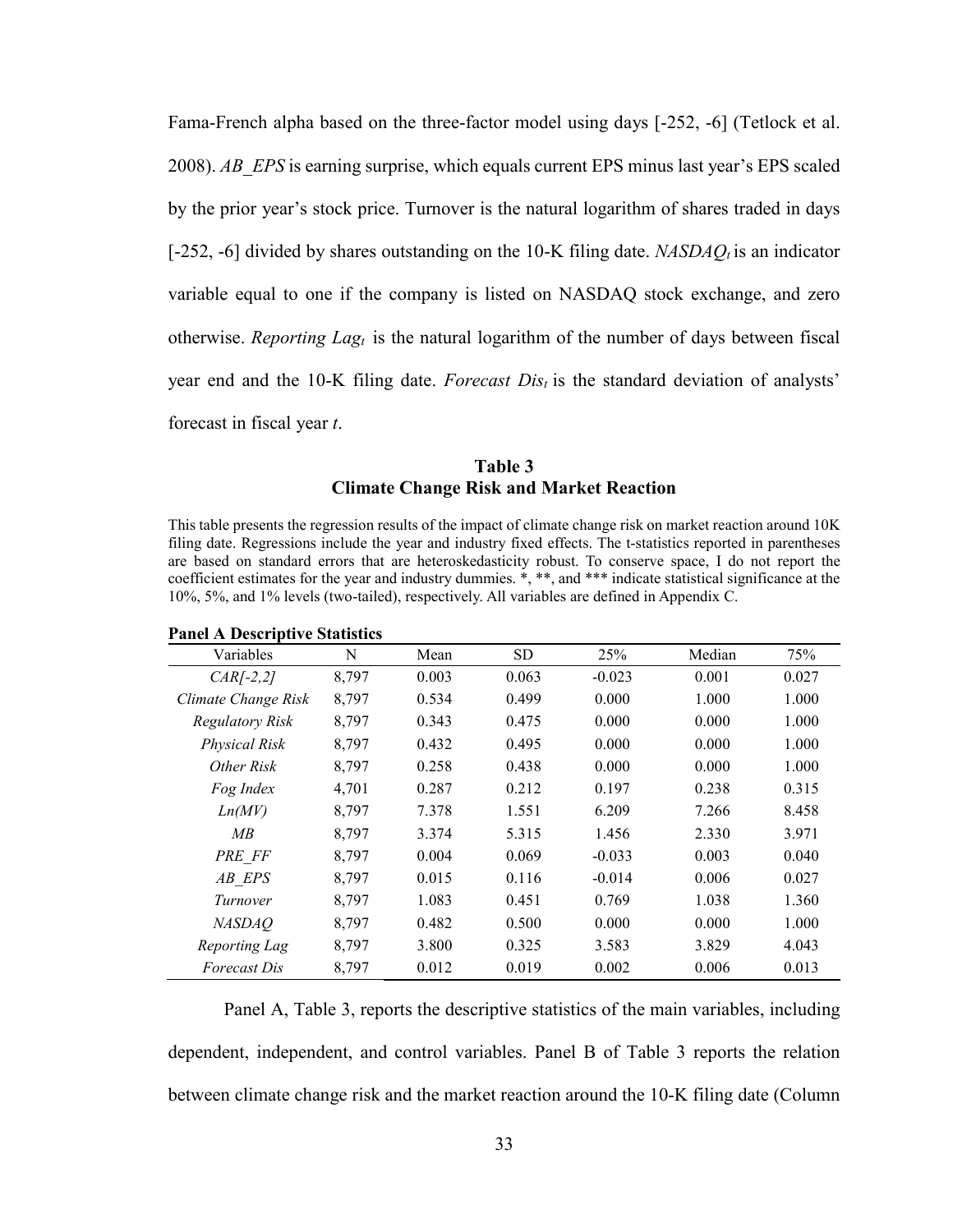(1)). The results show that the market reaction to disclosing firms is significantly negative when compared to firms that do not disclose. More specially, the coefficient on *Climate Change Risk* is negative and significant (coefficient =  $-0.002$ , t =  $-1.68$ ). Regarding economic significance, the *CAR[-2,2]* of firms with disclosed climate change risk is -0.002 lower than that of the firm without disclosed climate change risk, which is 66.7% of the mean of *CAR[-2,2]* of the full sample (recall, mean *CAR[-2,2]* = 0.003). Overall, the results support my hypothesis 3, which suggests firms with disclosed climate change risk have lower stock market return.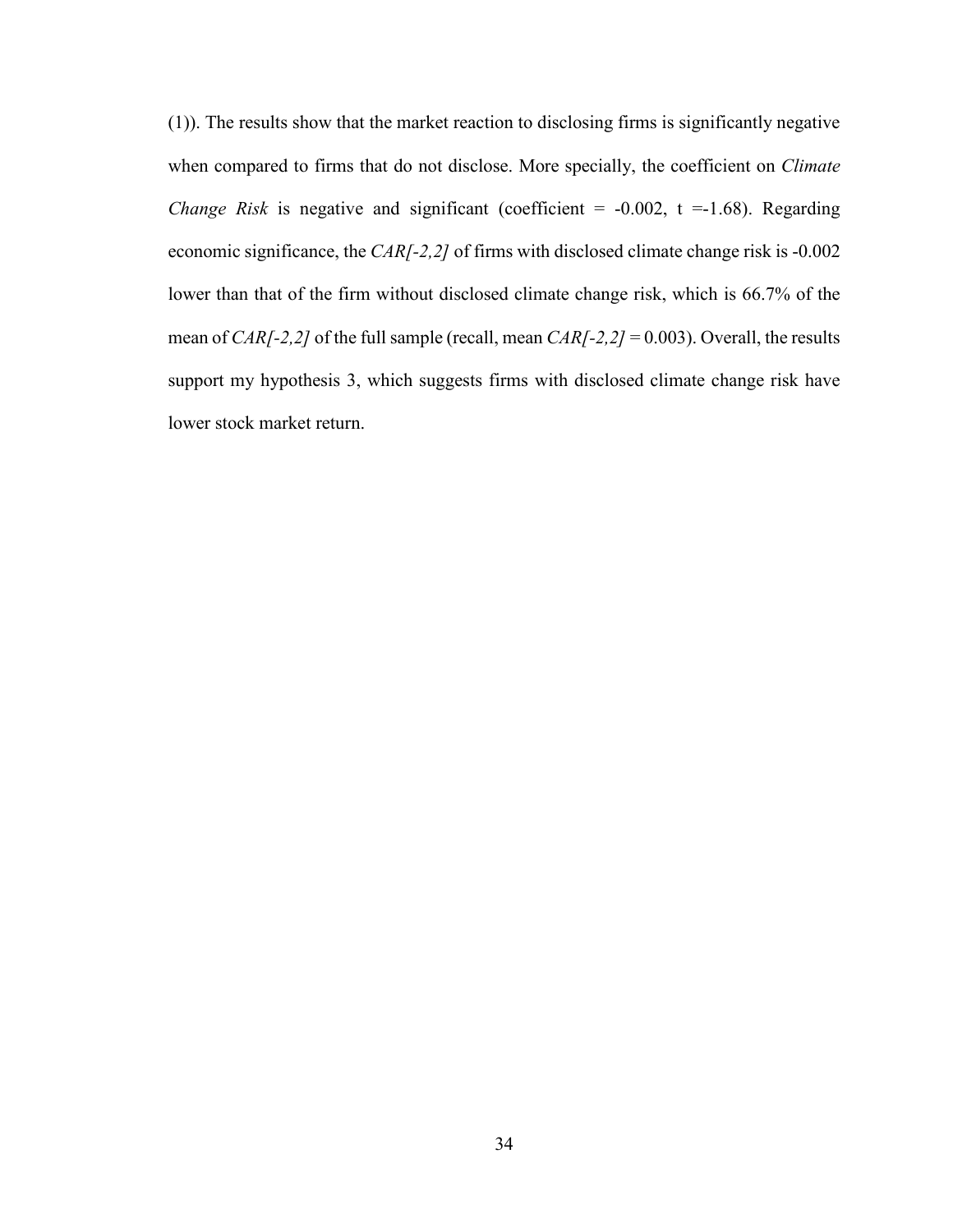|  | Table 3 (continued) |  |
|--|---------------------|--|
|  |                     |  |

|                         |        | (1)         | (2)         | (3)         | (4)         |
|-------------------------|--------|-------------|-------------|-------------|-------------|
| Variables               | Pred.  | $CAR[-2,2]$ | $CAR[-2,2]$ | $CAR[-2,2]$ | $CAR[-2,2]$ |
| Climate Change Risk     |        | $-0.002*$   |             |             |             |
|                         |        | $(-1.68)$   |             |             |             |
| <b>Regulatory Risk</b>  |        |             | $-0.005***$ |             |             |
|                         |        |             | $(-3.59)$   |             |             |
| <b>Physical Risk</b>    |        |             |             | $-0.003*$   |             |
|                         |        |             |             | $(-1.84)$   |             |
| Other Risk              |        |             |             |             | $-0.005***$ |
|                         |        |             |             |             | $(-3.52)$   |
| Ln(MV)                  | $^{+}$ | $-0.001**$  | $-0.001**$  | $-0.001**$  | $-0.001**$  |
|                         |        | $(-2.48)$   | $(-2.14)$   | $(-2.48)$   | $(-2.15)$   |
| MB                      |        | $-0.000$    | $-0.000$    | $-0.000$    | $-0.000$    |
|                         |        | $(-0.59)$   | $(-0.72)$   | $(-0.59)$   | $(-0.66)$   |
| PRE FF                  | $^{+}$ | $0.034**$   | $0.033**$   | $0.034**$   | $0.033**$   |
|                         |        | (2.47)      | (2.42)      | (2.47)      | (2.40)      |
| $AB$ <sub>_</sub> $EPS$ | $^{+}$ | $0.025***$  | $0.025***$  | $0.025***$  | $0.025***$  |
|                         |        | (3.01)      | (3.02)      | (3.01)      | (3.02)      |
| Turnover                |        | $-0.001$    | $-0.001$    | $-0.001$    | $-0.001$    |
|                         |        | $(-0.39)$   | $(-0.36)$   | $(-0.38)$   | $(-0.36)$   |
| <b>NASDAQ</b>           | $^{+}$ | $-0.001$    | $-0.002$    | $-0.001$    | $-0.002$    |
|                         |        | $(-0.75)$   | $(-1.28)$   | $(-0.69)$   | $(-1.15)$   |
| Reporting Lag           |        | 0.001       | 0.001       | 0.001       | 0.001       |
|                         |        | (0.34)      | (0.45)      | (0.41)      | (0.48)      |
| <b>Forecast Dis</b>     |        | $-0.044$    | $-0.040$    | $-0.045$    | $-0.041$    |
|                         |        | $(-0.79)$   | $(-0.71)$   | $(-0.80)$   | $(-0.73)$   |
| Intercept               |        | 0.014       | 0.012       | 0.013       | 0.012       |
|                         |        | (1.20)      | (1.07)      | (1.12)      | (1.02)      |
| <b>IND/YEAR</b>         |        | <b>YES</b>  | <b>YES</b>  | <b>YES</b>  | <b>YES</b>  |
| No. of observations     |        | 8,797       | 8,797       | 8,797       | 8,797       |
| Adj. $R^2$              |        | 0.010       | 0.010       | 0.010       | 0.010       |

# **Panel B Climate Change Risk and Market Reaction**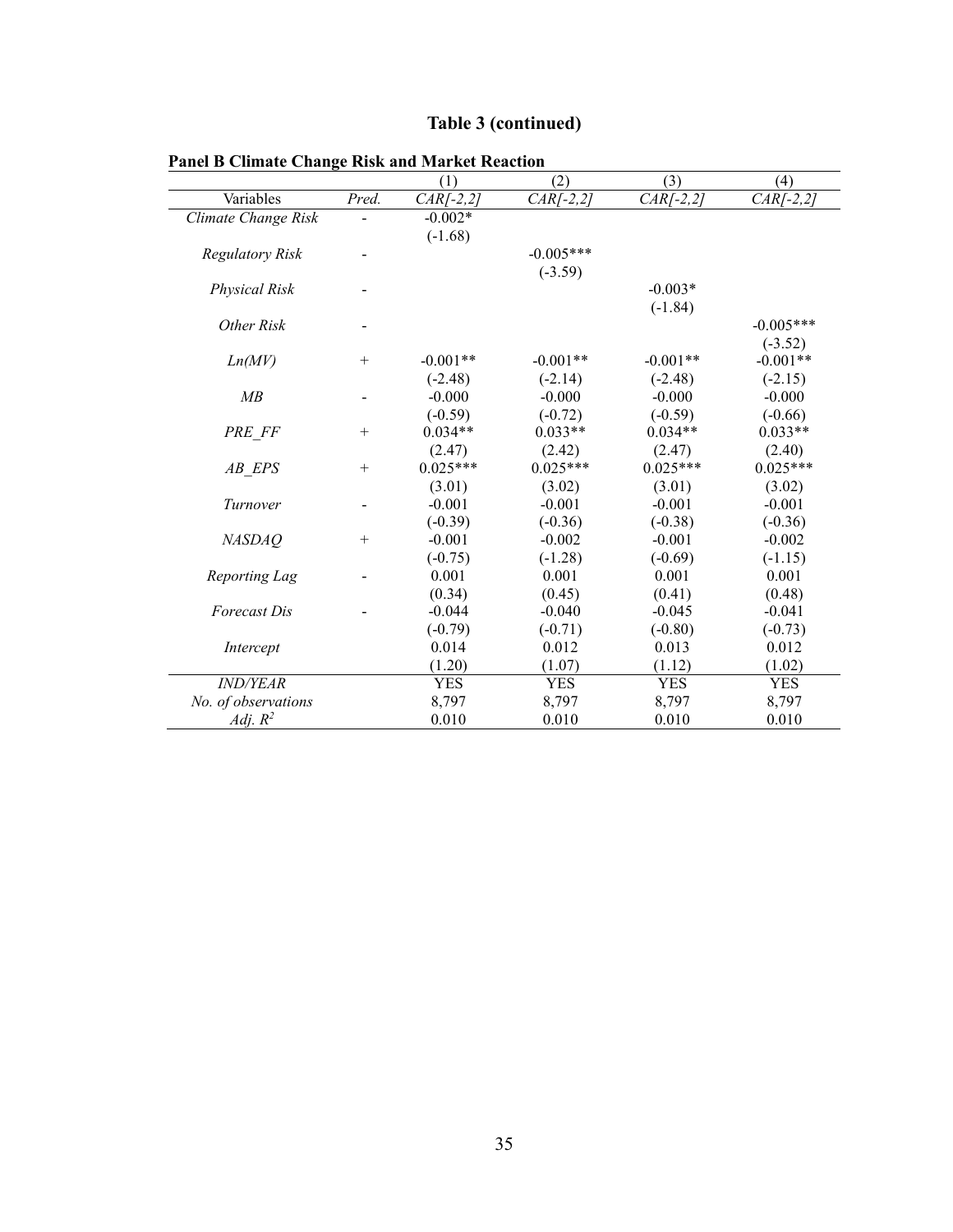|                     |        | $\left(1\right)$ |
|---------------------|--------|------------------|
|                     | Pred.  | $CAR[-2,2]$      |
| Fog Index           |        | $-0.004$         |
|                     |        | $(-1.39)$        |
| Ln(MV)              | $^{+}$ | $-0.001$         |
|                     |        | $(-1.58)$        |
| MB                  |        | 0.000            |
|                     |        | (0.72)           |
| PRE FF              | $^{+}$ | $0.039***$       |
|                     |        | (2.90)           |
| AB EPS              | $^{+}$ | $0.022**$        |
|                     |        | (2.46)           |
| Turnover            |        | $-0.000$         |
|                     |        | $(-0.08)$        |
| <b>NASDAQ</b>       | $^+$   | 0.001            |
|                     |        | (0.36)           |
| Reporting Lag       |        | 0.002            |
|                     |        | (0.76)           |
| <i>Forecast Dis</i> |        | $-0.040$         |
|                     |        | $(-0.56)$        |
| Intercept           |        | $-0.013$         |
|                     |        | $(-0.73)$        |
| <i>IND/YEAR</i>     |        | <b>YES</b>       |
| No. of observations |        | 4,701            |
| Adj. $R^2$          |        | 0.010            |

#### **Table 3 (continued)**

**Panel C Readability of Climate Change Risk Disclosure and Market Reaction**

Panel C of Table 3 shows the relation between readability of climate change risk disclosure texts and market reaction in the disclosing subsample. The coefficient of Fog Index is -0.004 and T value is -1.39, which indicate the significance under one-tailed test. I find that firms with less readable climate change disclosure experience lower market reaction around 10-K filing date. These results are consistent with De Franco et al. (2015) who find that the stock market reacts more favorably to analyst reports with higher readability. My results are also in line with previous theoretical work that suggests signals that are more informative are easier to interpret and induce larger stock market reaction (Kim and Verrecchia 1991).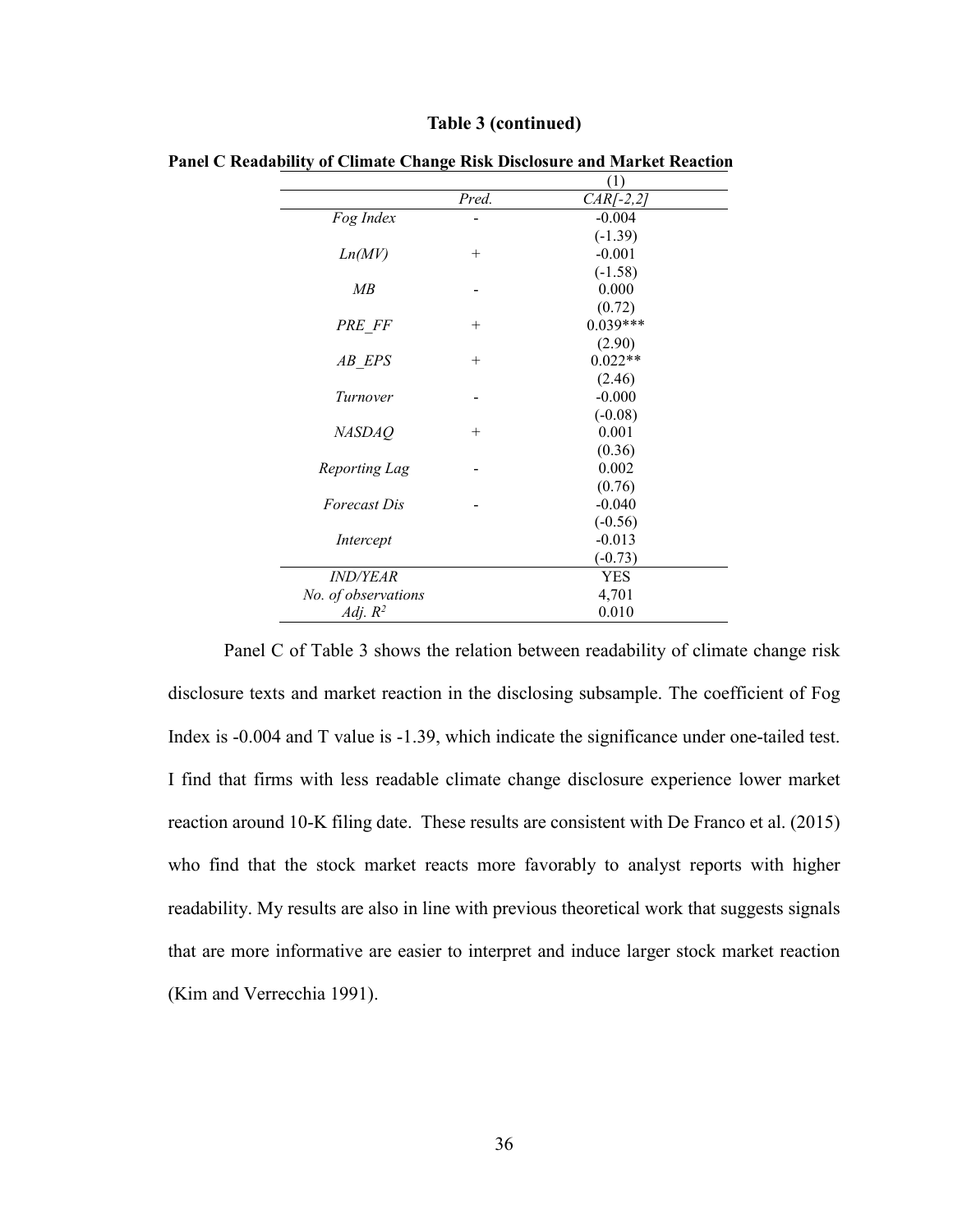#### *5.4 Climate Change Risk and Forward Earnings Responses Coefficients (FERC)*

To test the hypothesis 4, following previous studies (Collins et al. 1994;

Lundholm and Myers 2002; Ettredge et al 2005; Tucker and Zarowin 2006; Orpurt and Zang 2009; Choi et al. 2011; Hribar et al. 2014), this paper constructs the following model (6) as forward earnings responses (FERC) test.

 $R_t = a_0 + a_1X_{t-1} + a_2X_t + a_3X_{t+1} + a_4R_{t+1} + a_5C$ limate Change Risk Measurest + *a*6*Climate Change Risk Measurest* \**Xt-1* + *a*7*Climate Change Risk Measurest*\**Xt* + *a*8*Climate Change Risk Measurest* \**Xt+1*  $+$  *a*9*Climate Change Risk Measures<sub>t</sub></sub> \** $R_{t+1}$  *+*  $a_{10}Ln(MV)$  *+*  $a_{11}Ln(MV)$  *\**  $X_{t+1}$  $+a_{12}LOSS + a_{13}LOSS * X_{t+1} + a_{12}Size Growth + a_{13}Size Growth * X_{t+1}$  $+a_{14}EARNSTD + a_{15}EARNSTD^*X_{t+1} + IND + YEAR + \varepsilon_{t+1}$  (6)

where t refers to the fiscal year,  $R_t$  and  $R_{t+1}$  are the annual stock returns measured over the 12-months ending three months after the firm's fiscal year-end at t and t+1, respectively.  $X_{t-1}$ ,  $X_t$ , and  $X_{t+1}$  are income available to common shareholders before extraordinary items for years  $t-1$ ,  $t$ , and  $t+1$ , respectively, each deflated by the market value of equity three months after the end of fiscal year t-1. *LOSS* is an indicator variable equal to one if  $X_{t+1}$  is negative, and zero otherwise. *EARNSTD* equals the standard deviation of *X* from year t-1 to year  $t+1$ . If  $a_8$  is negative, firms with disclosed climate change risk have lower forward earnings response coefficients (*FERC*), and hypothesis 4 will be supported.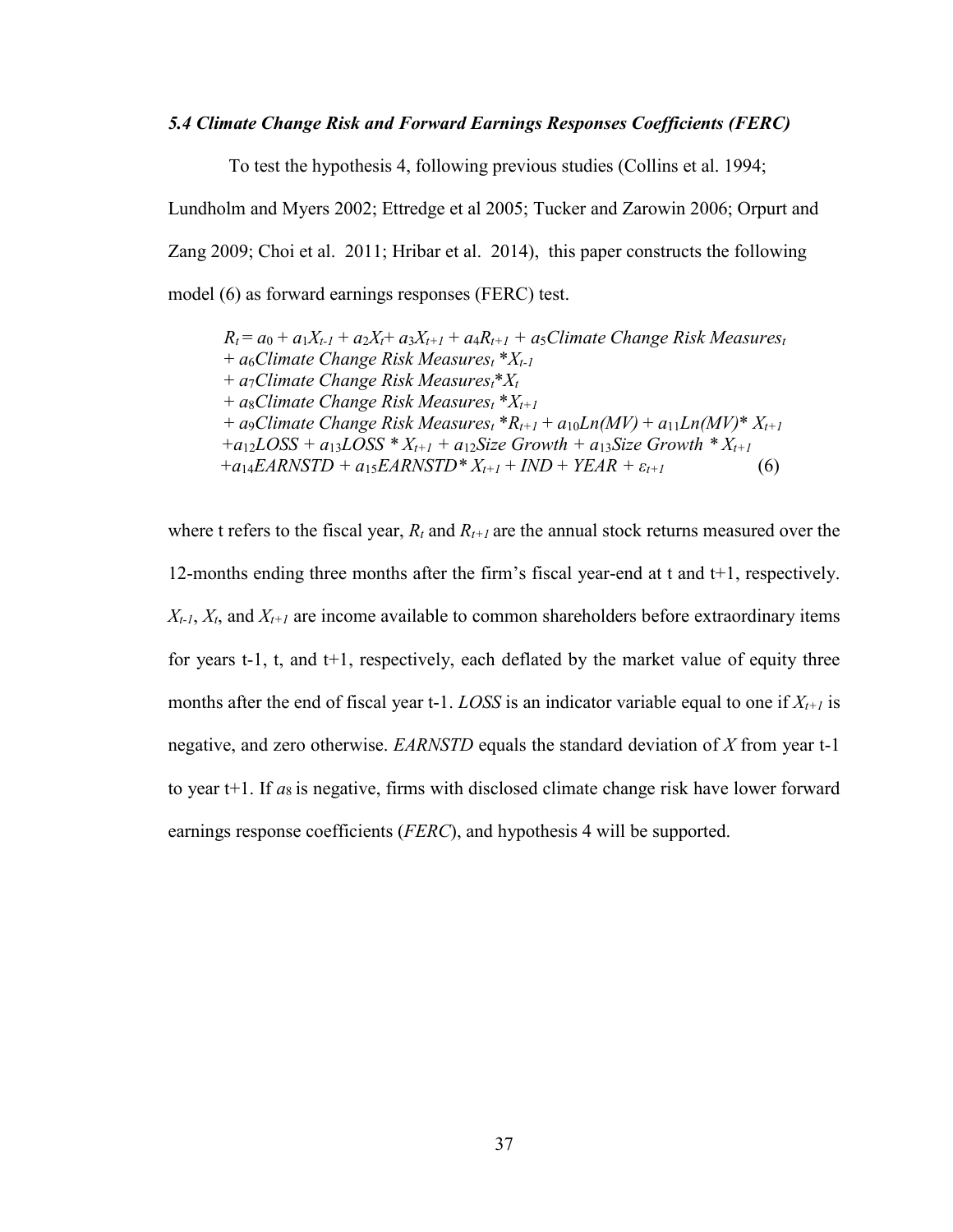# **Table 4 Climate Change Risk and Forward Earnings Responses Coefficients (FERC)**

This table presents the regression results of the impact of climate change risk on forward earnings responses coefficients(FERC). Regressions include the year and industry fixed effects. The t-statistics reported in parentheses are based on standard errors that are heteroskedasticity robust. To conserve space, I do not report the coefficient estimates for the year and industry dummies. \*, \*\*, and \*\*\* indicate statistical significance at the 10%, 5%, and 1% levels (two-tailed), respectively. All variables are defined in Appendix C.

| Variables              | N     | Mean  | SD    | 25%      | Median | 75%   |
|------------------------|-------|-------|-------|----------|--------|-------|
| $R_t$                  | 9,264 | 0.216 | 0.549 | $-0.080$ | 0.127  | 0.374 |
| Climate Change Risk    | 9,264 | 0.519 | 0.500 | 0.000    | 1.000  | 1.000 |
| <b>Regulatory Risk</b> | 9,264 | 0.334 | 0.472 | 0.000    | 0.000  | 1.000 |
| Physical Risk          | 9,264 | 0.419 | 0.493 | 0.000    | 0.000  | 1.000 |
| Other Risk             | 9,264 | 0.252 | 0.434 | 0.000    | 0.000  | 1.000 |
| Fog Index              | 3,767 | 0.277 | 0.167 | 0.196    | 0.236  | 0.310 |
| $X_{t-1}$              | 9,264 | 0.006 | 0.134 | 0.002    | 0.037  | 0.059 |
| $X_t$                  | 9,264 | 0.011 | 0.132 | 0.009    | 0.043  | 0.064 |
| $X_{t+1}$              | 9,264 | 0.009 | 0.147 | 0.005    | 0.046  | 0.068 |
| $R_{t+1}$              | 9,264 | 0.134 | 0.494 | $-0.145$ | 0.072  | 0.300 |
| Ln(MV)                 | 9,264 | 7.302 | 1.602 | 6.109    | 7.205  | 8.425 |
| <i>LOSS</i>            | 9,264 | 0.221 | 0.415 | 0.000    | 0.000  | 0.000 |
| Size Growth            | 9,264 | 0.298 | 0.649 | 0.003    | 0.136  | 0.353 |
| <i>EARNSTD</i>         | 9,264 | 0.153 | 0.742 | 0.019    | 0.040  | 0.092 |

#### **Panel A Descriptive Statistics**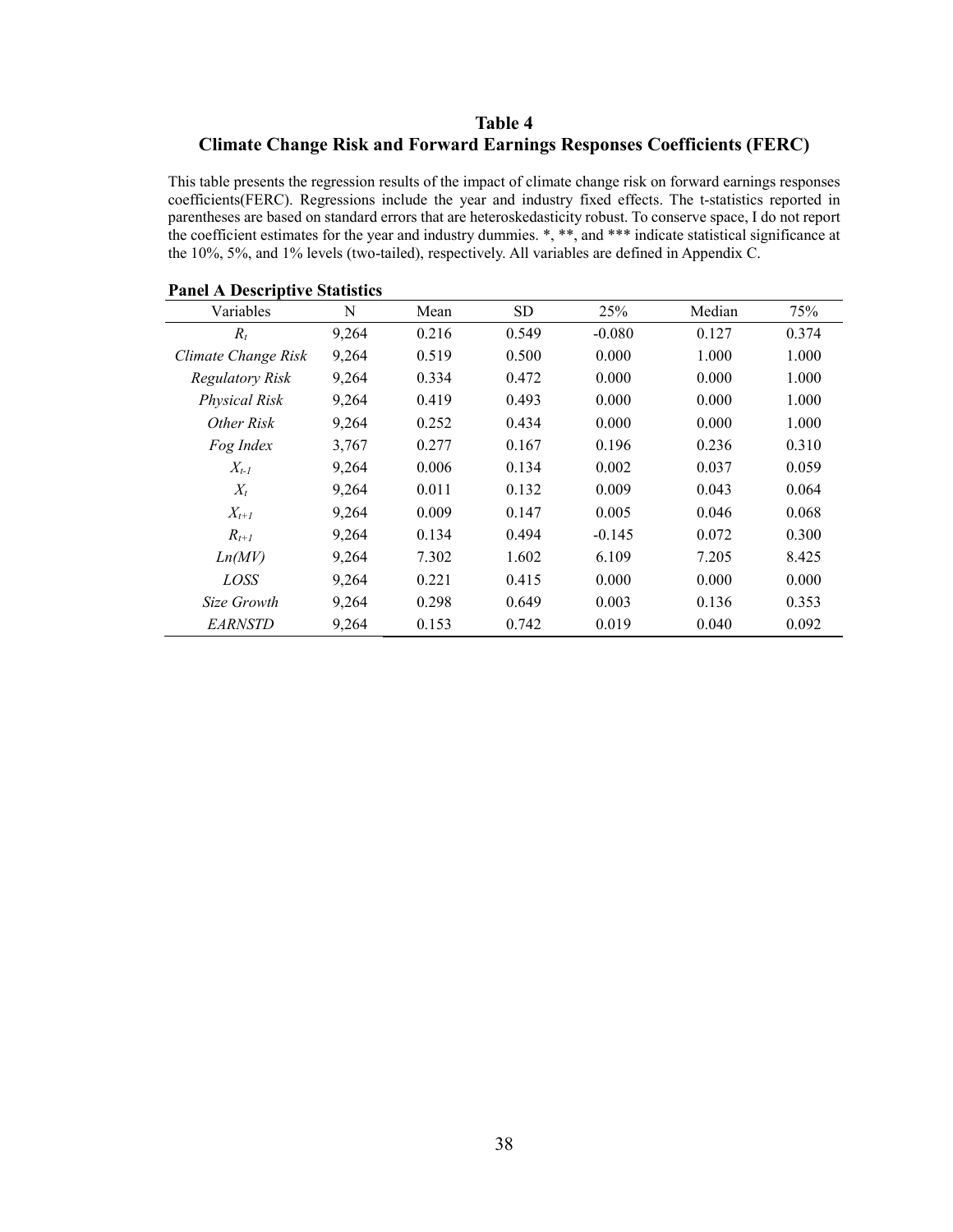| Panel B Climate Change Risk and Forward Earnings Responses Coefficients (FERC) |                          |                                |                               |                                |                               |
|--------------------------------------------------------------------------------|--------------------------|--------------------------------|-------------------------------|--------------------------------|-------------------------------|
|                                                                                | Pred.                    | $R_t$                          | (2)<br>$R_t$                  | (3)<br>$R_t$                   | (4)<br>$R_t$                  |
| $X_{t-1}$                                                                      | ÷,                       | $-0.216**$                     | $-0.372***$                   | $-0.295***$                    | $-0.439***$                   |
| $X_t$                                                                          | $^{+}$                   | $(-2.09)$<br>$0.200*$          | $(-4.14)$<br>$0.259**$        | $(-3.23)$<br>$0.210**$         | $(-5.29)$<br>$0.264***$       |
| $X_{t+1}$                                                                      | $\! + \!\!\!\!$          | (1.70)<br>$0.758**$            | (2.53)<br>$0.793**$           | (1.99)<br>$0.789**$            | (2.75)<br>$0.787**$           |
| $R_{t+1}$                                                                      | $\boldsymbol{?}$         | (2.13)<br>$-0.091***$          | (2.22)<br>$-0.087***$         | (2.23)<br>$-0.090***$          | (2.23)<br>$-0.085***$         |
| Climate Change Risk                                                            | $\boldsymbol{?}$         | $(-4.26)$<br>$-0.019$          | $(-4.44)$                     | $(-4.44)$                      | $(-4.53)$                     |
| Climate Change Risk *X <sub>t-1</sub>                                          | $\overline{\cdot}$       | $(-1.36)$<br>$-0.999***$       |                               |                                |                               |
| Climate Change Risk $*X_t$                                                     | $\boldsymbol{?}$         | $(-5.51)$<br>0.261             |                               |                                |                               |
| Climate Change Risk $X_{t+1}$                                                  | $\overline{\phantom{a}}$ | (1.51)<br>$-0.021**$           |                               |                                |                               |
| Climate Change Risk ${}^*R_{t+1}$                                              | $\boldsymbol{?}$         | $(-2.27)$<br>0.036<br>(1.16)   |                               |                                |                               |
| Regulatory Risk                                                                | $\boldsymbol{?}$         |                                | 0.002<br>(0.10)               |                                |                               |
| Regulatory Risk $*X_{t-1}$                                                     | $\overline{\cdot}$       |                                | $-1.009***$                   |                                |                               |
| Regulatory Risk *X <sub>t</sub>                                                | $\boldsymbol{?}$         |                                | $(-4.45)$<br>0.122<br>(0.59)  |                                |                               |
| Regulatory Risk *X <sub>t+1</sub>                                              |                          |                                | $-0.021**$                    |                                |                               |
| Regulatory Risk ${}^{\ast}R_{t+1}$                                             | $\overline{\cdot}$       |                                | $(-2.31)$<br>0.044            |                                |                               |
| Physical Risk                                                                  | $\boldsymbol{?}$         |                                | (1.24)                        | $-0.019$<br>$(-1.33)$          |                               |
| Physical Risk $*X_{t-1}$                                                       | $\boldsymbol{?}$         |                                |                               | $-1.157***$<br>$(-5.60)$       |                               |
| Physical Risk *X <sub>t</sub>                                                  | $\overline{\cdot}$       |                                |                               | $0.305*$                       |                               |
| Physical Risk $*X_{t+1}$                                                       | $\overline{\phantom{0}}$ |                                |                               | (1.66)<br>$-0.027***$          |                               |
| Physical Risk ${}^{\ast}R_{t+1}$                                               | $\overline{\cdot}$       |                                |                               | $(-3.43)$<br>0.0450<br>(1.41)  |                               |
| Other Risk                                                                     | $\overline{\cdot}$       |                                |                               |                                | 0.011                         |
| Other Risk $*X_{t-1}$                                                          | $\overline{\cdot}$       |                                |                               |                                | (0.55)<br>$-1.065***$         |
| Other Risk $*X_t$                                                              | $\overline{\mathcal{L}}$ |                                |                               |                                | $(-3.88)$<br>0.205            |
| Other Risk $X_{t+1}$                                                           | ٠                        |                                |                               |                                | (0.78)<br>0.010               |
| Other Risk ${}^{\ast}R_{t+1}$                                                  | $\boldsymbol{?}$         |                                |                               |                                | (0.36)<br>0.056               |
| Ln(MV)                                                                         | $\overline{\cdot}$       | 0.003                          | 0.003<br>(0.78)               | 0.003                          | (1.36)<br>0.004               |
| $Ln(MV)$ * $X_{t+1}$                                                           |                          | (0.68)<br>$-0.085**$           | $-0.090**$                    | (0.80)<br>$-0.093**$           | (0.81)<br>$-0.097**$          |
| LOSS                                                                           | $\overline{\mathcal{L}}$ | $(-2.00)$<br>$0.207***$        | $(-2.10)$<br>$0.207***$       | $(-2.19)$<br>$0.207***$        | $(-2.25)$<br>$0.208***$       |
| $LOSS^*X_{t+1}$                                                                | $\overline{a}$           | (14.40)<br>$-0.186$            | (14.30)<br>$-0.179$           | (14.38)<br>$-0.184$            | (14.34)<br>$-0.157$           |
| Size Growth                                                                    | $\boldsymbol{?}$         | $(-1.57)$<br>$-0.007$          | $(-1.51)$<br>$-0.005$         | $(-1.55)$<br>$-0.008$          | $(-1.31)$<br>$-0.007$         |
| Size Growth* $X_{t+1}$                                                         | $\! + \!\!\!\!$          | $(-0.31)$<br>0.255             | $(-0.20)$<br>0.255            | $(-0.36)$<br>0.266             | $(-0.30)$<br>0.285            |
| <b>EARNSTD</b>                                                                 | $\overline{\cdot}$       | (1.20)<br>0.020                | (1.19)<br>0.019<br>(1.16)     | (1.24)<br>0.019                | (1.36)<br>0.019               |
| $EARNSTD^*X_{t+1}$                                                             |                          | (1.20)<br>0.005                | 0.006                         | (1.16)<br>0.006                | (1.13)<br>0.007               |
| Intercept                                                                      |                          | (0.36)<br>$0.150***$<br>(2.81) | (0.41)<br>$0.125**$<br>(2.35) | (0.40)<br>$0.148***$<br>(2.77) | (0.44)<br>$0.124**$<br>(2.32) |
| <i><b>IND/YEAR</b></i>                                                         |                          | <b>YES</b>                     | <b>YES</b>                    | <b>YES</b>                     | <b>YES</b>                    |
| No. of observations<br>Adj. $R^2$                                              |                          | 9,264<br>0.191                 | 9,264<br>0.188                | 9,264<br>0.191                 | 9,264<br>0.186                |

**Table 4 (continued)**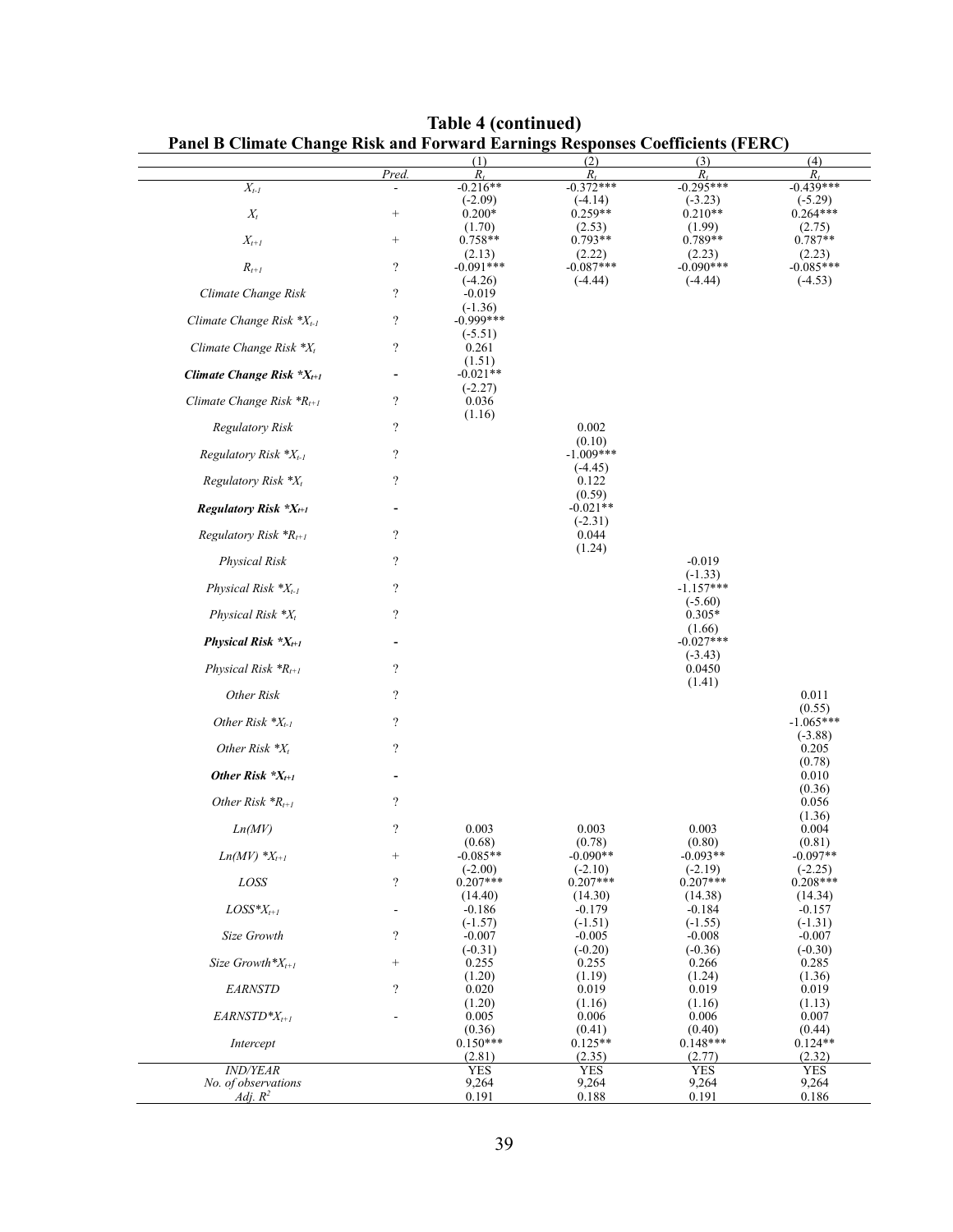Panel A Table 4 reports the descriptive statistics of the main variables, including dependent, independent, and control variables. Panel B of Table 4 summarizes the results of climate change risk and the future earnings responses coefficients (FERC). The FERC is smaller for firms with disclosed climate change risk, compared to firms without climate change risk. More specially, the coefficient on *Climate Change Risk \* Xt+1* is negative and significant (coefficient =  $-0.021$ , t =  $-2.27$ ), in support of hypothesis 4. The economic significance is 2.85%.<sup>28</sup>

The findings are also consistent with rational structural uncertainty theory, which states that investors are inclined to place less weight on uncertain signals (Brav and Heaton 2002). Under this framework, climate change risk creates uncertainties regarding future earnings and leads investors to place less weight on earnings signals, making FERC smaller.

With regard to the control variables, I find that firms with *LOSS* and *EARNSTD* have lower FERC. Both Size and Growth are positively correlated with FERC. Overall, the results of control variables are in line with prior literature (Lundholm and Myers 2002; Choi et al. 2011).

Panel C of Table 4 reports the relation between readability of climate change risk disclosure and forward earnings responses coefficients in the disclosing subsample. The coefficient on the interaction term between *Fog Index\** $X_{t+1}$  is negative and significant (coefficient =  $-0.095$ , t =  $-4.55$ ), which suggests less readable climate change disclosure is associated with smaller FERC. This result shows that investors place less weights on future earnings of those firms with less readable climate change risk disclosure.

<u>.</u>

<sup>&</sup>lt;sup>28</sup> The economic significance equals  $0.021/(0.758-0.021)$ )=2.85%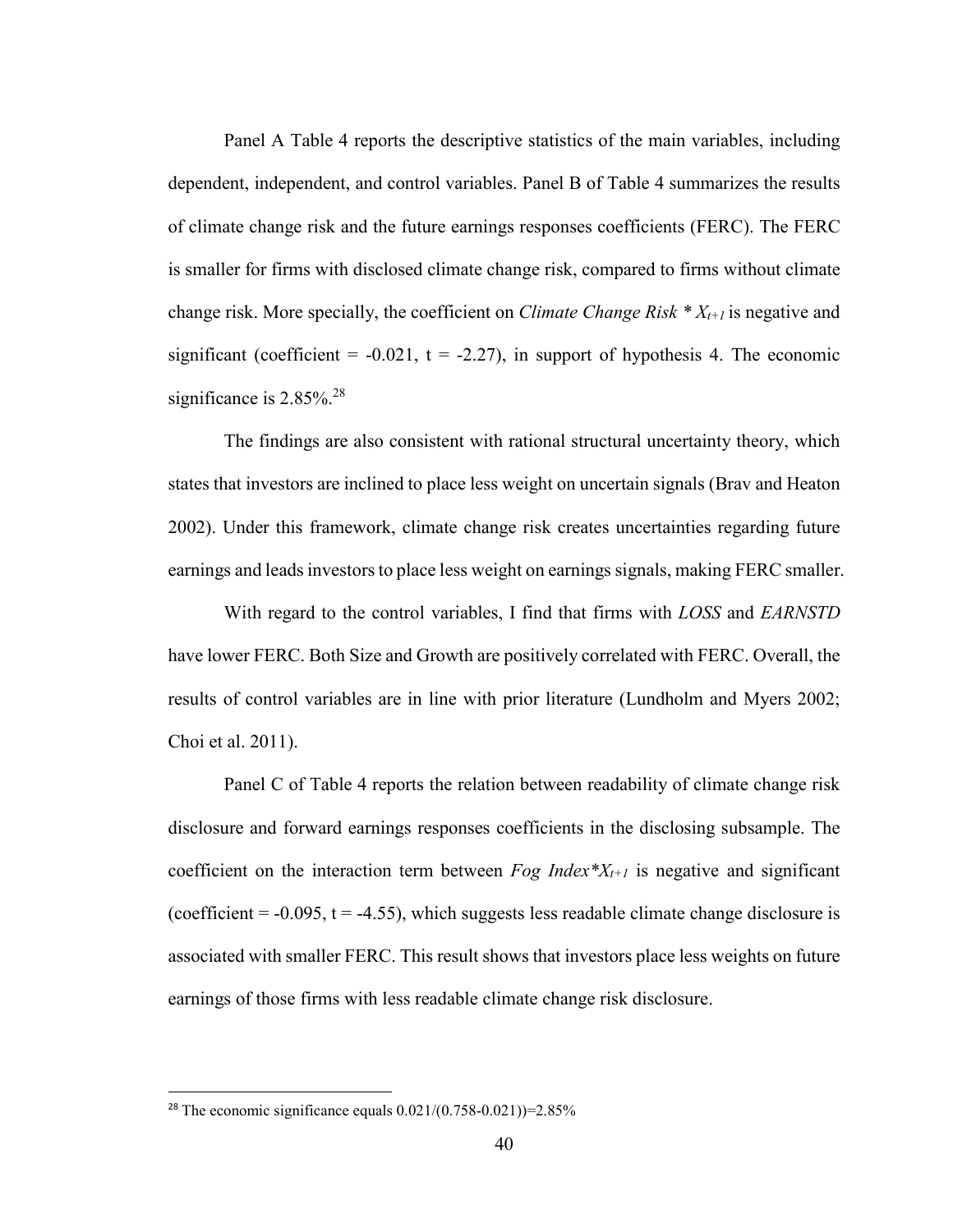| <b>Table 4 (continued)</b> |  |
|----------------------------|--|
|                            |  |

|                       |                          | (1)              |
|-----------------------|--------------------------|------------------|
|                       | Pred.                    | $\overline{R}_t$ |
| $X_{t-1}$             |                          | $-0.811***$      |
|                       |                          | $(-2.64)$        |
| $X_t$                 | $^{+}$                   | 0.340            |
|                       |                          | (1.24)           |
| $X_{t+1}$             | $\! + \!$                | $1.062*$         |
|                       |                          | (1.68)           |
| $R_{t+1}$             | $\overline{\mathcal{L}}$ | $-0.044$         |
|                       |                          | $(-0.72)$        |
| Fog Index             | $\overline{\mathcal{L}}$ | 0.016            |
|                       |                          | (0.26)           |
| Fog Index $*X_{t-1}$  | $\overline{\mathcal{L}}$ | $-0.361$         |
|                       |                          | $(-0.33)$        |
| Fog Index $*X_t$      | $\overline{\mathcal{L}}$ | $-0.267$         |
|                       |                          | $(-0.27)$        |
| Fog Index $X_{t+1}$   |                          | $-0.095***$      |
|                       |                          | $(-4.55)$        |
| Fog Index $^*R_{t+1}$ | $\overline{\mathcal{L}}$ | $-0.153$         |
|                       |                          | $(-0.83)$        |
| Ln(MV)                | $\overline{\mathcal{L}}$ | 0.001            |
|                       |                          | (0.22)           |
| $Ln(MV)$ * $X_{t+1}$  | $^{+}$                   | $-0.085$         |
|                       |                          | $(-1.17)$        |
| LOSS                  | $\overline{?}$           | $0.212***$       |
|                       |                          | (7.38)           |
| $LOS^*X_{t+1}$        |                          | $-0.391$         |
|                       |                          | $(-1.28)$        |
| Size Growth           | $\overline{\mathcal{L}}$ | 0.020            |
|                       |                          | (0.50)           |
| Size Growth $X_{t+1}$ | $\! + \!\!\!\!$          | $-0.007$         |
|                       |                          | $(-0.02)$        |
| <b>EARNSTD</b>        | $\overline{?}$           | 0.310            |
|                       |                          | (1.28)           |
| $EARNSTD^*X_{t+1}$    |                          | 2.584            |
|                       |                          | (1.42)           |
| Intercept             |                          | 0.104            |
|                       |                          | (1.39)           |
| <b>IND/YEAR</b>       |                          | <b>YES</b>       |
| No. of observations   |                          | 3,767            |
| Adj. $R^2$            |                          | 0.186            |

**Panel C Readability of Climate-Change Risk Disclosure and Forward Earnings Responses Coefficients (FERC)**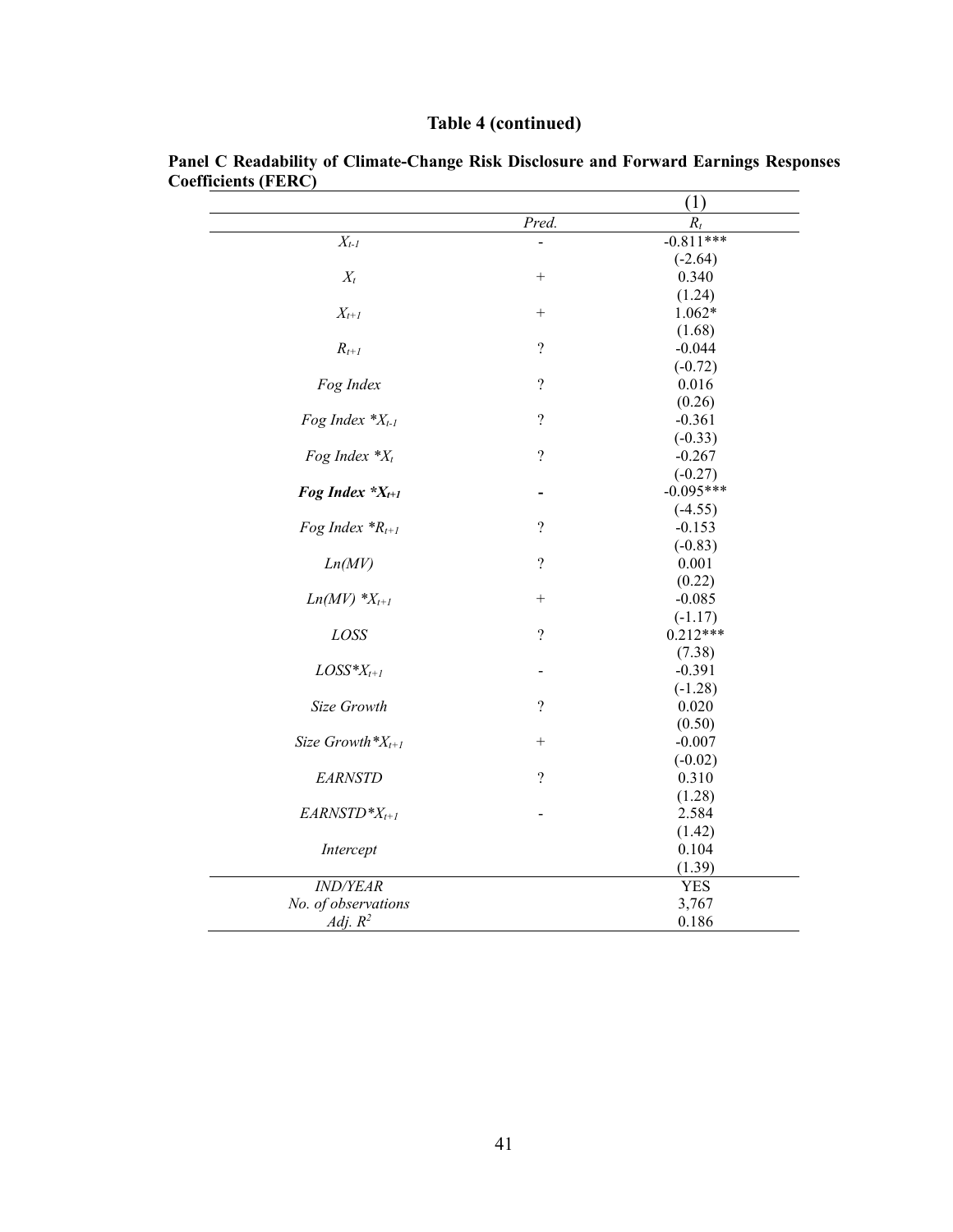#### **6. Additional Tests**

## *6.1 Predict Future Firm Value by Using Climate Change Risk Disclosure*

In Sections 3.1, 3.2 and 3.3, I explicitly explain why climate change risk affects future earnings and future uncertainty, which in turn leads to a lower stock return around 10-K filing date. A natural extension is whether climate change risk can be related to the future value of disclosing firms. Following Masulis and Mobbs (2014), I construct the following model (7) to examine the relation between climate change risk and future firm value.

Tobin's 
$$
Q_{t+1} = a_0 + a_1 \text{C} \text{limate Change Risk Measures}_t + a_2 \text{Ln } (MV)_t + a_3 \text{R} \& D_t + a_4 \text{F} \text{irm Age}_t + a_5 \text{Cash Flow}_t + a_6 \text{Cash Flow}_{t-1} + a_7 \text{Cash Flow}_{t-2} + a_8 \text{CAPX}_t + \text{IND} + \text{YEAR} + \varepsilon_{t+1}
$$
\n(7)

As Lang and Stulz (1994) suggest, Tobin's Q refers to the ratio between the market value of assets divided by book value of assets and this measure does not need the risk adjustment or normalization across firms.

The results reported in Table 5 document that firms with disclosed climate change risk have significantly lower future firm value, measured by Tobin's Q (coefficient  $= -1$ 0.224,  $t = -11.42$ ). These findings are consistent with the conjecture that climate change risk is useful in predicting the future firm values of disclosing firms. The economic impact of climate change risk on future Tobin's Q is 15.7% of the sample mean.<sup>29</sup>

<sup>&</sup>lt;sup>29</sup> -0.224/1.431 = 0.157, where 1.431 is the mean *Tobin's*  $Q_{t+1}$  in the sample.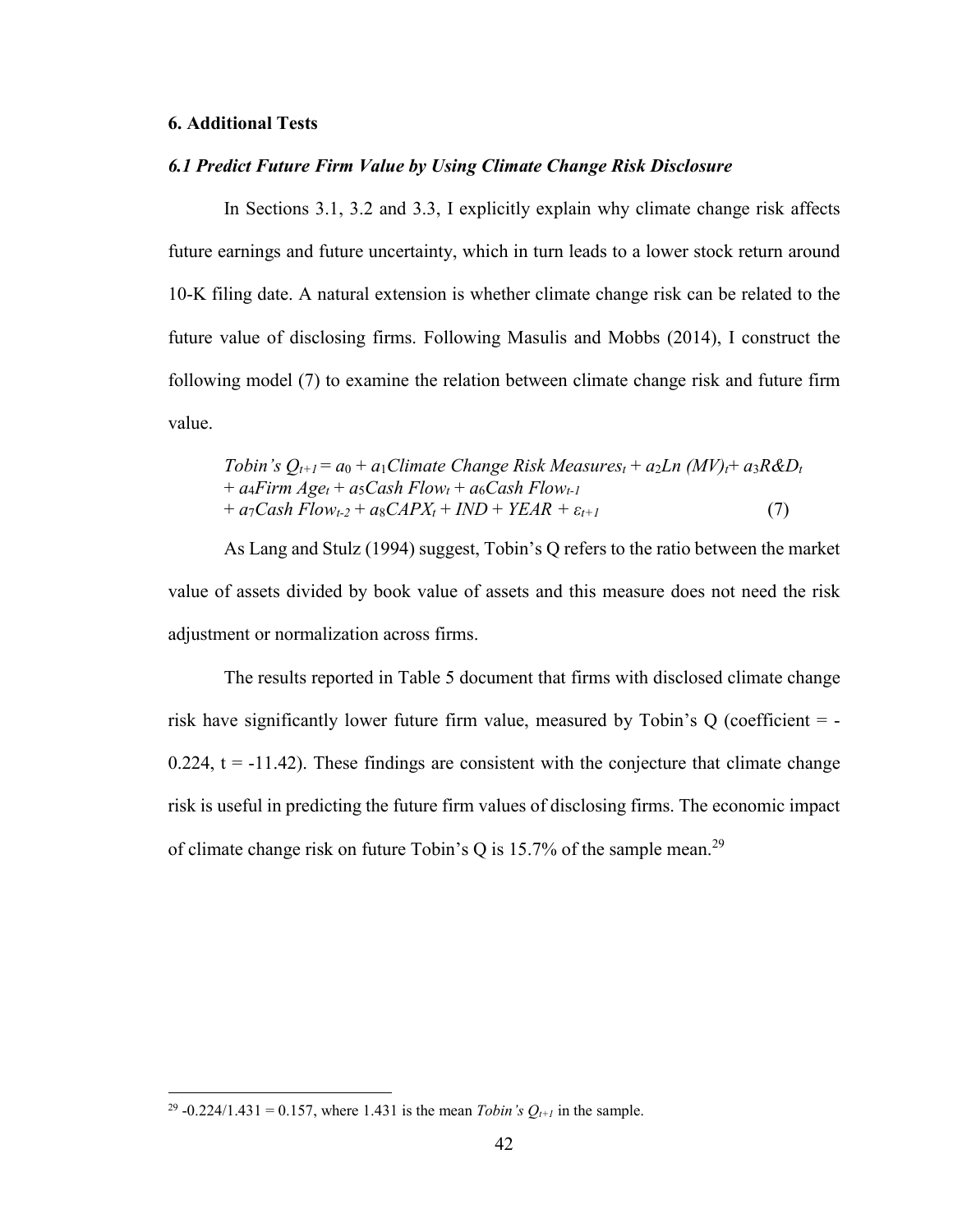## **Table 5 Climate Change Risk and Future Firm Value**

This table presents the regression results of the impact of climate change risk on future firm value. Regressions include the year and industry fixed effects. The t-statistics reported in parentheses are based on standard errors that are heteroskedasticity robust. To conserve space, I do not report the coefficient estimates for the year and industry dummies. \*, \*\*, and \*\*\* indicate statistical significance at the 10%, 5%, and 1% levels (two-tailed), respectively. All variables are defined in Appendix C.

|                      |        | (1)               | (2)               | (3)               | (4)               |
|----------------------|--------|-------------------|-------------------|-------------------|-------------------|
|                      | Pred.  | Tobin's $Q_{t+1}$ | Tobin's $Q_{t+1}$ | Tobin's $Q_{t+1}$ | Tobin's $Q_{t+1}$ |
| Climate Change Risk  |        | $-0.224***$       |                   |                   |                   |
|                      |        | $(-11.42)$        |                   |                   |                   |
| Regulatory Risk      |        |                   | $-0.277***$       |                   |                   |
|                      |        |                   | $(-14.02)$        |                   |                   |
| <b>Physical Risk</b> |        |                   |                   | $-0.147***$       |                   |
|                      |        |                   |                   | $(-7.94)$         |                   |
| Other Risk           |        |                   |                   |                   | $-0.233***$       |
|                      |        |                   |                   |                   | $(-11.86)$        |
| Ln (MV) <sub>t</sub> | $^{+}$ | $0.110***$        | $0.115***$        | $0.107***$        | $0.112***$        |
|                      |        | (15.54)           | (16.07)           | (15.06)           | (15.58)           |
| $R\&D_t$             | $^{+}$ | 4.189***          | 4.201***          | $4.246***$        | $4.246***$        |
|                      |        | (16.84)           | (16.95)           | (16.99)           | (17.07)           |
| Firm Age             | $^{+}$ | $-0.198***$       | $-0.200***$       | $-0.201***$       | $-0.199***$       |
|                      |        | $(-15.03)$        | $(-15.25)$        | $(-15.20)$        | $(-15.11)$        |
| Cash Flowt           | $^{+}$ | $1.091***$        | $1.070***$        | $1.106***$        | $1.093***$        |
|                      |        | (4.21)            | (4.16)            | (4.24)            | (4.21)            |
| Cash $Flow_{t-1}$    | $^{+}$ | 0.080             | 0.077             | 0.083             | 0.080             |
|                      |        | (0.83)            | (0.80)            | (0.85)            | (0.82)            |
| Cash $Flow_{t-2}$    |        | $-0.122$          | $-0.124$          | $-0.123$          | $-0.124$          |
|                      |        | $(-1.58)$         | $(-1.60)$         | $(-1.59)$         | $(-1.60)$         |
| CAPX                 | $^{+}$ | $-0.004$          | $-0.005$          | $-0.004$          | $-0.005$          |
|                      |        | $(-1.18)$         | $(-1.35)$         | $(-1.30)$         | $(-1.42)$         |
| Intercept            |        | $0.929***$        | $0.852***$        | $0.885***$        | $0.827***$        |
|                      |        | (8.84)            | (8.50)            | (8.88)            | (8.41)            |
| <b>IND/YEAR</b>      |        | <b>YES</b>        | <b>YES</b>        | <b>YES</b>        | <b>YES</b>        |
| No. of observations  |        | 9,515             | 9,515             | 9,515             | 9,515             |
| Adj. $R^2$           |        | 0.392             | 0.393             | 0.387             | 0.390             |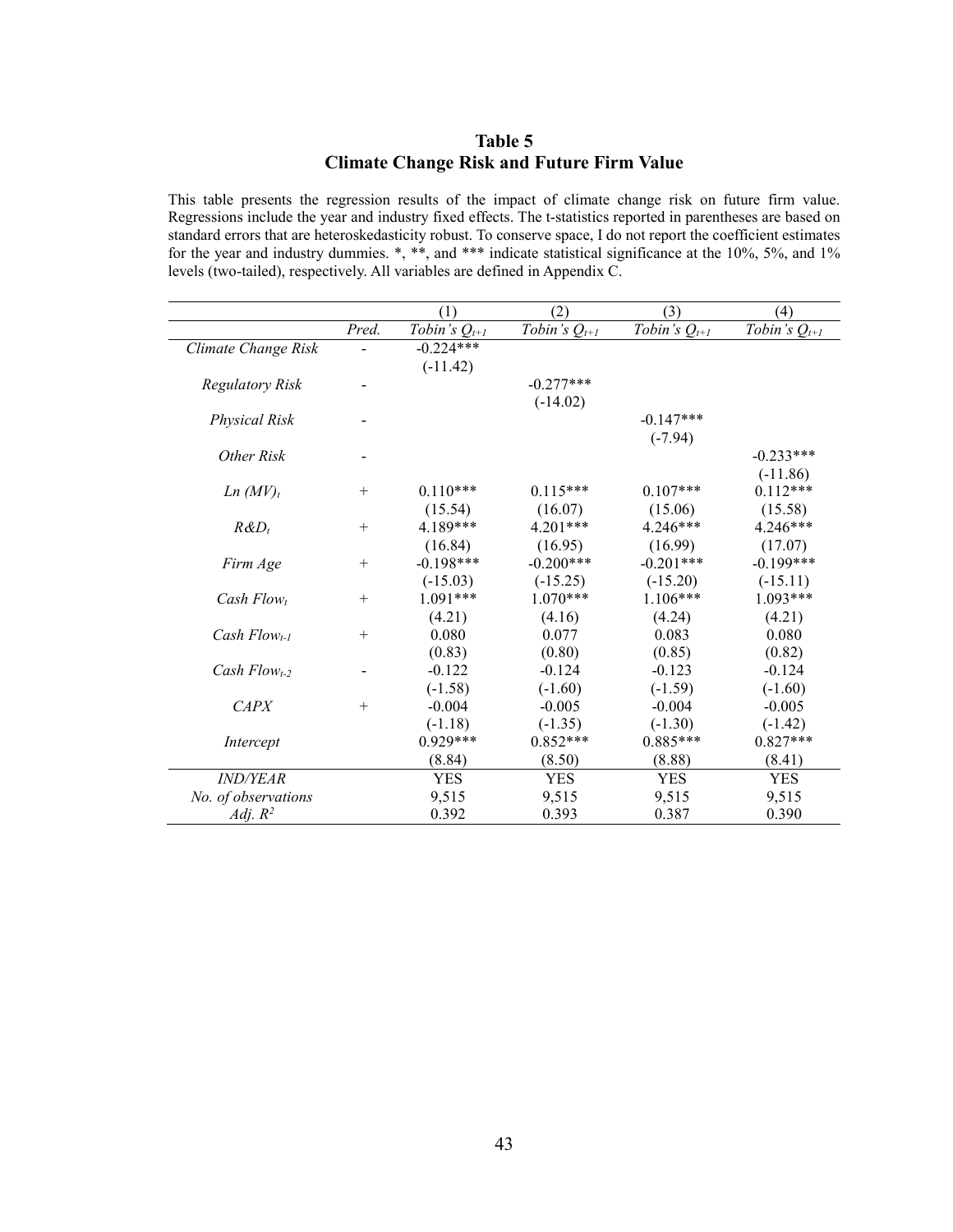## *6.2 Voluntary (Survey) vs. Mandatory (10-K): which is more informative?*

Before the issuance of guidance, Carbon Disclosure Project (CDP), already started collecting climate change risk disclosure by surveying S&P 500 starting in the year  $2006$ <sup>30</sup> The CDP requested company executives to respond to a series of questions regarding climate change, including the existence of climate change risk (regulatory, physical, and other risk), carbon emission intensity, governance and so on. Attendance to the survey is voluntary. The guidance represents an inflection point where climate change risk disclosure went from being voluntary to mandatory.

Using the CDP survey, I classify climate change risk into the same three categories: regulatory (CDP), physical (CDP), and other risk (CDP), same as for the 10-K disclosure under SEC FR-82. If a firm has any of these three categories of risks, I define an indicator variable, *CDP*, as one, meaning the firm is exposed to climate change risk based on the CDP survey, and zero otherwise. Then I repeated all the previous analyses by including both voluntary climate change risk disclosure (i.e., *CDP*) and mandatory climate change risk disclosure in 10-K filings (i.e., *10-K* which is equal to *Climate Change Risk* defined earlier). Table 6 reports the results from this replication.<sup>31</sup> As shown in Panel A, the coefficients on *10-K* and the interaction terms are significant and consistent with the previous results in four out of five regressions. Specifically, the coefficient on *ROAt*\**10-K* in Column (2) is significantly negative, consistent with Panel B of Table 2. The coefficient on *10-K* in Column (3) is significantly negative, consistent with Panel B of Table 3. The coefficient on  $10-K^*X_{t+1}$  in Column (4) is significantly negative, consistent with Panel B

-

<sup>&</sup>lt;sup>30</sup> As of the end of 2015, CDP has 822 institutional investor signatories with \$55 trillion assets under management.

 $31$  The sample size is largely reduced because that this test only contains S&P 500 firms, since CDP is conducted in S&P firms consistently after year 2006.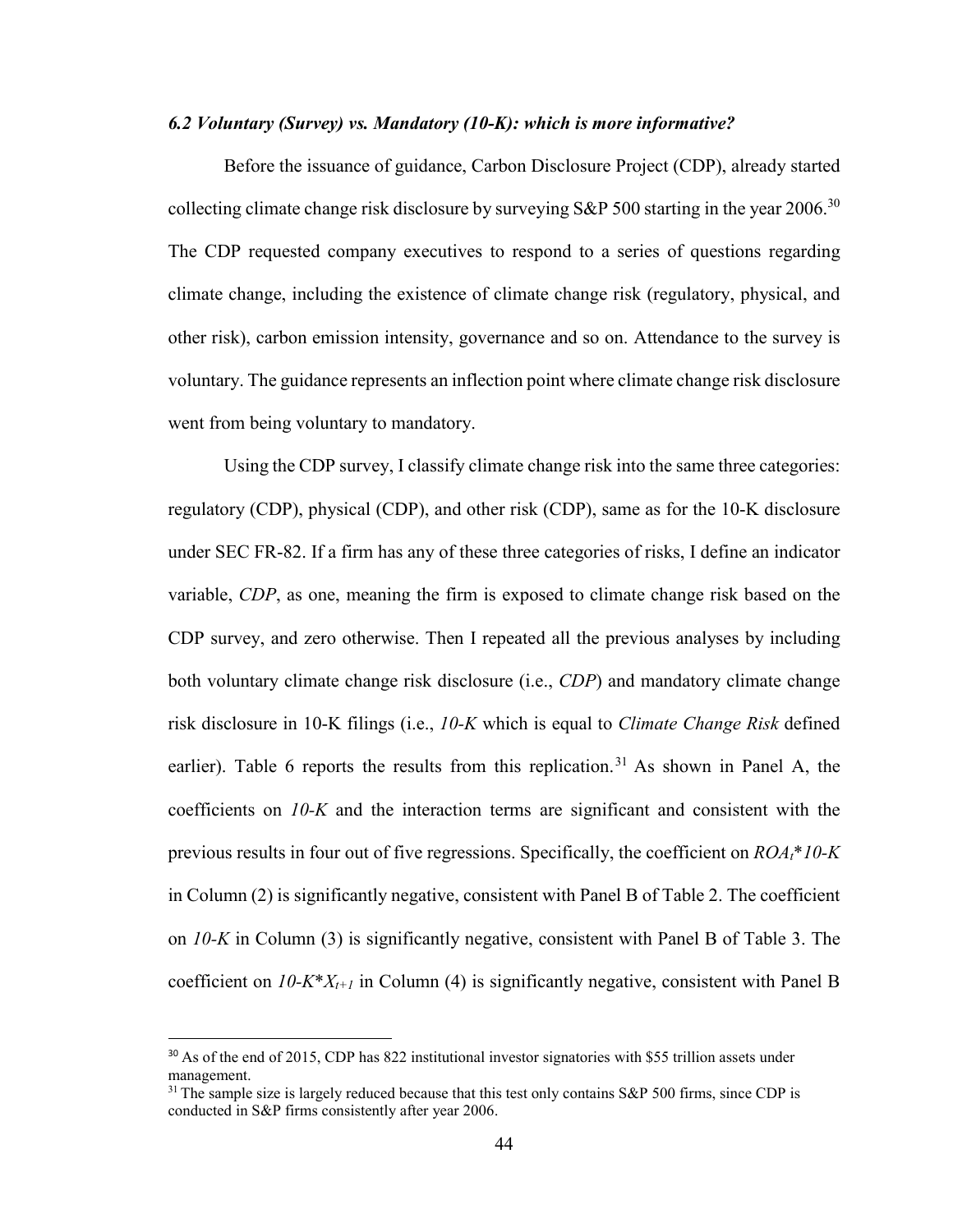of Table 4. The coefficient on *10-K* in Column (5) is significantly negative, consistent with Table 5. Moreover, the coefficients on the 10-K disclosure are more negative than those on CDP disclosure in all five regressions and significantly so in two regressions (Panel B of Table 6). Overall, mandatory 10-K disclosure has more predictive power than voluntary CDP disclosure.

## **Table 6 The Usefulness of Voluntary (Survey) vs. Mandatory (10K) Disclosure**

This table presents the regression results of the usefulness of climate change risk in 10K and CDP survey. Regressions include the year and industry fixed effects. The t-statistics reported in parentheses are based on standard errors that are heteroskedasticity robust. To conserve space, I do not report the coefficient estimates for the year and industry dummies. \*, \*\*, and \*\*\* indicate statistical significance at the 10%, 5%, and 1% levels (two-tailed), respectively. All variables are defined in Appendix C.

|                                       |       | (1)                                                                             | (2)         | (3)                     | (4)         | (5)               |
|---------------------------------------|-------|---------------------------------------------------------------------------------|-------------|-------------------------|-------------|-------------------|
|                                       | Pred. | $AdjROA_{t+1}$                                                                  | $ROA_{t+1}$ | $\overline{CAR}$ [-2,2] | $R_t$       | Tobin's $Q_{t+1}$ |
| $10-K$ ( $\beta$ 1)                   |       | $-0.002$                                                                        | 0.006       | $-0.005**$              | $-0.460*$   | $-0.194***$       |
|                                       |       | $(-0.59)$                                                                       | (1.33)      | $(-2.34)$               | $(-1.96)$   | $(-5.64)$         |
| CDP(B2)                               |       | 0.000                                                                           | $-0.006$    | $-0.001$                | $0.726***$  | $-0.079**$        |
|                                       |       | (0.14)                                                                          | $(-1.08)$   | $(-0.44)$               | (2.79)      | $(-2.22)$         |
| $ROA_t*10-K (\beta 3)$                |       |                                                                                 | $-0.088*$   |                         |             |                   |
|                                       |       |                                                                                 | $(-1.82)$   |                         |             |                   |
| $ROA_t$ *CDP( $\beta$ 4)              |       |                                                                                 | 0.050       |                         |             |                   |
|                                       |       |                                                                                 | (0.93)      |                         |             |                   |
| $10-K^*X_{t+1}(\beta 5)$              |       |                                                                                 |             |                         | $-7.412***$ |                   |
|                                       |       |                                                                                 |             |                         | $(-3.70)$   |                   |
| $CDP^*X_{t+1}(\beta6)$                |       |                                                                                 |             |                         | $-3.718$    |                   |
|                                       |       |                                                                                 |             |                         | $(-1.46)$   |                   |
| <b>Controls</b>                       |       | <b>YES</b>                                                                      | <b>YES</b>  | <b>YES</b>              | <b>YES</b>  | <b>YES</b>        |
| Intercept                             |       | $-0.027$                                                                        | 0.010       | 0.003                   | $-1.201$    | $0.648**$         |
|                                       |       | $(-0.88)$                                                                       | (0.43)      | (0.11)                  | $(-1.00)$   | (2.06)            |
| <i><b>IND/YEAR</b></i>                |       | <b>YES</b>                                                                      | <b>YES</b>  | <b>YES</b>              | <b>YES</b>  | <b>YES</b>        |
| No. of observations                   |       | 1,306                                                                           | 1,306       | 1,306                   | 1,306       | 1,306             |
| Adj. $R^2$                            |       | 0.744                                                                           | 0.469       | 0.010                   | 0.371       | 0.632             |
|                                       |       | Panel B: Coefficients Test of Voluntary (Survey) vs. Mandatory (10K) Disclosure |             |                         |             |                   |
| F Test of $\beta$ 1= $\beta$ 2        |       | 0.14                                                                            |             | 1.48                    |             | 4.93*             |
|                                       |       |                                                                                 |             |                         |             |                   |
| F Test of $\beta$ 3= $\beta$ 4        |       |                                                                                 | $2.86*$     |                         |             |                   |
|                                       |       |                                                                                 |             |                         |             |                   |
| <i>F</i> Test of $\beta$ 5= $\beta$ 6 |       |                                                                                 |             |                         | 1.49        |                   |

**Panel A: Usefulness of Voluntary (Survey) vs. Mandatory (10K) Disclosure**

There are two reasons that may explain the observed phenomenon. First, the scope of the survey is very limited. Firm participation is totally voluntary, and many large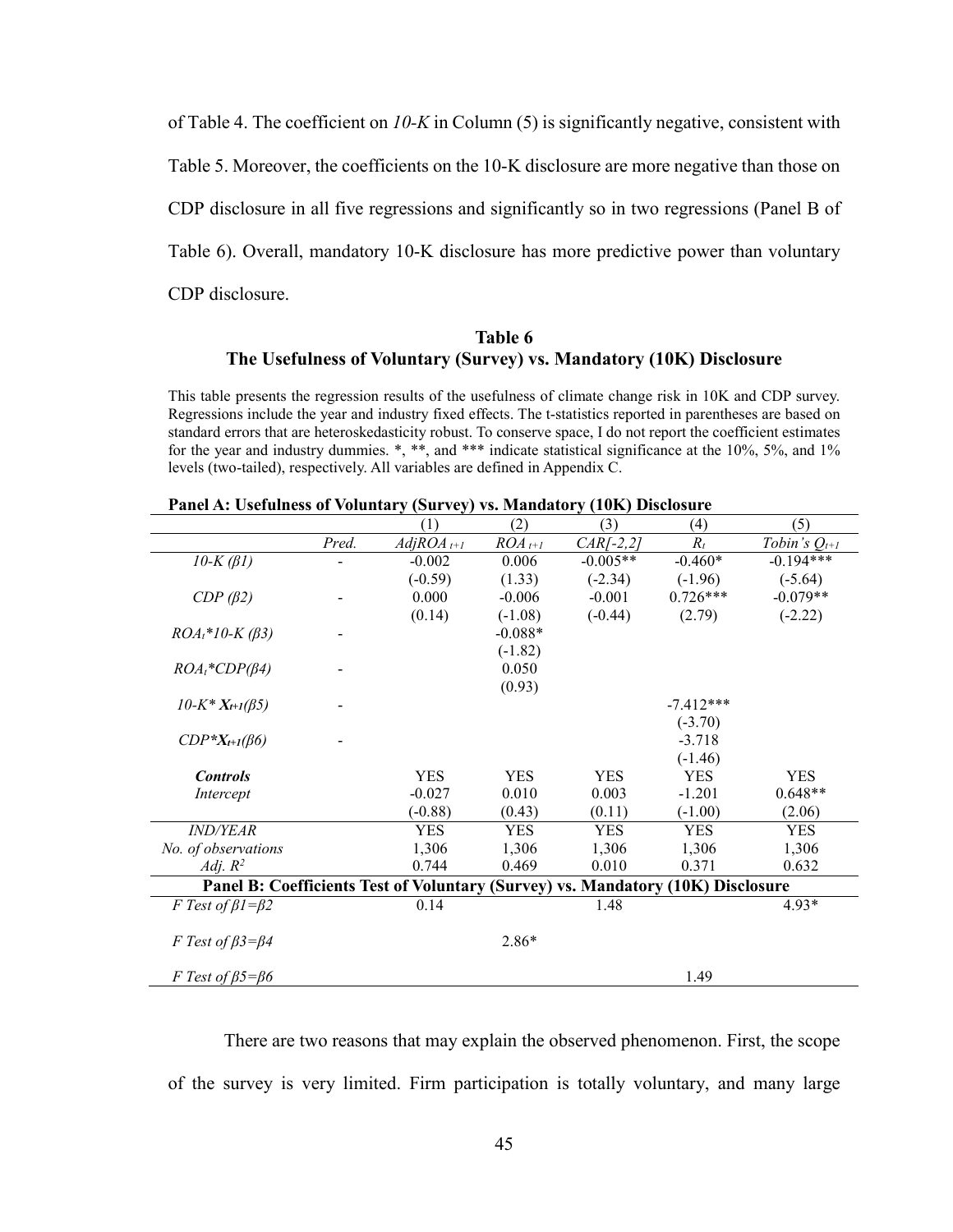companies did not participate in the CDP survey, including Apple Inc., Amazon, BB&T, Berkshire Hathaway, and Netflix, etc.<sup>32</sup> The low response rates largely constrain the comparability of CDP data with that of the 10-K disclosure. Second, not all of the CDP data is publicly available. Firms must elect to make their responses available to all or specific investors or not at all. According to Matsumura et al. (2014), approximately 19.59% of firms do not consent to their responses being made public. This limited availability restricts ordinary investors from assessing climate change information of firms as well as running reliable analyses.

## *6.3 Benefits of Disclosure*

Based on the results reported in Section 5, firms with disclosed climate change risk exhibit lower future performance, earnings persistence, market reaction to 10-K announcements, FERC and firm value. If the climate change risk disclosure conveys bad news to the market, one might ask why firms decide to disclose this information.

First, disclosing this information an act of regulatory compliance. My sample is post-guidance period meaning firms with material climate change risk should disclose this information in their annual reporting to fulfill the mandatory reporting requirement.

Second, honest disclosure of climate change risk helps firms to avoid litigation. On November 8, 2015, Attorney General of State of New York reached a settlement with Peabody Energy (the world largest coal company) concerning the allegation that the firm misleads investors in their climate change risk disclosures. Peabody was aware that future potential climate change regulation would adversely impact firm's future performance, but

 <sup>32</sup> CDP S&P 500 Climate Change Report 2013. https://b8f65cb373b1b7b15feb-

c70d8ead6ced550b4d987d7c03fcdd1d.ssl.cf3.rackcdn.com/cms/reports/documents/000/000/626/original/C DP-SP500-climate-report-2013.pdf?1470233007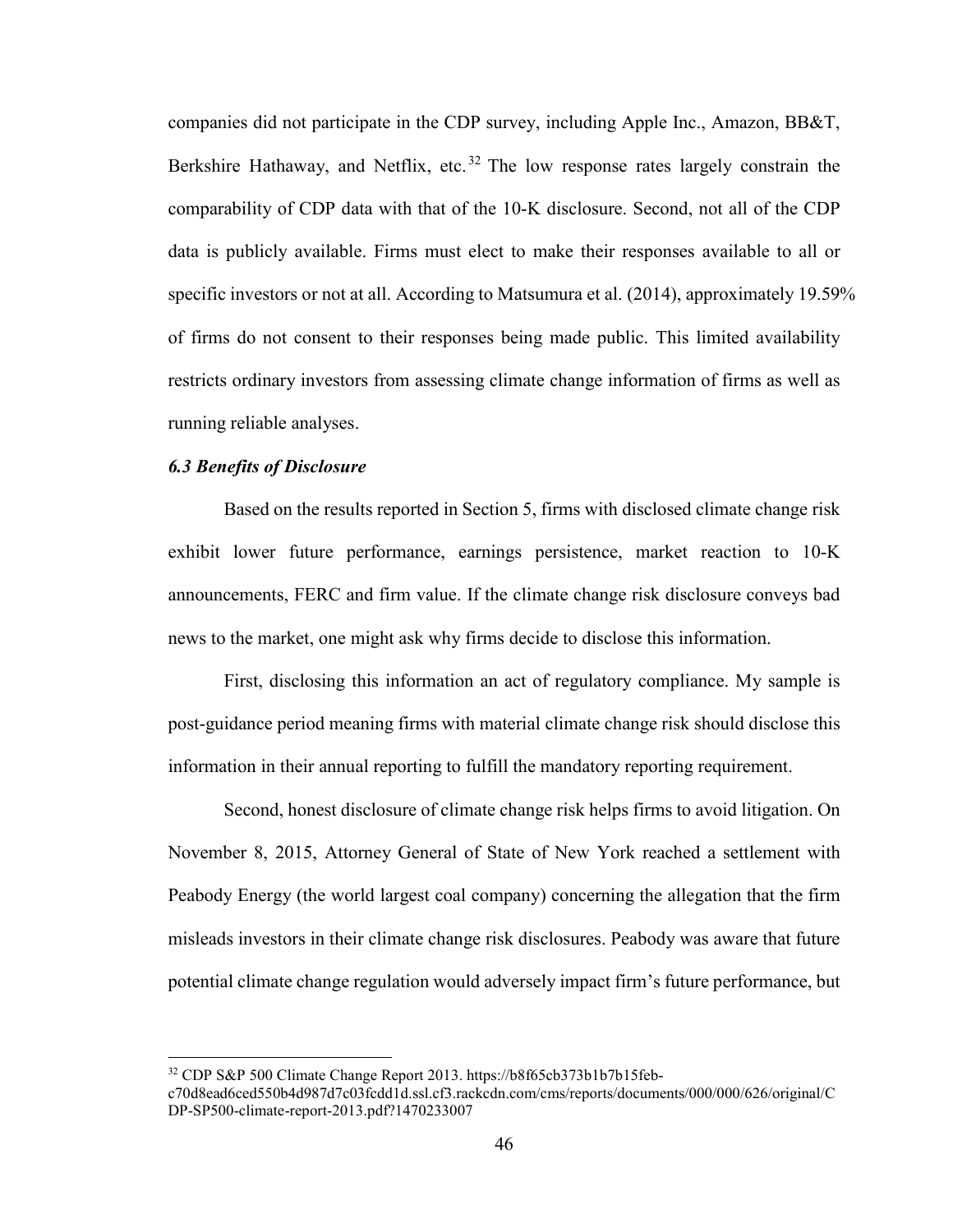it stated the following in 10-K (2011-2014): "*it was not possible to predict the impact that any such laws or regulation may have on Peabody's results of operations, financial condition or cash flow*." In this settlement, Peabody agreed to disclose more potential climate change risk in its SEC filings (page 9).<sup>33</sup> On November 4, 2015, Attorney General of State of New York launched an investigation into Exxon Mobil to determine whether the firm lied to investors about climate change risk. Moreover, Attorney Generals of 17 states have formed a coalition to consider investigations on whether other fossil fuel industry companies also hide their climate change risk to investors or public.

Third, honestly disclosing climate change risk also helps firms maintain a good reputation with stakeholders. Inadequate climate change risk disclosure can incur regulatory scrutiny, such as SEC comment letters. Based on Audit Analytics, I find 80 SEC comment letters regarding climate change disclosure in the sample period: 2010-2014. As previous literature shows, SEC comment letters induce adverse consequences to firms such as higher audit fees (Gietzmann and Pettinicchio 2014) and higher cost of debt (Cunningham et al. 2016).

### *6.4 Control Disclosure Choice*

Even though the 2010 guidance requires firms to disclose climate change impact in their annual reports, firms still have the incentive to suppress potentially bad news. In the first set robustness checks, I employ a Heckman two-stage model (Heckman 1979) to address this potential concern.

In the first stage, following previous environmental disclosure literature (Berthelot et al. 2003; Matsumura et al. 2014), I construct the following model to estimate the

 <sup>33</sup> http://ag.ny.gov/pdfs/Peabody-Energy-Assurance-signed.pdf.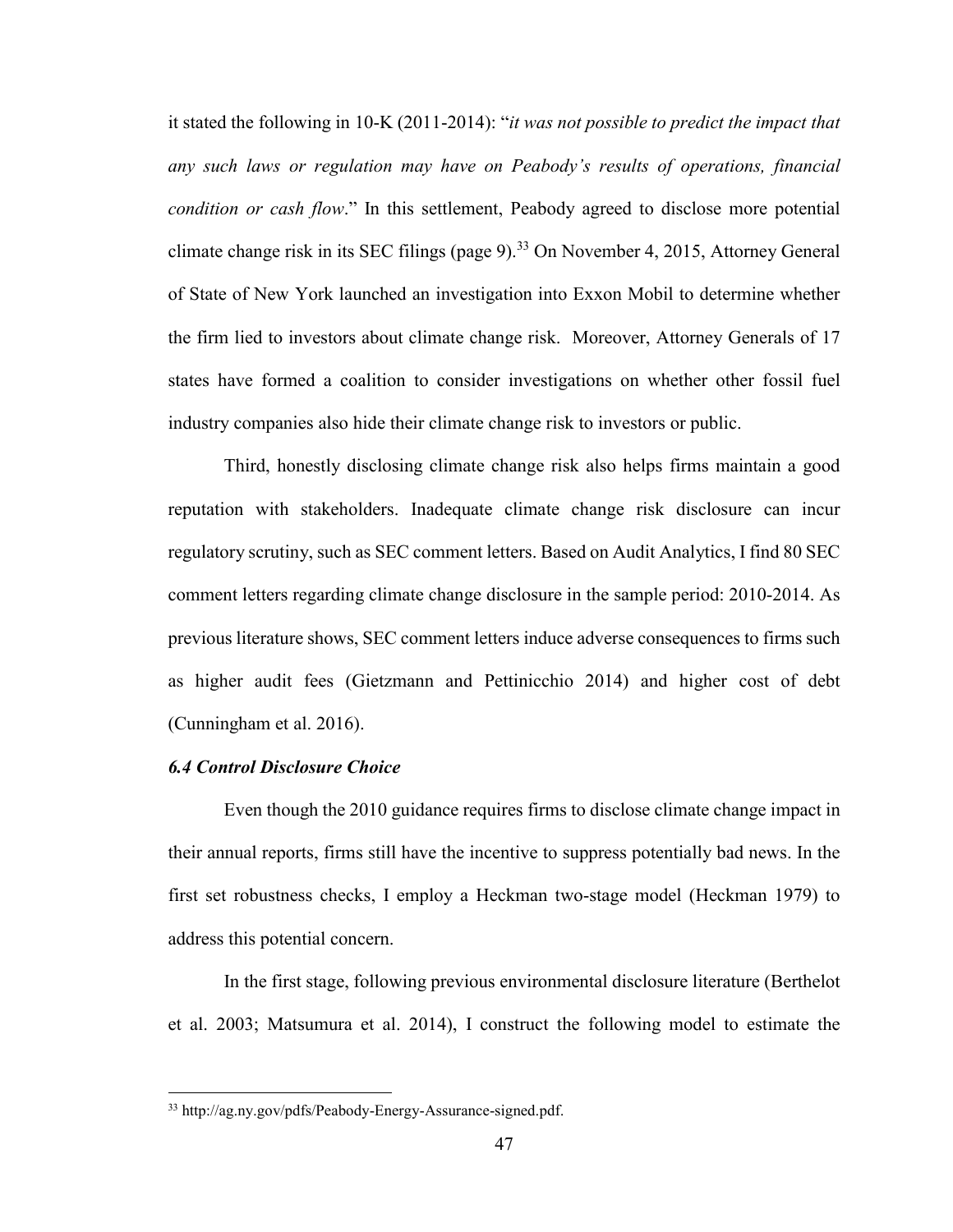likelihood of firms disclosing climate change risk under their annual reports.

$$
Climate Change Risk = a_0 + a_1Coastal State + a_2Ln (Assets)_t + a_3MB_t + a_4ENV_STR_t + a_5ENV_CON_t + a_6CDP_t + a_7IND_CCR_{t-1} + IND + YEAR + \varepsilon_{t+1}
$$
\n(8)

As noted in Lennox et al. (2011), the first stage in a Heckman model must include an exclusion restriction, which refers to an exogenous variable that does not influence the dependent variable in the second stage. I include the variable, *Coastal State*, which equals one if a firm is headquartered in coastal states, and zero otherwise. I expect that firms in coastal states are more likely to be affected by extreme weather and sea-level rise. Thus, I expect that these firms are more inclined to disclose climate change risk. However, firms' geographic position might not influence firms' future performance, earnings persistence, stock market returns, FERC, and firm value.

Following Patten (1991; 1992) and Matsumura et al. (2014), I also include firm size. They find that larger firms are more likely to disclose the environmental information. I also control firm's growth (*MB*). However, following Matsumura et al. (2014), we do not predict a sign for MB. I also include firms' environmental CSR performance: *ENV\_STR* and *ENV* CON, since Walden and Schwartz (1997) and Matsumura et al. (2014) argue that environmental CSR performance plays an important role in determining environmental disclosure. Moreover, if firms disclose climate change risk in CDP survey, I expect that firms are more likely to disclose climate change risk in SEC filings. To control disclosure pressure from peer firms, I also include average industry-level climate change risk in year t-1. To control for industry membership and year effects on climate change disclosure, I also include the industry and year fixed effects.

Table 7 reports the results. As I expected, Panel A of Table 7 shows that *Coastal*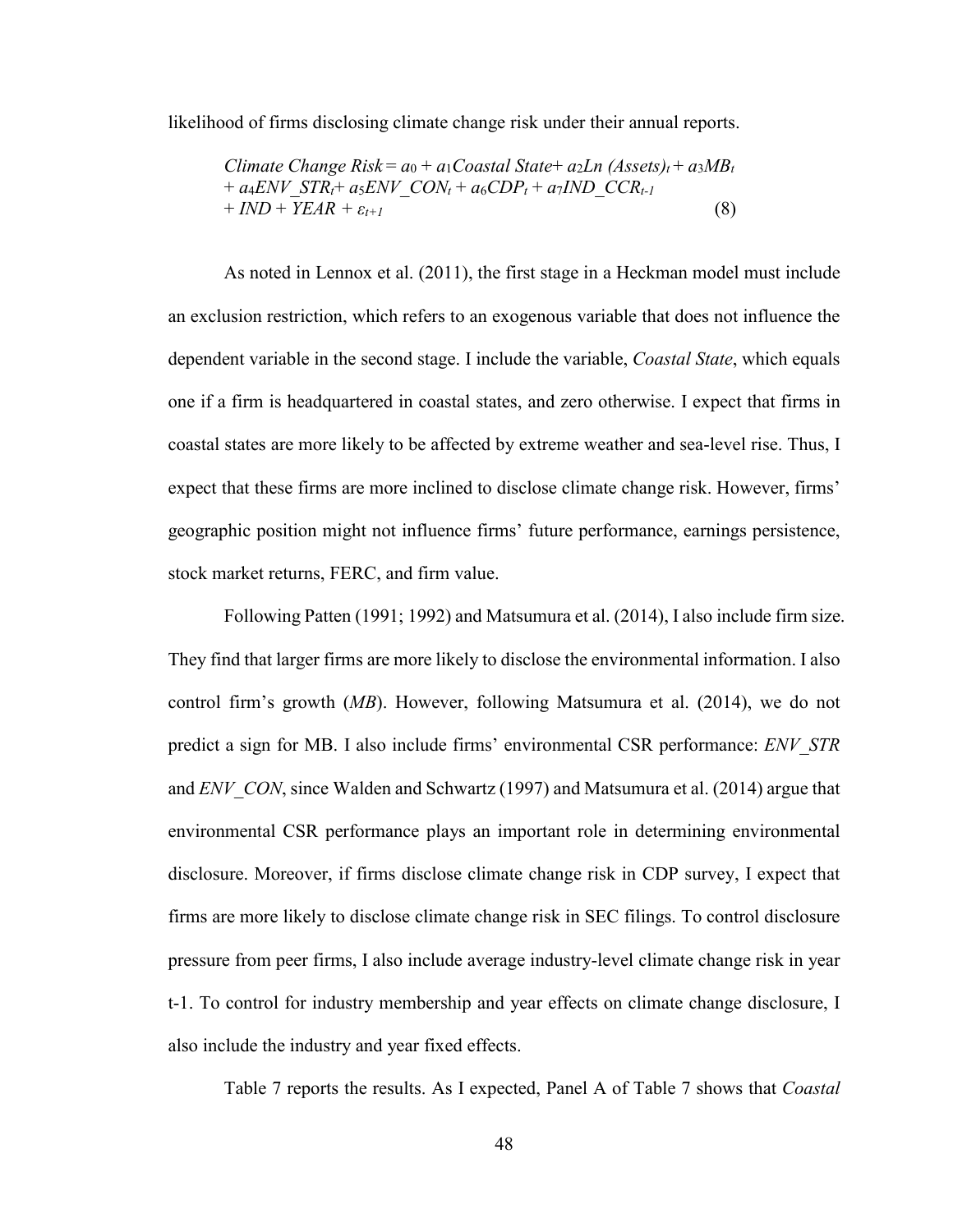*State, Ln (Assets)<sub>t</sub>*, *ENV CON<sub>t</sub>*, *CDP<sub>t</sub>*, *IND CCR<sub>t-1</sub>* are positively correlated with climate change risk disclosure. Panel B of Table 7 reports the second stage results, and I find that after controlling disclosure choice in my second stage model by including the Inverse Mills ratio (*IMR*), all the results are still robust.

I also test the multicollinearity of the Inverse Mills Ratio (IMR) in the Panel C of Table 7. The Variance Inflation Factor (VIF) of the IMR ranges from 1.52 to 5.24, which is less than the cutoff of 10. The results indicate the multicollinearity of the IMR is not severe.

# **Table 7 The Usefulness of Climate Change Risk Disclosure: Controlling Disclosure Choice**

This table presents the regression results of the usefulness of climate change risk after controlling disclosure choice. Regressions include the year and industry fixed effects. The t-statistics reported in parentheses are based on standard errors that are heteroskedasticity robust. To conserve space, I do not report the coefficient estimates for the year and industry dummies. \*, \*\*, and \*\*\* indicate statistical significance at the 10%, 5%, and 1% levels (two-tailed), respectively. All variables are defined in Appendix C.

|                          |            | (1)                 |  |
|--------------------------|------------|---------------------|--|
|                          | Pred.      | Climate Change Risk |  |
| Coastal State            | $^{+}$     | $0.102***$          |  |
|                          |            | (3.18)              |  |
| Ln (Assets) <sub>t</sub> | $^{+}$     | $0.133***$          |  |
|                          |            | (12.01)             |  |
| $MB_t$                   | $\ddot{?}$ | $-0.003$            |  |
|                          |            | $(-1.35)$           |  |
| $ENV$ $STR_t$            | $^{+}$     | $-0.010$            |  |
|                          |            | $(-0.41)$           |  |
| ENV CONt                 | $^{+}$     | $0.346***$          |  |
|                          |            | (6.15)              |  |
| $CDP_t$                  | $^{+}$     | 0.084               |  |
|                          |            | (1.36)              |  |
| $IND$ $CCR_{t-1}$        | $^{+}$     | $0.858**$           |  |
|                          |            | (2.46)              |  |
| Intercept                |            | $-1.061***$         |  |
|                          |            | $(-3.75)$           |  |
| <b>IND/YEAR</b>          |            | <b>YES</b>          |  |
| No. of observations      |            | 9,808               |  |
| Pseudo $R^2$             |            | 0.2781              |  |

#### **Panel A Choice of Climate Change Risk Disclosure**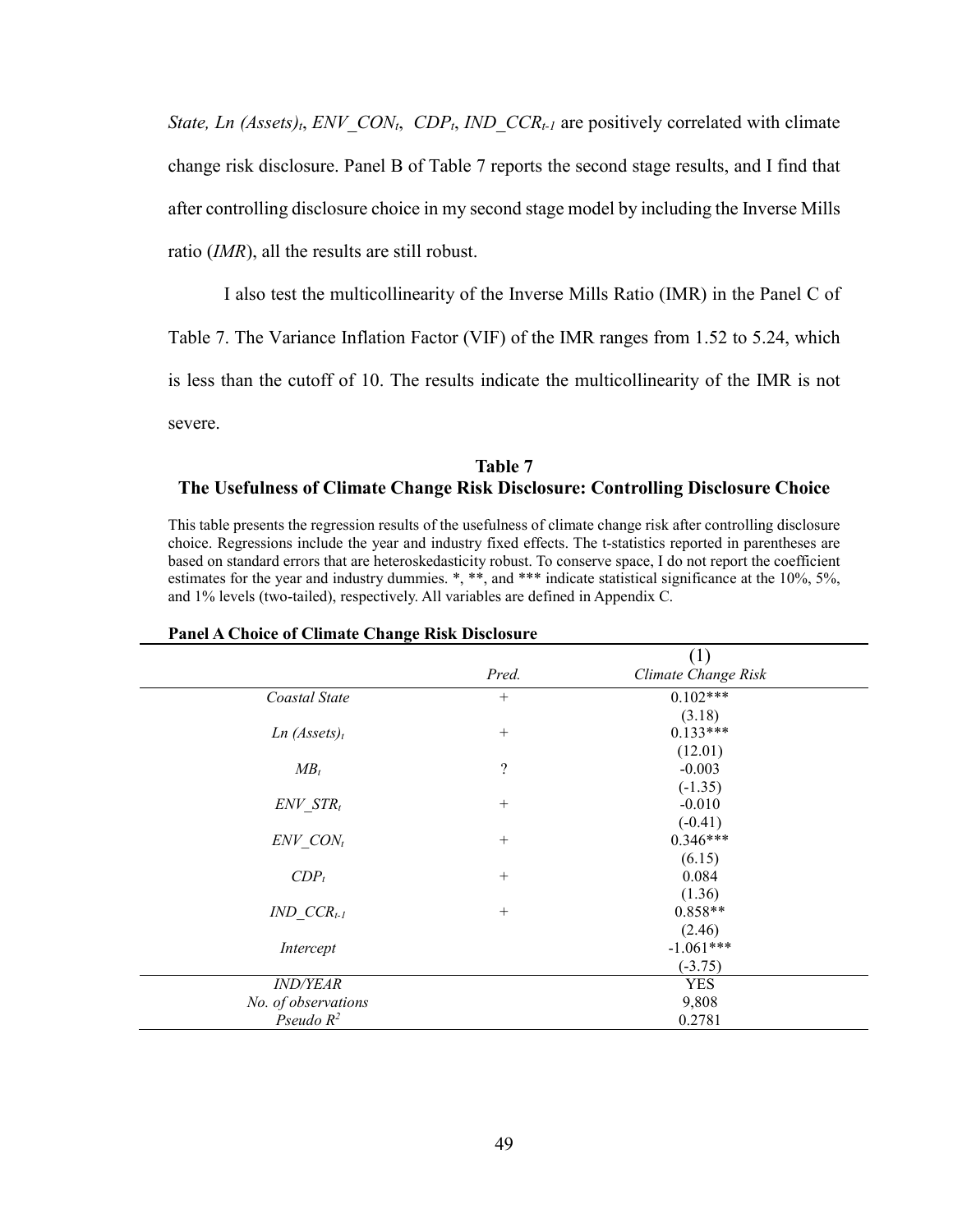| Panel B The Usefulness of Climate Change Risk Disclosure: Controlling Disclosure Choice |       |             |              |             |            |                   |
|-----------------------------------------------------------------------------------------|-------|-------------|--------------|-------------|------------|-------------------|
|                                                                                         |       | (1)         | (2)          | (3)         | (4)        | (5)               |
|                                                                                         | Pred. | $AdjROAt+1$ | $ROAt+1$     | $CAR[-2,2]$ | $R_t$      | Tobin's $Q_{t+1}$ |
| Climate Change Risk                                                                     |       | $-0.002**$  | $-0.001$     | $-0.003*$   | $-0.015$   | $-0.210***$       |
|                                                                                         |       | $(-1.96)$   | $(-0.22)$    | $(-1.98)$   | $(-1.24)$  | $(-10.84)$        |
| $ROA_t$ *Climate Change Risk                                                            |       |             | $-0.052***$  |             |            |                   |
|                                                                                         |       |             | $(-3.62)$    |             |            |                   |
| Climate Change Risk* $X_{t+1}$                                                          |       |             |              |             | $-0.020**$ |                   |
|                                                                                         |       |             |              |             | $(-2.25)$  |                   |
| <b>IMR</b>                                                                              |       | 0.001       | $-0.009$ *** | $-0.000$    | 0.008      | $0.204***$        |
|                                                                                         |       | (1.43)      | $(-10.46)$   | $(-0.73)$   | (1.07)     | (14.98)           |
| <b>Controls</b>                                                                         |       | <b>YES</b>  | <b>YES</b>   | <b>YES</b>  | YES        | <b>YES</b>        |
| Intercept                                                                               |       | $-0.003$    | $0.055***$   | 0.014       | $0.123**$  | 0.167             |
|                                                                                         |       | $(-0.43)$   | (3.53)       | (1.19)      | (2.19)     | (1.45)            |
| <i>IND/YEAR</i>                                                                         |       | YES         | <b>YES</b>   | <b>YES</b>  | <b>YES</b> | <b>YES</b>        |
| No. of observations                                                                     |       | 9,087       | 9,076        | 8,738       | 9,218      | 9,186             |
| Adj. $R^2$                                                                              |       | 0.4145      | 0.635        | 0.010       | 0.189      | 0.423             |
| Panel C Variance-Inflation-Factors(VIF) of IMR                                          |       |             |              |             |            |                   |
|                                                                                         |       | 4.98        | 5.27         | 1.52        | 4.05       | 5.24              |

#### **Table 7 (continued)**

# **7. Robustness Checks**

I conduct several robustness tests to check the robustness of my findings. First, I examine that the effects of disclosing multiple climate change risks on dependent variables. Aggregating regulatory, physical and other risks, I create the *Climate Change Risk Index* that ranges from 0 to 3, with a higher value indicating more types of climate change risk. I find that the results are still robust. Second, this paper shows the usefulness of climate change risk disclosure. A natural question is that which type risk is more informative than the others. I employ a horse racing test by putting all three risks in regressions. I find that regulatory risk is more informative than the others for future performance, earnings persistence, and market reaction test. However, I find that physical risk is more useful for FERC test than other risks. Third, the previous results suggest that firms with climate change risk have lower FERC. Another related question is that what is the relationship between climate change risk and current ERC. I find that firms with climate change risk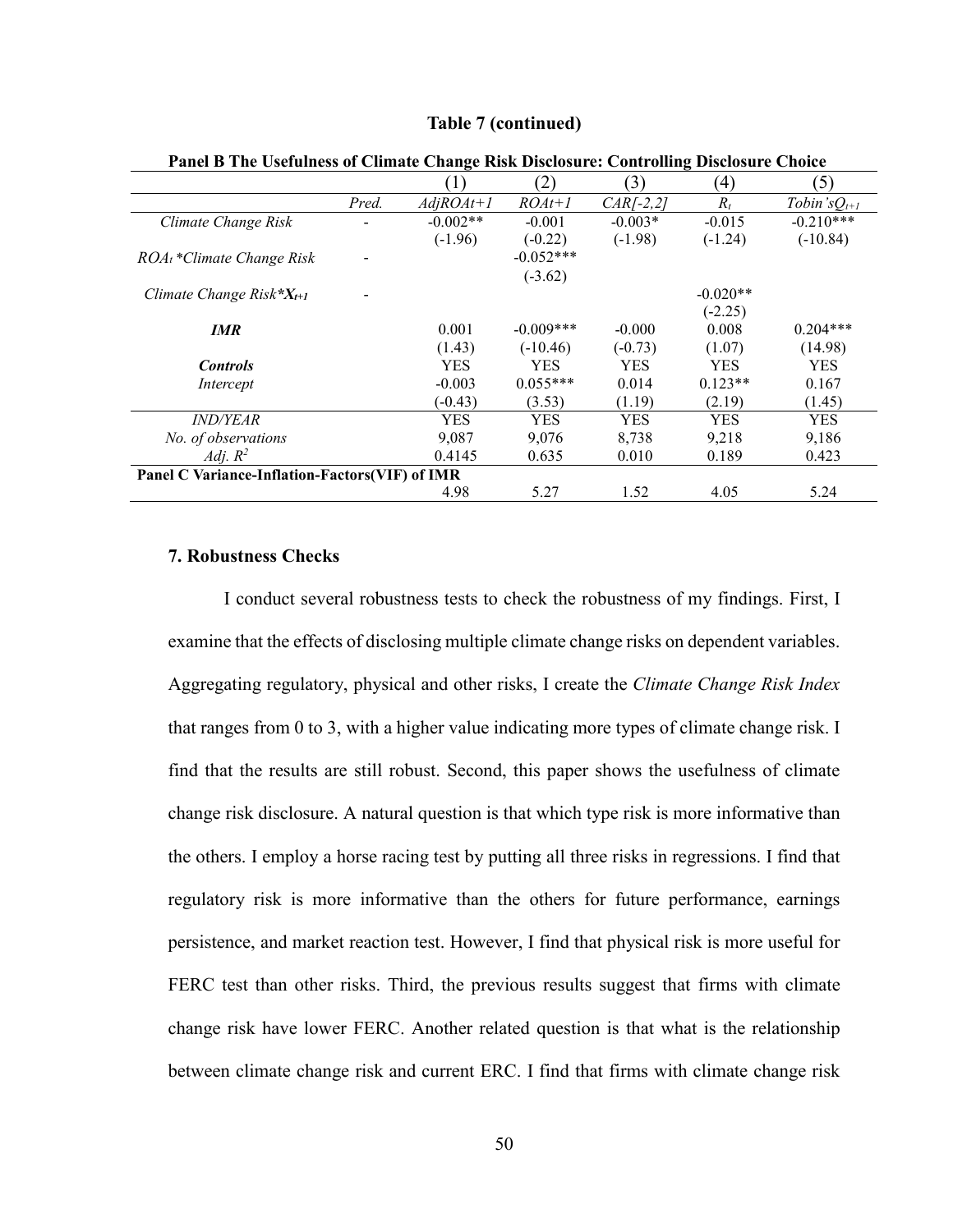also have lower current ERC, which is also consistent with rational structural uncertainty theory (Brav and Heaton 2002).

#### **8. Conclusions**

#### *8.1 Summary of Conclusions*

On February 8, 2010, SEC issued interpretive guidance (SEC FR-82) and required listed firms to disclose climate change risk in their 10-Ks. However, the guidance has been controversial. The essential of the controversy is whether climate change risk disclosure provides useful information to investors and other stakeholders.

Motivated mainly by the current debate, this paper examines the usefulness of climate change risk disclosure using firm-year observations in Russell 3000 Index. First, this paper reviews the legislative process of 2010 guidance. I find that institutional investors and Democratic politicians are the main force in lobbying SEC to regulate climate change disclosure. Moreover, the guidance was passed in the SEC with a clear party-line vote, indicating political ideology and party politics are important in the legal process. These findings are consistent with interest group theory, which argues groups lobby for or against in their own interest. Second, firms that disclose climate change risk under the guidance have lower future ROA and the poor performance is driven by lower profit margin, not by assets turnover. Third, these firms have lower earnings persistence and smaller forward earnings response coefficient (FERC). Fourth, event study reveals that firms with disclosed climate change risk experience significantly lower cumulative abnormal return during 5-days around 10-K filing date, indicating that investors incorporate this information into their investment decisions. Fifth, firms with disclosed climate change risk have lower future firm value as capture by Tobin's Q. Finally, utilizing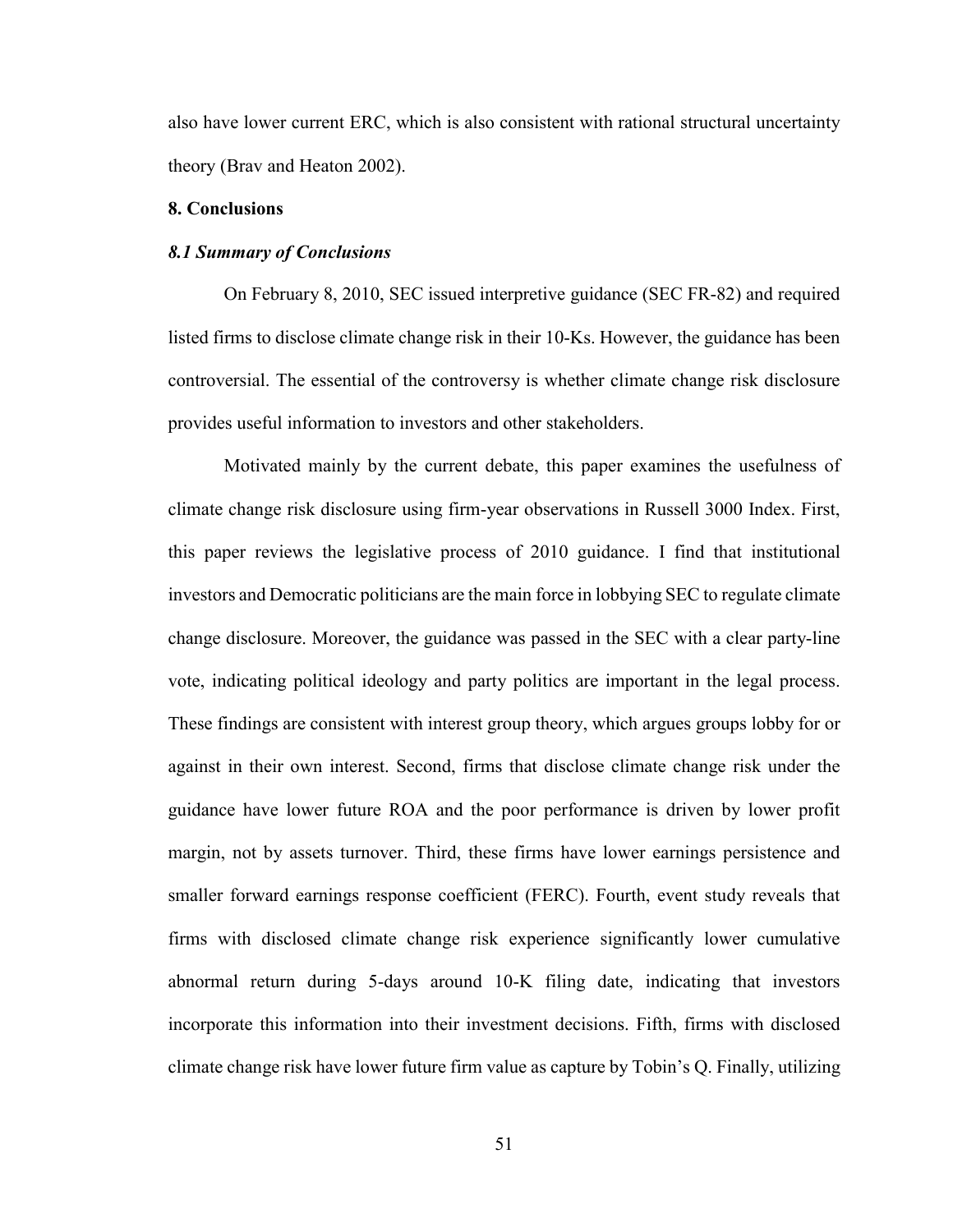textual analysis, I find that less readable climate change risk disclosure texts exacerbates the aforementioned effects. Taken together, this paper shows the usefulness of climate change risk disclosure and supports mandatory disclosure of material climate change risk under SEC FR-82.

#### *8.2 Limitations and Future Directions*

Climate change risk disclosure is valuable to investors, as evidence in this paper shows that disclosed climate change risk is associated with future earnings, earnings persistence, FERC, and stock market reaction. However, as we all know, disclosure is not free. The cost of preparing climate change risk disclosure, which represents the firm's private information, may not be trivial. This paper does not directly compare the benefits and costs of climate change disclosure nor express a position on whether the regulation (SEC 2010 FR82) improves or reduces overall social welfare. Similarly, some EPA regulations are also very controversial, which is reflected in media coverage and lawsuits (e.g., Michigan v. EPA).<sup>34</sup> The Supreme Court argues that "*It is not rational, never mind "appropriate," to impose billions of dollars in economic costs in return for a few dollars in health or environmental benefits*".<sup>35</sup> From this perspective, this paper is an initial attempt to show the potential usefulness of these climate change disclosures to investors. In the future, we need more evidence on the cost and benefits of the 2010 guidance.

 <sup>34</sup> WSJ, 2011, The United States of EPA.

http://www.wsj.com/articles/SB10001424052970204630904577056393981840650

<sup>35</sup> https://www.supremecourt.gov/opinions/14pdf/14-46\_10n2.pdf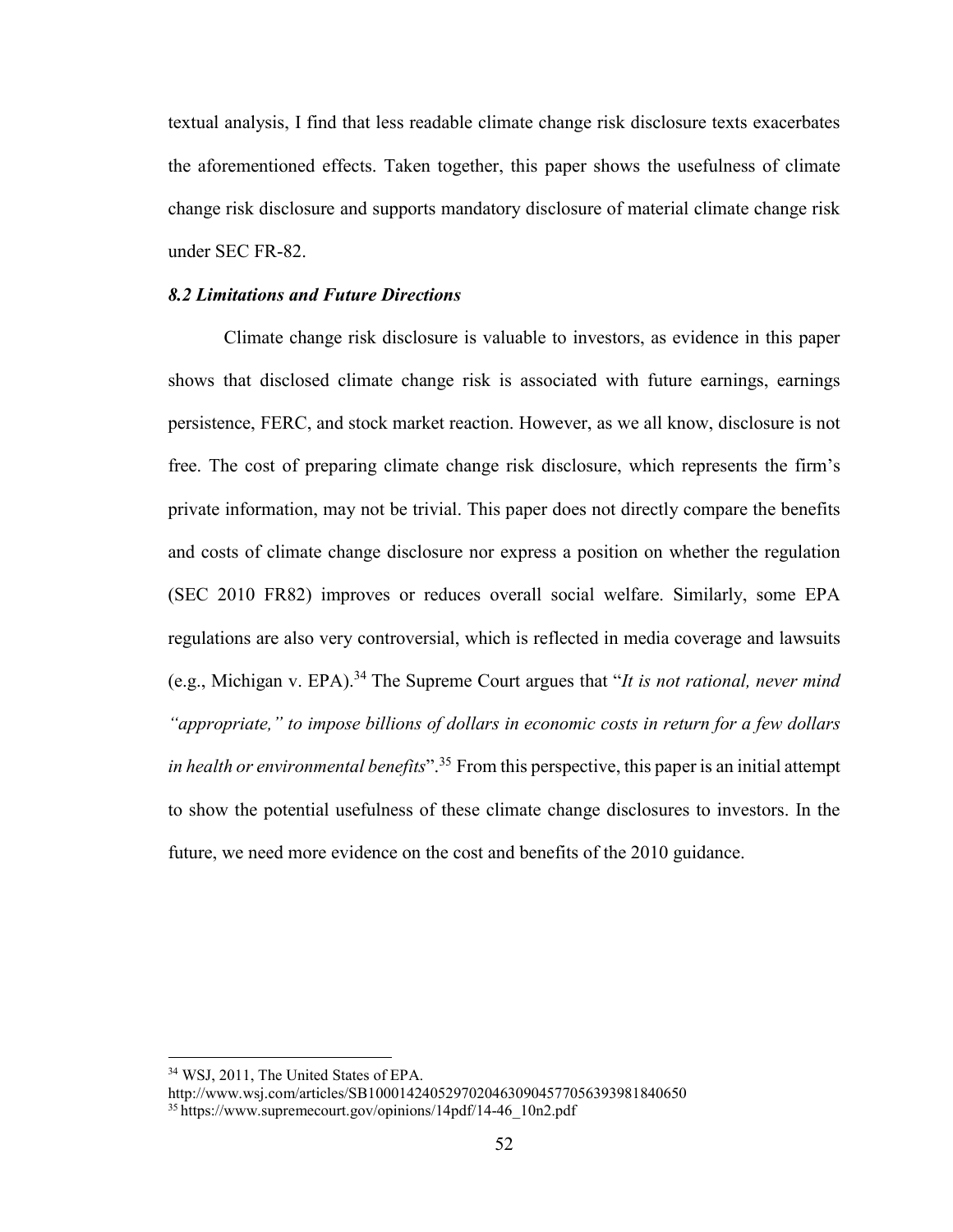| Date               | <b>Name of Signatories</b>                        | <b>Position</b>                                                                               | <b>Type</b>                   |
|--------------------|---------------------------------------------------|-----------------------------------------------------------------------------------------------|-------------------------------|
|                    | California Public Employees'<br>Retirement System |                                                                                               | <b>Institutional Investor</b> |
|                    | John Chiang                                       | California State Controller                                                                   | Politician (Democratic)       |
|                    | California State Teachers'<br>Retirement System   |                                                                                               | Institutional Investor        |
|                    | <b>Bill Lockyer</b>                               | California State Treasurer                                                                    | Politician (Democratic)       |
|                    | Ceres                                             |                                                                                               | <b>Institutional Investor</b> |
|                    | <b>Environmental Defense</b>                      |                                                                                               | <b>NGO</b>                    |
|                    | F&C Management                                    |                                                                                               | Institutional Investor        |
|                    | Alex Sink                                         | Florida Chief Financial Officer                                                               | Politician (Democratic)       |
|                    | Friends of the Earth                              |                                                                                               | <b>NGO</b>                    |
|                    | Jonathan Miller                                   | Kentucky State Treasurer                                                                      | Politician (Democratic)       |
|                    | David G. Lemoine                                  | Maine State Treasurer                                                                         | Politician (Democratic)       |
| 9/18/2007          | Nancy K. Kopp                                     | Maryland State Treasurer                                                                      | Politician (Democratic)       |
|                    | The Nathan Cummings                               |                                                                                               |                               |
|                    | Foundation                                        |                                                                                               | Institutional Investor        |
|                    | Orin Kramer                                       | New Jersey State Investment Council                                                           | Politician (Democratic)       |
|                    | William C. Thompson                               | New York City Comptroller                                                                     | Politician (Democratic)       |
|                    | Andrew M. Cuomo                                   | New York State Attorney General                                                               | Politician (Democratic)       |
|                    | Thomas P. DiNapoli                                | New York State Comptroller                                                                    | Politician (Democratic)       |
|                    | <b>Richard Moore</b>                              | North Carolina State Treasurer                                                                | Politician (Democratic)       |
|                    | Randall Edwards                                   | Oregon State Treasurer                                                                        | Politician (Democratic)       |
|                    | Pax World Management                              |                                                                                               |                               |
|                    | Corporation                                       |                                                                                               | <b>Institutional Investor</b> |
|                    | Frank T. Caprio                                   | Rhode Island General Treasurer                                                                | Politician (Democratic)       |
|                    | Jeb Spaulding                                     | Vermont State Treasurer                                                                       | Politician (Democratic)       |
| 9/20/2007          | Peter Franchot                                    | Comptroller of Maryland                                                                       | Politician (Democratic)       |
| 10/17/2007         | David Purcell                                     | CEO, Climate Appraisal Services                                                               | Manager                       |
| 10/24/2007         | Coleman Stipanovich                               | Executive Director, State Board of                                                            | Politician (Democratic)       |
|                    |                                                   | Administration of Florida                                                                     |                               |
| 11/5/2007          | <b>Bennett Freeman</b>                            | Senior Vice President, Calvert Asset<br>Management Co.                                        | Institutional Investor        |
| 11/29/2007         | Corey M. Amon                                     | Director of Research, Taplin, Canida<br>& Haba cht                                            | Institutional Investor        |
| 11/29/2007         | David Thompson                                    | Managing Director, Dwight Asset<br>Management                                                 | Institutional Investor        |
|                    | 11/30/2007 Stephen A. Eason                       | Executive Vice President, Smith<br>Breeden Associates, Inc.                                   | Institutional Investor        |
| 12/3/2007          | C. Thomas Clapp                                   | <b>Executive Director and Chief</b><br>Investment Officer, Sterling Capital<br>Management LLC | <b>Institutional Investor</b> |
| 2/8/2008           | Peter Dunscombe                                   | Chairman, Institutional Investors<br>Group on Climate Change                                  | Institutional Investor        |
| 4/15/2008          | David P. O'Connor                                 | Senior Vice President, Delaware<br><b>Investment Advisers</b>                                 | Institutional Investor        |
| 5/6/2008           | James Lobdell                                     | Unknown                                                                                       | Individual                    |
| 5/6/2008           | Jeffrey Plate                                     | Retired                                                                                       | Individual                    |
| 5/6/2008           | Jason Griffith                                    | Unknown                                                                                       | Individual                    |
| 5/14/2008          | Nancy Herbert                                     | Newground Social Investment                                                                   | Institutional Investor        |
| $\sqrt{5/14/2008}$ | John Harrington                                   | CEO, Harrington Investments Inc.                                                              | Institutional Investor        |
| 5/23/2008          | Anne Mertl Millhollen                             | Unknown                                                                                       | Individual                    |
| 5/24/2008          | Kathleen Labriola                                 | Unknown                                                                                       | Individual                    |

**Appendix A: Summary of Signatories in the Petitions to Request 2010 SEC Guidance**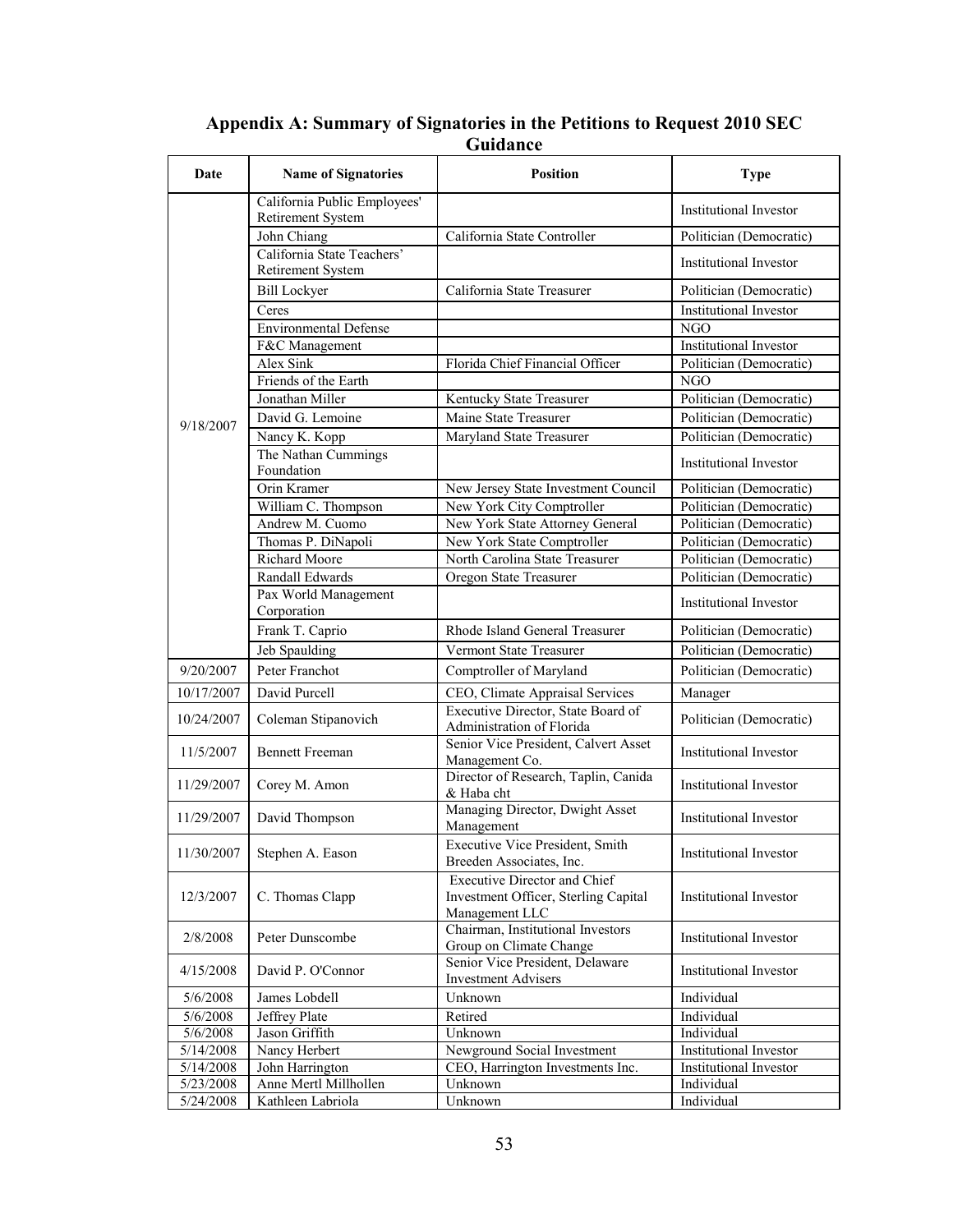|            |                                                   | $1$ , ppendix $1$ , continued                                      |                               |
|------------|---------------------------------------------------|--------------------------------------------------------------------|-------------------------------|
| Date       | <b>Name of Signatories</b>                        | <b>Position</b>                                                    | <b>Type</b>                   |
| 5/25/2008  | Shirley Faircloth                                 | Unknown                                                            | Individual                    |
|            | Mindy S. Lubber                                   | President, Ceres                                                   | Institutional Investor        |
| 6/9/2009   | Kevin L. Doran                                    | University of Colorado Law School                                  | Professor                     |
|            | Vickie Patton                                     | Deputy General Counsel,<br><b>Environmental Defense Fund</b>       | <b>Institutional Investor</b> |
| 10/8/2009  | Anonymous                                         | Unknown                                                            | Individual                    |
| 11/8/2009  | <b>Carole Bennett Simmons</b>                     | Unknown                                                            | Individual                    |
| 11/8/2009  | Susan Schneier                                    | Unknown                                                            | Individual                    |
| 11/16/2009 | Linda Currie                                      | Unknown                                                            | Individual                    |
| 11/16/2009 | Terry Rosson                                      | Unknown                                                            | Individual                    |
|            | Doug Pearce                                       | Chief Executive Officer, British<br>Columbia Investment Management | <b>Institutional Investor</b> |
|            | California Public Employees'<br>Retirement System |                                                                    | Institutional Investor        |
|            | John Chiang                                       | California State Controller                                        | Politician (Democratic)       |
|            | California State Teachers'<br>Retirement System   |                                                                    | <b>Institutional Investor</b> |
|            | <b>Bill Lockyer</b>                               | California State Treasurer                                         | Politician (Democratic)       |
|            | Mindy Lubber                                      | President of Ceres                                                 | <b>Institutional Investor</b> |
|            | Denise L. Nappier                                 | <b>Connecticut State Treasurer</b>                                 | Politician (Democratic)       |
|            | Vickie Patton                                     | Deputy General Counsel,<br><b>Environmental Defense Fund</b>       | <b>Institutional Investor</b> |
|            | Elizabeth E. McGeveran                            | Senior Vice President, Investment<br>F&C Management Ltd.           | Institutional Investor        |
| 11/23/2009 | Alex Sink                                         | Chief Financial Officer, State of<br>Florida                       | Politician (Democratic)       |
|            | Michelle Chan                                     | Program Director, Friends of the Earth                             | <b>NGO</b>                    |
|            | <b>Richard Metcalf</b>                            | Director, Laborers' International<br>Union of North America        | <b>NGO</b>                    |
|            | Nancy K. Kopp                                     | Treasurer, State of Maryland                                       | Politician (Democratic)       |
|            | Lance E. Lindblom                                 | President & CEO, The Nathan<br><b>Cummings Foundation</b>          | <b>Institutional Investor</b> |
|            | Andrew M. Cuomo                                   | Attorney General, State of New York                                | Politician (Democratic)       |
|            | Thomas P. DiNapoli                                | New York State Comptroller                                         | Politician (Democratic)       |
|            | Janet Cowell                                      | State Treasurer, North Carolina                                    | Politician (Democratic)       |
|            | <b>Ben Westlund</b>                               | Treasurer, State of Oregon                                         | Politician (Democratic)       |
|            | Julie Gorte                                       | Senior Vice President, Pax World<br>Management                     | Institutional Investor        |
|            | Jeb Spaulding                                     | Treasurer, State of Vermont                                        | Politician (Democratic)       |

# **Appendix A (continued)**

Data Sources: https://www.sec.gov/comments/4-547/4-547.shtml

# **Appendix B: Signatories in Petition for 2010 SEC Guidance by Type**

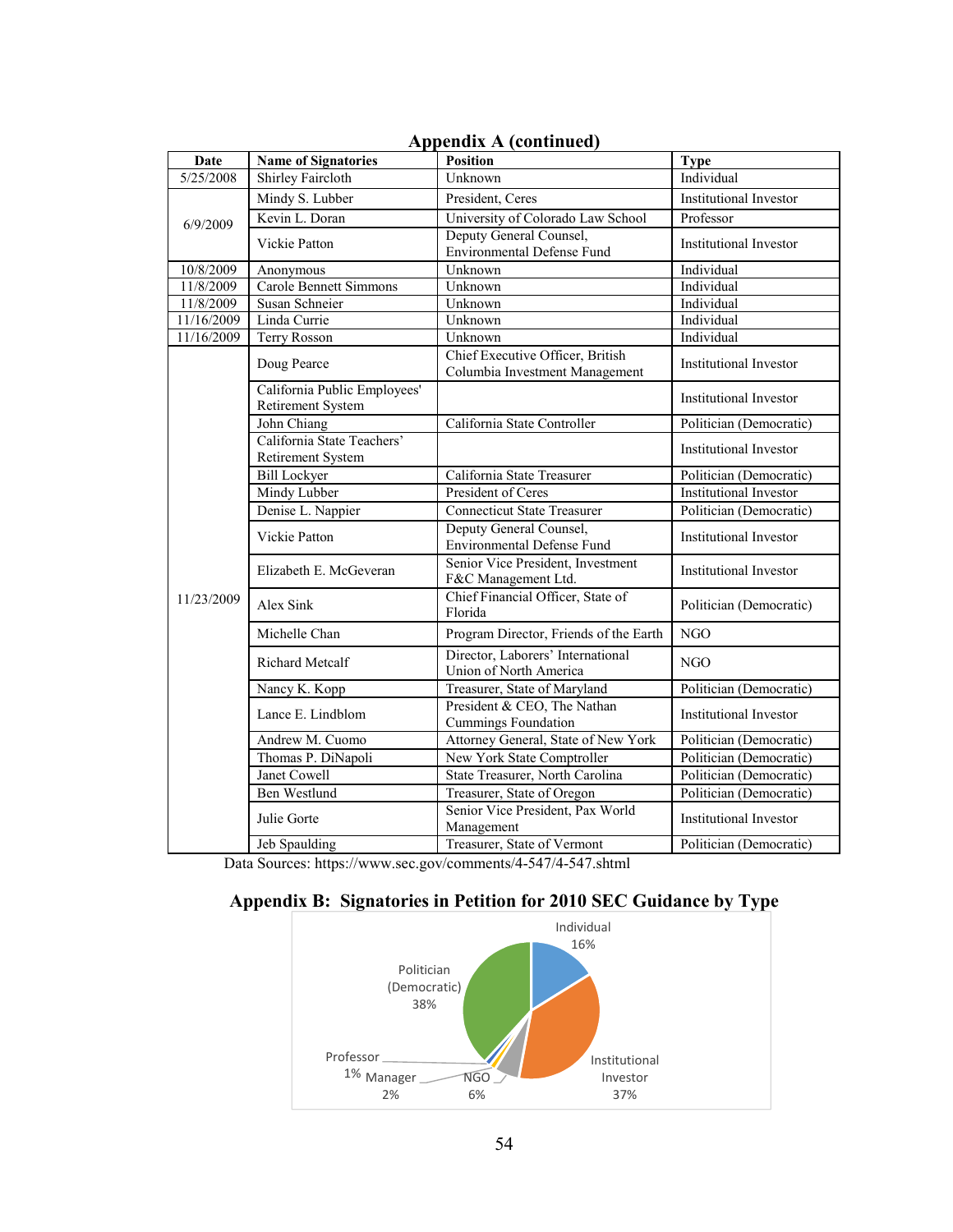| Variable                            | <b>Definition</b>                                                                                                                                                                                                                                                                                                                 |
|-------------------------------------|-----------------------------------------------------------------------------------------------------------------------------------------------------------------------------------------------------------------------------------------------------------------------------------------------------------------------------------|
| <b>Climate Change Risk Measures</b> |                                                                                                                                                                                                                                                                                                                                   |
|                                     | Climate Change Risk equals one if a firm discloses any type climate change risk in its 10-                                                                                                                                                                                                                                        |
| Climate Change Risk                 | K, including Regulatory Risk, Physical Risk, and Other Risk, and zero otherwise. Source:<br>Ceres and CookESG Research                                                                                                                                                                                                            |
|                                     | Regulatory Risk equals one if a firm reports being subject to climate change regulation,<br>which includes but is not limited to EPA's regulations, Clean Air Act, Renewable                                                                                                                                                      |
| <b>Regulatory Risk</b>              | Energy Act, Paris Agreement, Kyoto Protocol, renewable portfolio standard (RPS),<br>European Union Emission Trading System, Cross-State Air Pollution Rules, United<br>Kingdom's Carbon Reduction Commitment, emissions trading schemes, and carbon tax or<br>carbon fees, and zero otherwise. Source: Ceres and CookESG Research |
|                                     | Physical Risk equals one if a firm reports being subject to the physical parameter of the                                                                                                                                                                                                                                         |
| <b>Physical Risk</b>                | climate change, which includes but is not limited to floods, hurricanes, droughts, storms,<br>water availability, extreme temperatures, temperatures change, severe weather, sea level<br>change, or change of these weather conditions, and zero otherwise. Source: Ceres and<br>CookESG Research                                |
| Other Risk                          | Other Risk equals one if a firm reports being subject to other climate change risk, which<br>includes but is not limited to business trend, changing consumer preference or behavior,<br>potential reputation loss, and other climate change related matters, and zero otherwise.                                                 |
|                                     | Source: Ceres and CookESG Research                                                                                                                                                                                                                                                                                                |
| Fog Index                           | Fog Index= $0.4*$ (average words per sentence + percent of complex words)<br>Where complex word refers to one with three or more syllables. Higher fog index<br>indicates less readability. Fog Index is scaled by 100.                                                                                                           |
| <b>Future Performance Tests</b>     |                                                                                                                                                                                                                                                                                                                                   |
| $AdjROA_{t+1}$                      | Industry-adjusted ROA, which equals firm-specific ROA minus the median ROA for the<br>same Fama-French industry and year t+1. ROA is calculated as income before extraordinary<br>items (IB) divided by lagged total assets (AT). Source: Compustat                                                                               |
| $AdjProfit$ Margin $_{t+1}$         | Industry-adjusted profit margin, which equals firm-specific profit margin minus the median<br>profit margin for the same Fama-French industry and year t+1. Profit Margin is calculated<br>as income before extraordinary items (IB) divided by sales (SALES). Source: Compustat                                                  |
| AdjAssets Turnover <sub>t+1</sub>   | Industry-adjusted assets turnover, which equals firm-specific assets turnover minus the<br>median assets tunrover for the same Fama-French industry and year t+1. Assets Turnover is<br>calculated as sales (SALES) divided by lagged total assets (AT). Source: Compustat                                                        |
| $AdjROA_t$                          | Industry-adjusted ROA, which equals firm-specific ROA minus the median ROA for the<br>same Fama-French industry and year t. ROA is calculated as income before extraordinary<br>items (IB) divided by lagged total assets (AT). Source: Compustat                                                                                 |
| AdjProfit Margint                   | Industry-adjusted profit margin, which equals firm-specific profit margin minus the<br>median profit margin for the same Fama-French industry and year t. Profit Margin is<br>calculated as income before extraordinary items (IB) divided by sales (SALES). Source:<br>Compustat                                                 |
| AdjAssets Turnovert                 | Industry-adjusted assets turnover, which equals firm-specific assets turnover minus the<br>median assets turnrover for the same Fama-French industry and year t. Assets Turnover is<br>calculated as sales (SALES) divided by lagged total assets (AT). Source: Compustat                                                         |
| Ln(ASSETS)                          | Natural logarithm of total assets (AT) in the fiscal year end. Source: Compustat                                                                                                                                                                                                                                                  |
| MB                                  | Market to book ratio refers to market value of equity (PRCC F*CSHO) divided by book<br>value of equity(CEQ). Source: Compustat                                                                                                                                                                                                    |
| Return                              | Buy and hold return in year t. ((PRCC_F <sub>t</sub> /AJEX <sub>t</sub> )/(PRCC_F <sub>t-1</sub> /AJEX <sub>t-1</sub> )-1). Source:<br>Compustat                                                                                                                                                                                  |
| Z-Score                             | $3.3*(NI_t/AT_{t-1}) + 1.0*(SALES_t/AT_{t-1}) + 1.4*(RE_t/AT_{t-1}) + 1.2*((ACT_t-LCT_t)/AT_{t-1}).$<br>Source: Compustat                                                                                                                                                                                                         |
| <i>IND</i>                          | Industry fixed effects. Industry refers to Fama-French 48 Industries                                                                                                                                                                                                                                                              |
| <b>YEAR</b>                         | Year fixed effects.                                                                                                                                                                                                                                                                                                               |
| <b>Earnings Persistence Tests</b>   |                                                                                                                                                                                                                                                                                                                                   |
| $ROA_{t+1}$                         | $ROA_{t+1}$ is ROA of year t+1. ROA is calculated as income before extraordinary items (IB)<br>divided by lagged total assets (AT). Source: Compustat                                                                                                                                                                             |
| $ROA_{t+2}$                         | $ROA_{t+2}$ is ROA of year t+2.ROA is calculated as income before extraordinary items (IB)<br>divided by lagged total assets (AT). Source: Compustat                                                                                                                                                                              |

# **Appendix C: Variable Definitions**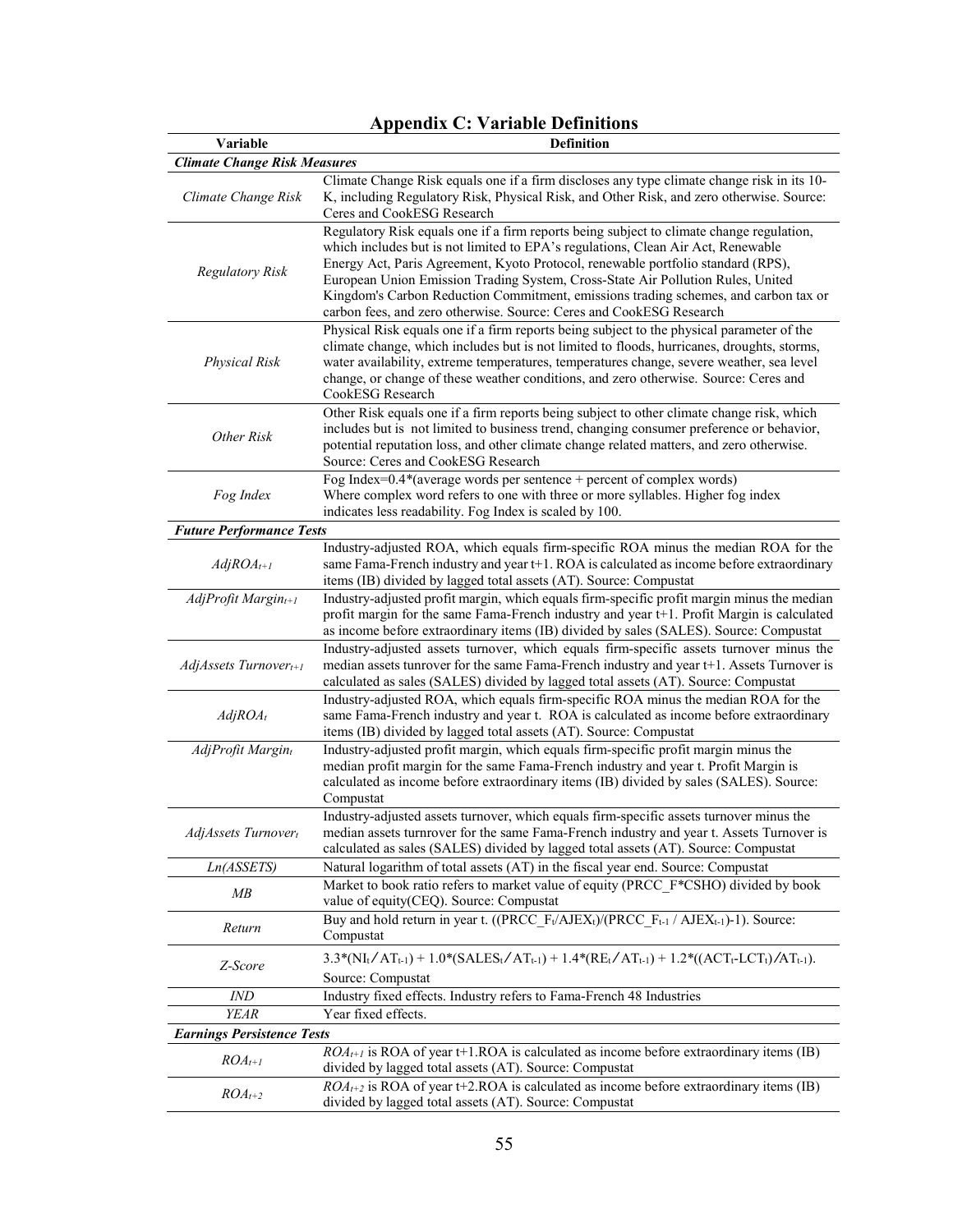| Ln(MV)                                  | Natural logarithm of market value (CSHO*PRCC F) in the fiscal year end. Source:<br>Compustat                                                                                                                                                                                                                                                                                              |
|-----------------------------------------|-------------------------------------------------------------------------------------------------------------------------------------------------------------------------------------------------------------------------------------------------------------------------------------------------------------------------------------------------------------------------------------------|
|                                         |                                                                                                                                                                                                                                                                                                                                                                                           |
| DIV                                     | Indicator variable that equals one if firm distribute dividend (DVT) in fiscal year t, and<br>zero otherwise. Source: Compustat                                                                                                                                                                                                                                                           |
| STD(ROA)                                | the standard deviation of the ROA in the last five fiscal years. Source: Compustat                                                                                                                                                                                                                                                                                                        |
| STD(RET)                                | the standard deviation of the monthly stock returns (RET) in the year t-1. Source: CRSP                                                                                                                                                                                                                                                                                                   |
| Firm Age                                | Natural logarithm of the number of years since a firm appears in Compustat. Source:<br>Compustat                                                                                                                                                                                                                                                                                          |
| SΙ                                      | Special item (SPI) is divided by lagged total assets (AT). Source: Compustat                                                                                                                                                                                                                                                                                                              |
| M&A                                     | Indicator variable that equals one if the firm is involved in mergers or acquisitions (AQC),<br>and zero otherwise; Source: Compustat                                                                                                                                                                                                                                                     |
| DE                                      | Indicator variable that equals one if firm is incorporated in Delaware in fiscal year t, and<br>zero otherwise. Source: Compustat                                                                                                                                                                                                                                                         |
| <b>Market Reaction Tests</b>            |                                                                                                                                                                                                                                                                                                                                                                                           |
| $CAR[-2,2]$                             | 5 days' cumulative abnormal return around 10-K filing date. Source: CRSP                                                                                                                                                                                                                                                                                                                  |
| PRE FF                                  | The prefile date Fama-French alpha based on 3 factor model by using days [-252, -6].<br>Source: CRSP                                                                                                                                                                                                                                                                                      |
| AB_EPS                                  | The earning surprise, which equals current eps minus last year's eps scaled by prior year's<br>stock price Source: Compustat                                                                                                                                                                                                                                                              |
| Turnover                                | Natural logarithm of shares traded in days [-252, -6] divided by shares outstanding on file<br>date. Source: CRSP                                                                                                                                                                                                                                                                         |
| <b>NASDAQ</b>                           | Indicator variable is stock is listed on NASDAQ stock exchange, 0 otherwise. Source:<br><b>CRSP</b>                                                                                                                                                                                                                                                                                       |
| Reporting Lag                           | Natural logarithm of the number of days between fiscal year end date and 10-K filing date.<br>Source: Compustat                                                                                                                                                                                                                                                                           |
| Forecast Dis                            | The standard deviation of analysts' forecast in the fiscal year. Source: I/B/E/S                                                                                                                                                                                                                                                                                                          |
|                                         | <b>Forward Earnings Response Coefficients (FERC)</b>                                                                                                                                                                                                                                                                                                                                      |
| $R_t$ , and $R_{t+1}$                   | $R_t$ and $R_{t+1}$ are the annual stock returns measured over the 12-month periods ending three<br>months after the firm's fiscal year-end at t and t+1, respectively Source: Compustat                                                                                                                                                                                                  |
| $X_{t-1}$ , $X_t$ , and $X_{t+1}$       | $X_{t-1}$ , $X_t$ , and $X_{t+1}$ are income available to common shareholders before extraordinary items<br>for years t-1, t, and t+1, respectively, each deflated by the market value of equity three<br>months after the end of fiscal year t-1, respectively. Source: Compustat                                                                                                        |
| LOSS                                    | Indicator variable that equals one if $X_{t+1}$ is negative, and zero otherwise. Source:<br>Compustat                                                                                                                                                                                                                                                                                     |
| Size Growth                             | Total assets growth rate from year t-1 to year t+1. Source: Compustat                                                                                                                                                                                                                                                                                                                     |
| <b>EARNSTD</b>                          | The standard deviation of X from year t-1 to year t+1. Source: Compustat                                                                                                                                                                                                                                                                                                                  |
| <b>Firm Value Tests</b>                 |                                                                                                                                                                                                                                                                                                                                                                                           |
| Tobin's Q                               | Following Duchin (2010) and Masulis and Mobbs (2014),<br>Tobin's Q equals (Market Value of Assets)/(0.9*book value of assets+0.1*market value of<br>assets)<br>Where market value of assets is market value of assets is book value of total assets (AT)<br>less book value of equity (CEQ) less deferred taxes (TXTDB) plus market value of equity<br>(CSHO * PRCC_F). Source: Compustat |
| R&D                                     | R&D expenditure (XRD) divided by total assets (AT). Source: Compustat                                                                                                                                                                                                                                                                                                                     |
| Cash Flow                               | Operating cash flow (OANCF) divided by total assets (AT). Source: Compustat                                                                                                                                                                                                                                                                                                               |
| <b>CAPX</b>                             | Capital expenditure divided by total assets (AT). Source: Compustat                                                                                                                                                                                                                                                                                                                       |
| <b>Mandatory</b> vs<br><i>Voluntary</i> |                                                                                                                                                                                                                                                                                                                                                                                           |
| CDP                                     | Indicator variable that equals one if firms disclose climate change risk in CDP survey, and<br>zero otherwise. Source: CDP                                                                                                                                                                                                                                                                |
| $10-K$                                  | Equals to Climate Change Risk. Source: Ceres and CookESG Research                                                                                                                                                                                                                                                                                                                         |
| <b>Heckman Two Stage Model</b>          |                                                                                                                                                                                                                                                                                                                                                                                           |
| Coastal State                           | Indicator variable that equals one if firms headquartered in coastal states, and zero<br>otherwise. Coastal states refer to Alabama, Alaska, California, Connecticut, Delaware,<br>Florida, Florida, Georgia, Hawaii, Louisiana, Maine, Maryland, Massachusetts,<br>Mississippi, New Hampshire, New Jersey, New York, North Carolina, Oregon, Rhode                                       |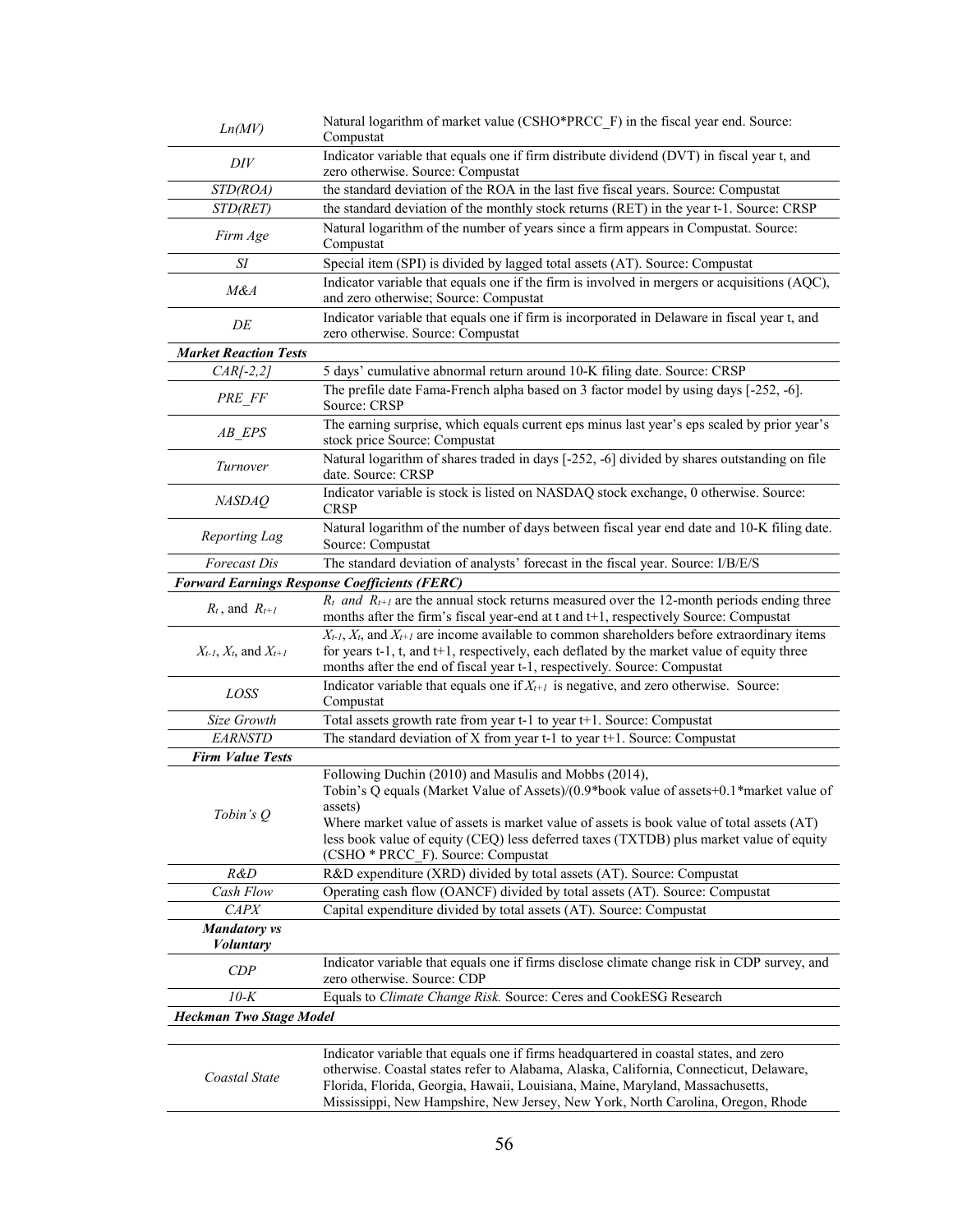|                   | Island, South Carolina, Texas, Virginia, and Washington. Source: Compustat                                                 |
|-------------------|----------------------------------------------------------------------------------------------------------------------------|
| ENV CON           | The number of environment concerns in CSR. Source: KLD                                                                     |
| <i>ENV STR</i>    | The number of environment strengths in CSR. Source: KLD                                                                    |
| CDP               | Indicator variable that equals one if firms disclose climate change risk in CDP survey, and<br>zero otherwise. Source: CDP |
| $IND$ $CCR_{t-1}$ | Average industry-level climate change risk of 10-K filings in year t-. Source: Ceres and<br>CookESG Research               |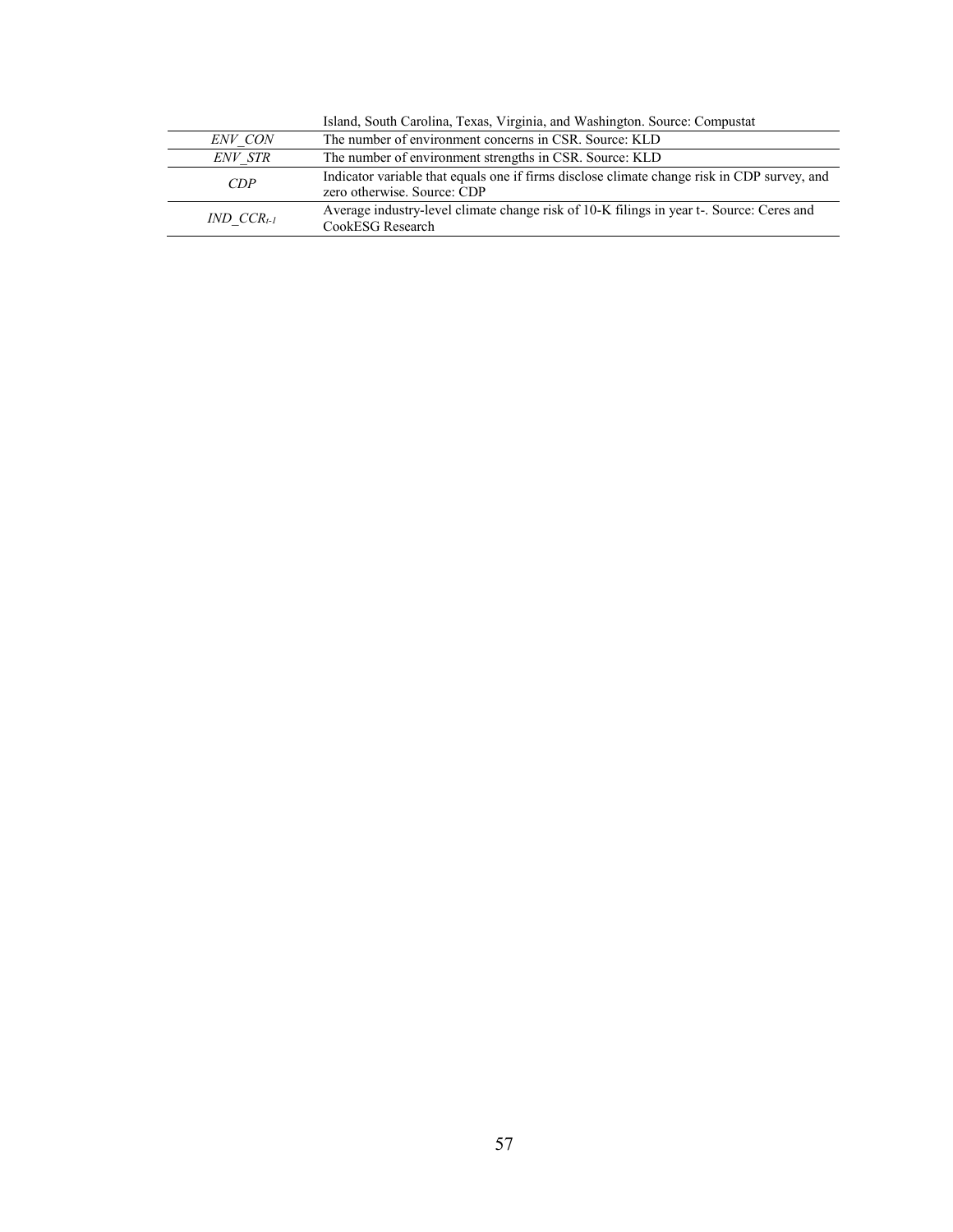#### **Reference**

- Attorney Generals of 14 states. 2016. Letter to SEC Secretary Brent J. Fields. Available at https://www.sec.gov/comments/s7-06-16/s70616-289.pdf.
- Becker, G.S. 1983. A theory of competition among pressure groups for political influence. *The Quarterly Journal of Economics 98*(3): 371-400.
- Berthelot, S., D. Cormier, and M. Magnan. 2003. Environmental disclosure research: Review and synthesis. *Journal of Accounting Literature* 22: 1-44.
- Biddle, G.C., G. Hilary, and R.S. Verdi. 2009. How does financial reporting quality relate to investment efficiency? *Journal of Accounting and Economics 48*(2): 112-131.
- Blackrock Investment Institute. 2015. The Price of Climate Change: Global Warming's Impact on Portfolios. Page 11, Available at https://www.blackrock.com/corporate/encn/literature/whitepaper/bii-pricing-climate-risk-international.pdf
- Brav, A., and J.B. Heaton. 2002. Competing theories of financial anomalies. *Review of Financial Studies* 15(2): 575-606.
- British Columbia Investment Management Corporation (BCIMC) et al. 2009. Supplemental Petition for Interpretive Guidance on Climate Risk Disclosure, Available at https://www.sec.gov/rules/petitions/2009/petn4-547-supp.pdf.
- California Public Employees' Retirement System et al. 2007. Petition for Interpretive Guidance on Climate Risk Disclosure, Available at https://www.sec.gov/rules/petitions/2007/petn4-547.pdf.
- Carbon Disclosure Project (CDP). 2015. Global Climate Change Report 2015. Available at https://www.cdp.net/en/research/global-reports/global-climate-change-report-2015.
- Carbon Disclosure Project (CDP). 2009. CDP 2009 (CDP7) Information Request. Available at http://www.cdproject.net/cdp2009guidance.
- Chan, L.H., K.C. Chen, T.Y. Chen, and Y. Yu. 2012. The effects of firm-initiated clawback provisions on earnings quality and auditor behavior. *Journal of Accounting and Economics 54*(2): 180-196.
- Chava, S. 2014. Environmental externalities and cost of capital. *Management Science 60*(9): 2223-2247.
- Child, J. 1972. Organizational structure, environment and performance: The role of strategic choice. *Sociology* 6: 2-22.
- Choi, J.H., L.A. Myers, Y. Zang, and D.A. Ziebart. 2011. Do management EPS forecasts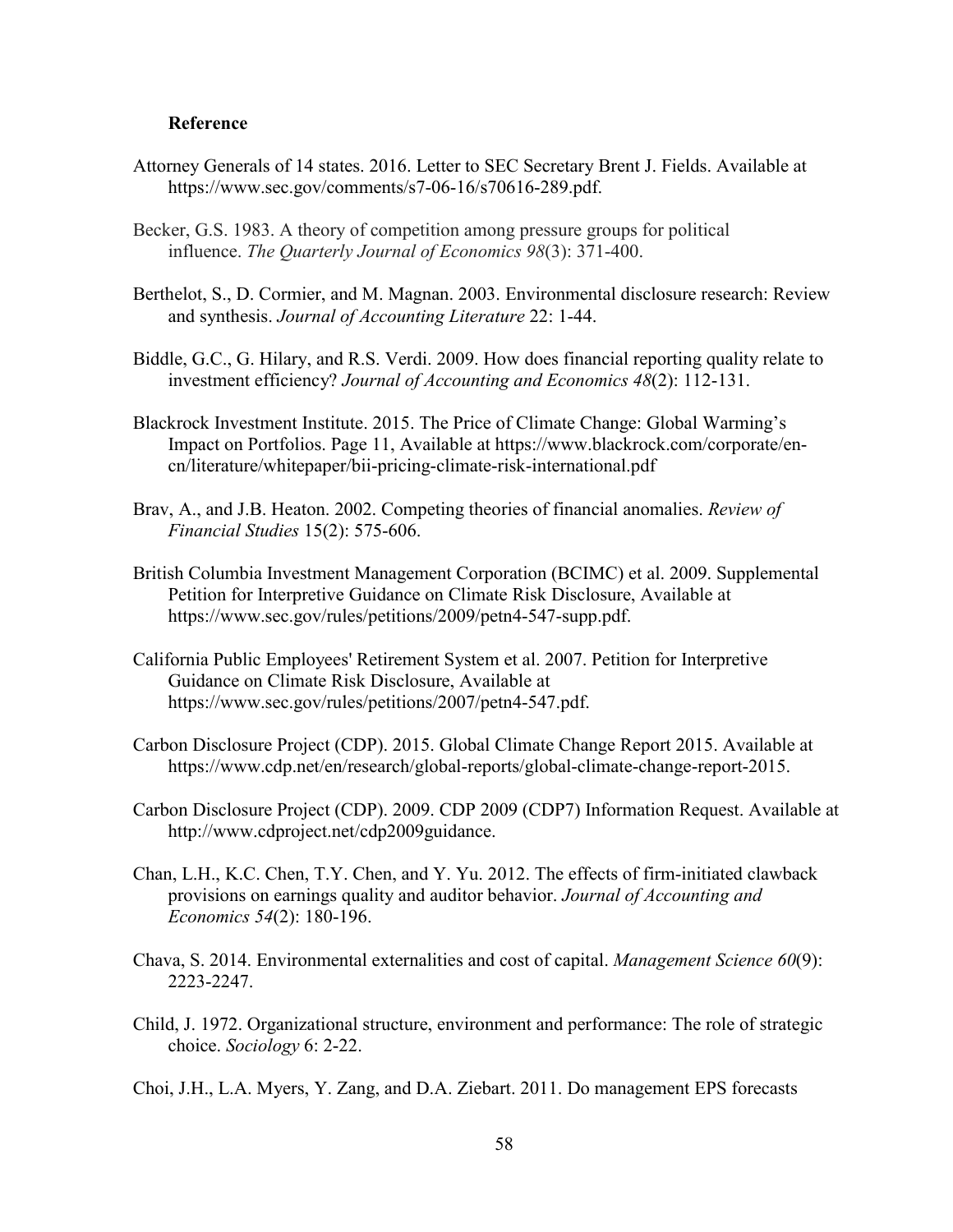allow returns to reflect future earnings? Implications for the continuation of management's quarterly earnings guidance. *Review of Accounting Studies 16*(1): 143- 182.

- Collins, D.W., and S. P. Kothari. 1989. An analysis of intertemporal and cross-sectional determinants of earnings response coefficients. *Journal of Accounting and Economics 11*(2-3): 143-181.
- Collins, D. W., S. P. Kothari, J. Shanken, and R. Sloan. 1994. Lack of timeliness and noise as explanations for the low contemporaneous return-earnings association. *Journal of Accounting and Economics* 18: 289-324.
- Cunningham, L.M., R. Schmardebeck., and W. Wang. 2016. Examining the Usefulness of the SEC Filing Review Process: Evidence from Debt Contracting. Working paper. University of Tennessee.
- De Franco, G., O.K. Hope, D. Vyas, and Y. Zhou. 2015. Analyst report readability. *Contemporary Accounting Research* 32(1): 76-104.
- Dichev, I.D., and V.W. Tang. 2009. Earnings volatility and earnings predictability. *Journal of Accounting and Economics* 47(1):160-181.
- Easton, P.D., and M.E. Zmijewski. 1989. Cross-sectional variation in the stock market response to accounting earnings announcements. *Journal of Accounting and Economics* 11(2-3): 117-141.
- Eboli, F., R. Parrado, and R. Roson. 2010. Climate change feedback on economic growth: explorations with a dynamic general equilibrium model. Working paper, Ca Foscari University of Venice
- Edison Electric Institute. 2010. Letter to SEC Chair Mary L. Schapiro. Available at http://www.eei.org/whatwedo/PublicPolicyAdvocacy/TFB%20Documents/100713McMa honSECClimateChangeDisclosures.pdf
- Environmental Protection Agency (EPA). 2009. Mandatory Reporting of Greenhouse Gases. Available at: http://www.gpo.gov/fdsys/pkg/FR-2009-10-30/pdf/E9-23315.pdf.
- Ettredge, M.L., S.Y. Kwon, D.B. Smith, and P.A. Zarowin. 2005. The impact of SFAS No. 131 business segment data on the market's ability to anticipate future earnings. *The Accounting Review* 80(3): 773-804.
- Francis, J., R. Lafond, P. Olsson, and K. Schipper. 2007. Information uncertainty and postearnings‐announcement‐drift. *Journal of Business Finance and Accounting* 34(3‐4): 403- 433.

Gietzmann, M.B., and A.K. Pettinicchio. 2014. External auditor reassessment of client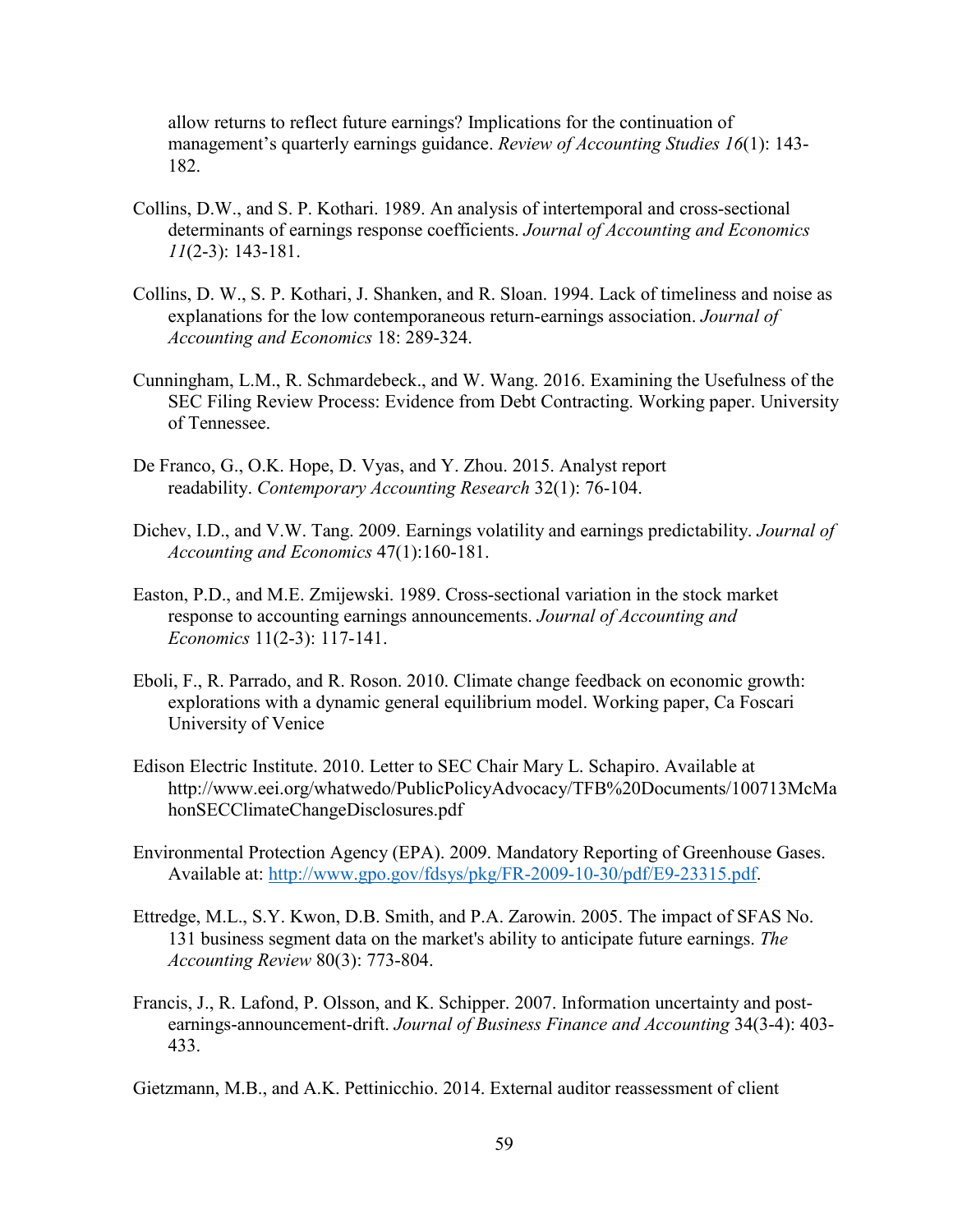business risk following the issuance of a comment letter by the SEC. *European Accounting Review* 23(1): 57-85.

- Ghosh, D., and L. Olsen. 2009. Environmental uncertainty and managers' use of discretionary accruals. *Accounting, Organizations and Society* 34(2):188-205.
- Gordon, L.A., and V.K. Narayanan. 1984. Management accounting systems, perceived environmental uncertainty and organization structure: an empirical investigation. *Accounting, Organizations and Society 9*(1): 33-47.
- Govindarajan, V. 1984. Appropriateness of accounting data in performance evaluation: an empirical examination of environmental uncertainty as an intervening variable. *Accounting, Organizations and Society 9*(2):125-135.
- Guay, W.R., D. Samuels, and D.J. Taylor. 2016. Guiding through the fog: Financial statement complexity and voluntary disclosure. *Journal of Accounting and Economics* 62(2): 234- 269.
- Gunny, K.A. 2010. The relation between earnings management using real activities manipulation and future performance: Evidence from meeting earnings benchmarks. *Contemporary Accounting Research 27*(3): 855-888.
- Heckman, J. 1979. Sample specification bias as a selection error. *Econometrica* 47(1):153- 162.
- Holthausen, R.W., and R.L. Watts. 2001. The relevance of the value-relevance literature for financial accounting standard setting. *Journal of Accounting and Economics 31*(1): 3-75.
- Hribar, P., T. Kravet, and R. Wilson. 2014. A new measure of accounting quality. *Review of Accounting Studies* 19(1): 506-538.
- Institute of Energy Research. 2009. Cap and Trade Primer: Eight Reasons Why Cap and Trade Harms the Economy and Reduces Jobs. Available at http://instituteforenergyresearch.org/studies/cap-and-trade-primer-eight-reasons-whycap-and-trade-harms-the-economy-and-reduces-jobs/.
- Institutional Investors Group on Climate Change et al. 2011. Global Investor Statement on Climate Change. Available at http://investorsonclimatechange.org/wpcontent/uploads/2016/09/2014 GlobalInvestState ClimChange 092316.pdf.
- Investor Network for Climate Risk. 2010. Letter to SEC Chair Schapiro. Available at http://www.ceres.org/files/INCR\_SEC\_LETTER\_March\_2010.pdf.
- International Energy Agency. 2007. Climate Policy Uncertainty and Investment Risk. Available at https://www.iea.org/publications/freepublications/publication/Climate\_Policy\_Uncertaint y.pdf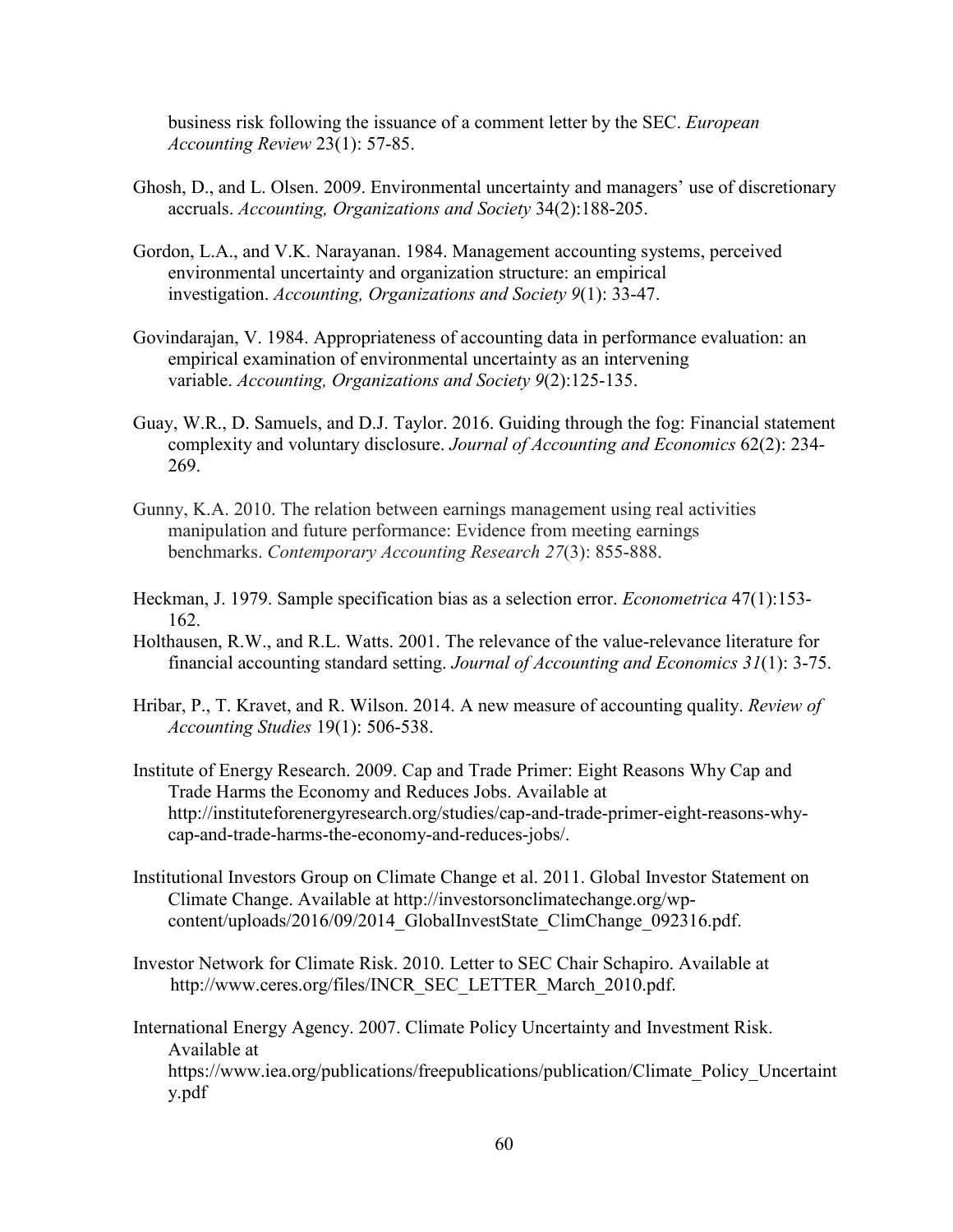- Kim, O., and R. E. Verrecchia. 1991. Trading volume and price reactions to public announcements. *Journal of Accounting Research* 29: 302–21.
- Lambert, R.A. 1996. Financial reporting research and standard setting. Working paper. Stanford University.
- Lang, L.H., and R.M. Stulz. 1994. Tobin's q, corporate diversification, and firm performance. *Journal of Political Economy* 102(6):1248-1280.
- Leichenko, R. 2011. Climate change and urban resilience. *Current Opinion in Environmental Sustainability* 3(3):164-168.
- Lehavy, R., F. Li, and K. Merkley. 2011. The effect of annual report readability on analyst following and the properties of their earnings forecasts. *The Accounting Review* 86(3): 1087-1115.
- Lennox, C.S., and C.W. Park. 2006. The informativeness of earnings and management's issuance of earnings forecasts. *Journal of Accounting and Economics* 42(3): 439-458.
- Lennox, C.S., J.R. Francis, and Z. Wang. 2011. Selection models in accounting research. *The Accounting Review* 87(2):589-616.
- Lev, B. 1989. On the usefulness of earnings and earnings research: Lessons and directions from two decades of empirical research. *Journal of Accounting Research* 27:153-192.
- Leuz, C., and P.D. Wysocki. 2016. The economics of disclosure and financial reporting regulation: Evidence and suggestions for future research. *Journal of Accounting Research* 54(2):525-622.
- Li, F. 2008. Annual report readability, current earnings, and earnings persistence. *Journal of Accounting and Economics* 45(2): 221-247.
- Li, Y., I. Eddie, and J. Liu. 2014. Carbon emissions and the cost of capital: Australian evidence. *Review of Accounting and Finance* 13(4): 400-420.
- Loughran, T. and B. McDonald. 2011. When is a liability not a liability? Textual analysis, dictionaries, and 10‐Ks. *Journal of Finance* 66(1): 35-65.
- Lowitt, E. 2014. How to survive climate change and still run a thriving business. *Harvard Business Review* 92(4): 86-92.
- Lundholm, R. J., and L. A. Myers. 2002. Bringing the future forward: The effect of disclosure on the returns-earnings relation. *Journal of Accounting Research* 40(3): 809-839.

Masulis, R.W., and S. Mobbs. 2014. Independent director incentives: Where do talented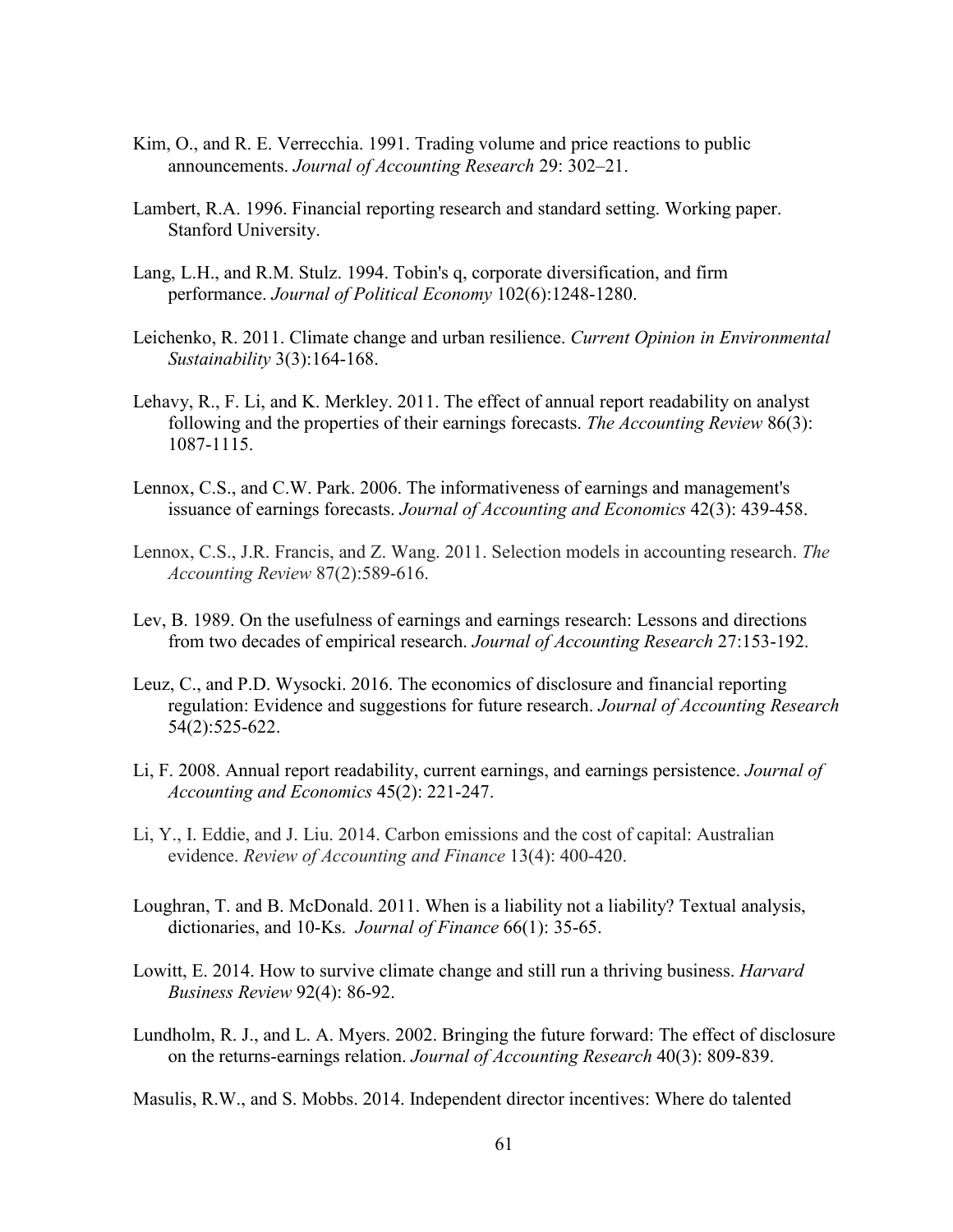directors spend their limited time and energy? *Journal of Financial Economics* 111(2): 406-429.

- Matsumura, E.M., R. Prakash, and S.C. Vera-Muñoz. 2014. Firm-value effects of carbon emissions and carbon disclosures. *The Accounting Review* 89(2): 695-724.
- Mian, G.M., and S. Sankaraguruswamy. 2012. Investor sentiment and stock market response to earnings news. *The Accounting Review* 87(4): 1357-1384.
- Milliken, F.J. 1987. Three types of perceived uncertainty about the environment: State, effect, and response uncertainty. *Academy of Management Review* 12(1):133-143.
- Miller, B.P. 2010. The effects of reporting complexity on small and large investor trading. *The Accounting Review 85*(6): 2107-2143.
- Miller, M.H., and F. Modigliani. 1961. Dividend policy, growth, and the valuation of shares. *The Journal of Business* 34(4): 411-433.
- NERA Economic Consulting. 2015. Energy and Consumer Impacts of EPA's Clean Power Plan, Available at http://www.americaspower.org/wp-content/uploads/2015/11/NERA-CPP-Final-Nov-7.pdf.
- Ohlson, J.A. 1995. Earnings, book values, and dividends in equity valuation. *Contemporary Accounting Research* 11(2): 661-687.
- Ohlson, J.A., and B.E. Juettner-Nauroth. 2005. Expected EPS and EPS growth as determinants of value. *Review of Accounting Studies* 10(2-3): 349-365.
- Organisation for Economic Cooperation and Development (OECD). 2015. Adapting to the impacts of climate change. Available at https://www.oecd.org/env/cc/Adapting-tothe-impacts-of-climate-change-2015-Policy-Perspectives-27.10.15%20WEB.pdf.
- Orpurt, S., and Y. Zang. 2009. Do direct cash flow disclosures help predict future operating cash flows and earnings? *The Accounting Review* 84(3): 893–935.
- Patten, D.M. 1991. Exposure, Legitimacy, and Social Disclosure. *Journal of Accounting and Public Policy* 10:297-308.
- Patten, D.M. 1992. Intra-Industry Environmental Disclosures in Response to the Alaskan Oil Spill: A Note on Legitimacy Theory. *Accounting, Organizations and Society* 17(5): 471- 475.
- Risky Business Project. 2016. Comment Letter from Paulson, Rubin, Shultz on S7-06-16, Available at https://www.sec.gov/comments/s7-06-16/s70616-202.pdf.

Sustainability Accounting Standards Board (SASB). 2016. Climate Risk Technical Bulletin,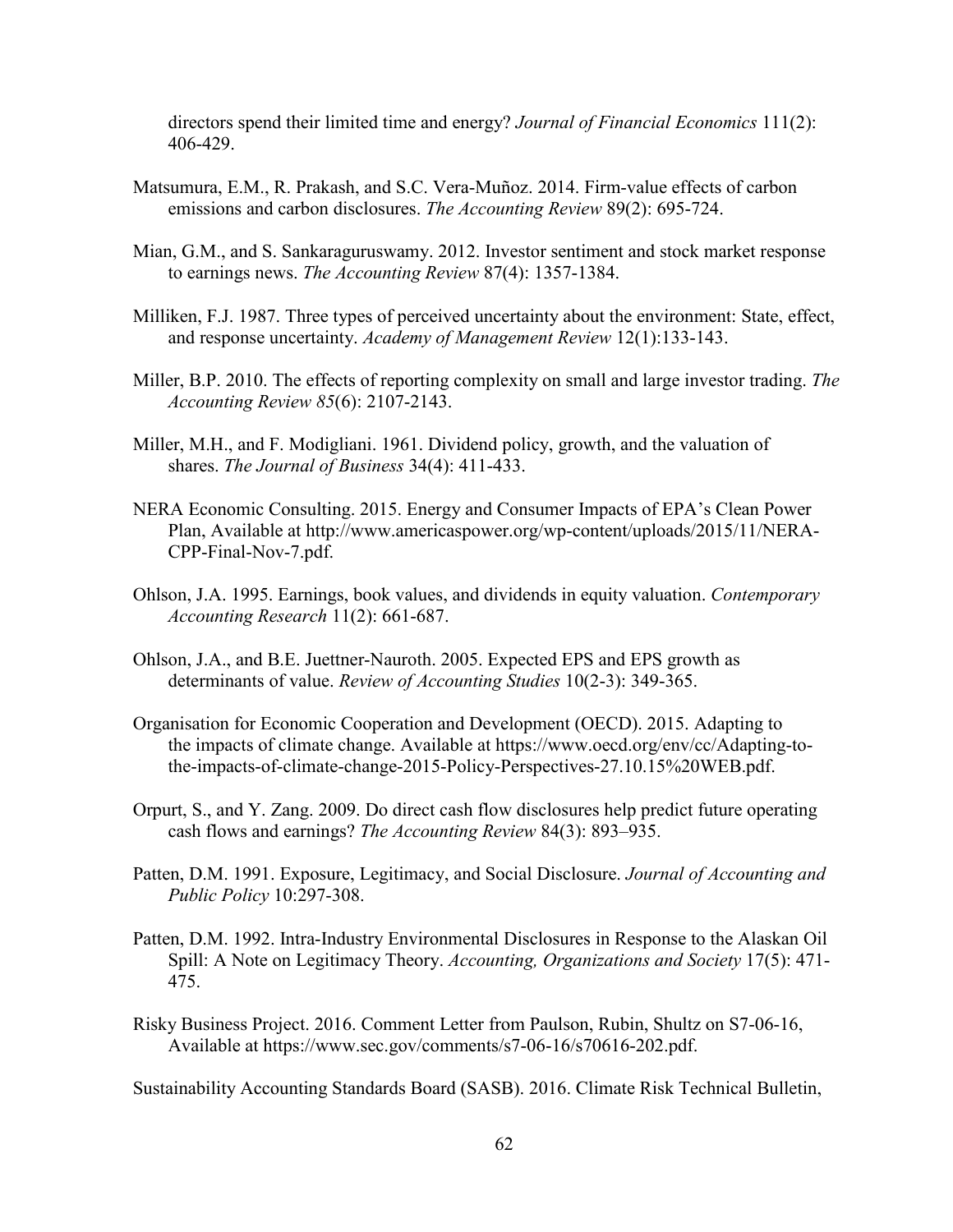Available at https://www.eenews.net/assets/2016/10/20/document\_cw\_01.pdf.

Scott, W.R. 1997. Financial Accounting Theory, 1st edition. Prentice Hall, New Jersey.

- SEC. 2010. Commission Guidance Regarding Disclosure Related to Climate Change. Available at https://www.sec.gov/rules/interp/2010/33-9106fr.pdf.
- SEC Commissioner Kathleen L. Casey. 2010. Speech by SEC Commissioner: Statement at Open Meeting on Interpretive Release Regarding Disclosure of Climate Change Matters. Available at http://www.sec.gov/news/speech/2010/spch012710klc-climate.htm.
- SEC. 2016. Business and Financial Disclosure Required by Regulation S-K (Release No. 33- 10064; 34-77599; File No. S7-06-16). Available at https://www.gpo.gov/fdsys/pkg/FR-2016-04-22/pdf/2016-09056.pdf.
- Shapiro, B., and D. Matson. 2008. Strategies of resistance to internal control regulation. *Accounting, Organizations and Society 33*(2): 199-228.
- Stigler, G.J. 1971. The theory of economic regulation*. The Bell Journal of Economics and Management Science*: 3-21.
- Teets, W.R., and C.E. Wasley. 1996. Estimating earnings response coefficients: pooled versus firm-specific models. *Journal of Accounting and Economics* 21(3): 279-295.
- Teoh, S.H., and T.J. Wong. 1993. Perceived auditor quality and the earnings response coefficient. *The Accounting Review* 68(2):346-366.
- Tetlock, P. C., M. Saar-Tsechansky, and S. Macskassy. 2008. More than words: Quantifying language to measure firms' fundamentals. *Journal of Finance* 63:1437–1467.
- Thornburg, S., and R.W. Roberts. 2008. Money, politics, and the regulation of public accounting services: Evidence from the Sarbanes–Oxley Act of 2002. *Accounting, Organizations and Society* 33(2): 229-248.
- Tucker, J. W., and P. A. Zarowin. 2006. Does income smoothing improve earnings informativeness? *The Accounting Review* 81(1):251–270.
- Walden, D. W., and B. N. Schwartz. 1997. Environmental disclosures and public policy pressure. *Journal of Accounting and Public Policy* 16:125-154.
- Wilson, W. 2008. An empirical analysis of the decline in information content of earnings following restatements. *The Accounting Review* 83: 519–548.
- Wheeler, T., and J. Von Braun. 2013. Climate change impacts on global food security. *Science*, 341(6145): 508-513.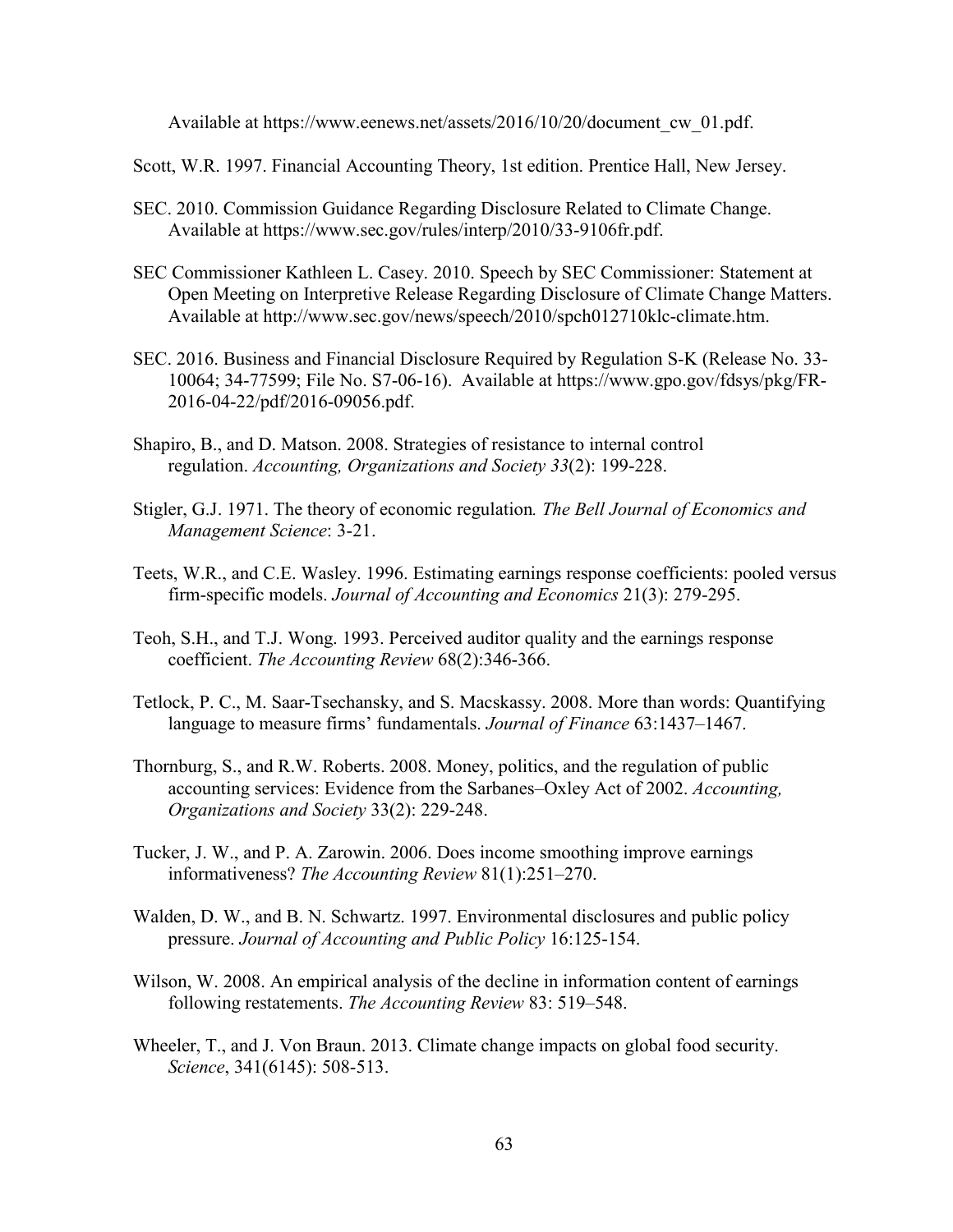- World Economic Forum. 2017. The Global Risks Report 2017 (12th Edition). Available at http://www3.weforum.org/docs/GRR17\_Report\_web.pdf.
- Young, R. 2012. EPA Costs US Economy \$353 billion per Year, *The Daily Caller*, Available at http://dailycaller.com/2012/12/27/epa-costs-us-economy-353-billion-per-year/.